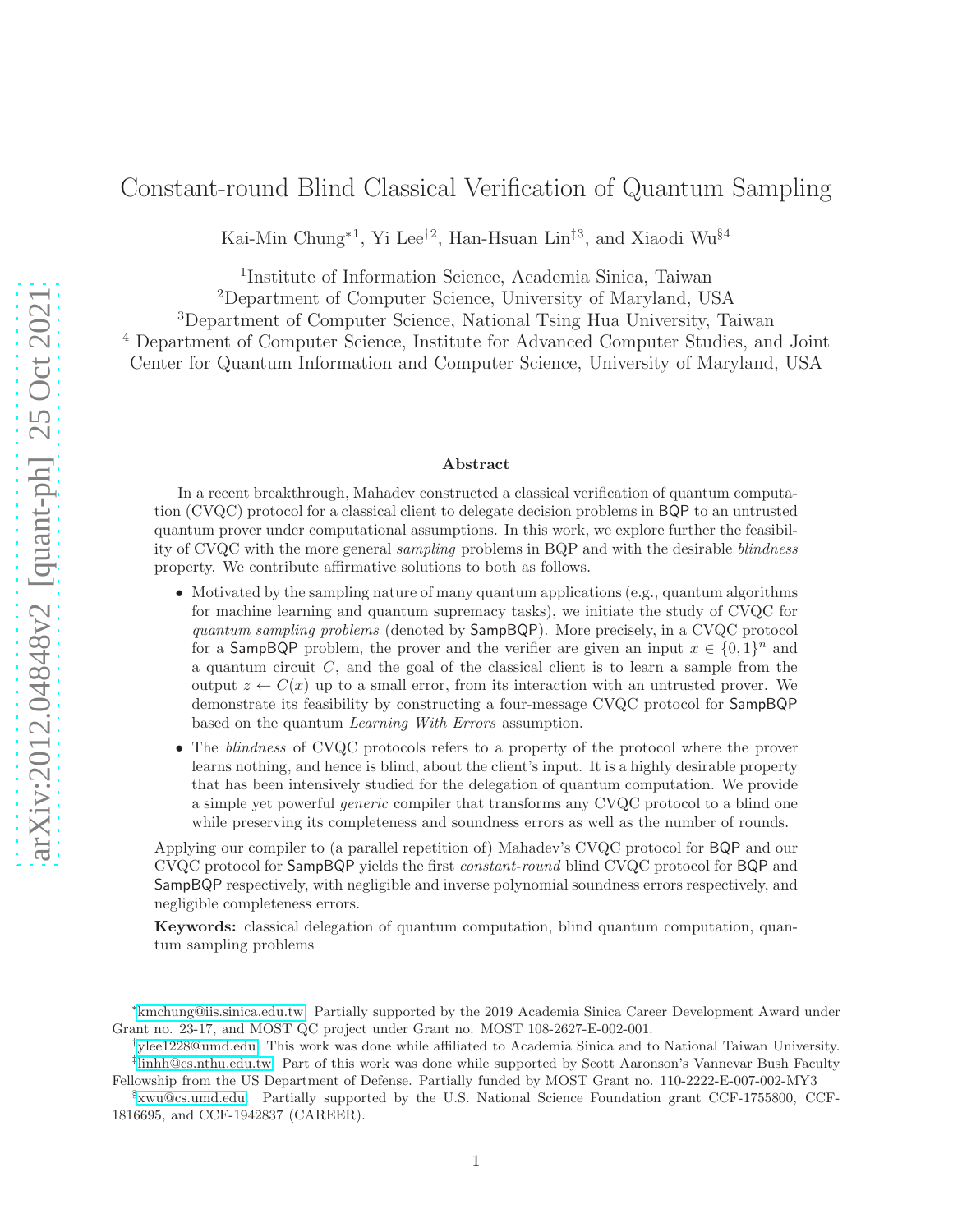# 1 Introduction

Can quantum computation, with potential computational advantages that are intractable for classical computers, be efficiently verified by classical means? This problem has been a major open problems in quantum complexity theory and delegation of quantum computation [\[1\]](#page-26-0). A complexitytheoretic formulation of this problem by Gottesman in 2004 [\[1\]](#page-26-0) asks about the possibility for an efficient classical verifier (a BPP machine) to verify the output of an efficient quantum prover (a BQP machine). In the absence of techniques for directly tackling this question, earlier feasibility results on this problem have been focusing on two weaker formulations. The first type of feasibility results (e.g., [\[5,](#page-26-1) [15,](#page-27-0) [21,](#page-27-1) [22\]](#page-27-2)) considers the case where the verifier is equipped with limited quantum power. The second type of feasibility results (e.g, [\[18,](#page-27-3)[24,](#page-28-0)[26,](#page-28-1)[36\]](#page-28-2)) considers a BPP verifier interacting with at least two entangled, non-communicating quantum provers.

Recently, the problem is resolved by a breakthrough result of Mahadev [\[31\]](#page-28-3), who constructed the first Classical Verification of Quantum Computation (CVQC) protocol for BQP, where an efficient classical (BPP) verifier can interact with an efficient quantum (BQP) prover to verify any BQP language. Soundness of Mahadev's protocol is based on a widely recognized computational assumption that the learning with errors (LWE) problem [\[35\]](#page-28-4) is hard for BQP machines. The technique invented therein has inspired many subsequent developments of CVQC protocols with improved parameters and functionality. For example, Mahadev's protocol has a large constant soundness error. The works of [\[8,](#page-26-2)[16\]](#page-27-4) use parallel repetition to achieve a negligible soundness error. As another example, the work of [\[25\]](#page-28-5) extends Mahadev's techniques in an involved way to obtain a CVQC protocol with an additional blindness property.

In this work, we make two more contributions to this exciting line of research. First, we observe that the literature has mostly restricted the attention to delegation of decision problems (i.e., BQP). Motivated by the intrinsic randomness of quantum computation and the sampling nature of many quantum applications, we initiate the study of CVQC for quantum sampling problems. Second, we further investigate the desirable *blindness* property and construct the first *constant-round* blind CVQC protocols. We elaborate on our contributions in Section [1.1](#page-1-0) and [1.2,](#page-5-0) respectively.

### <span id="page-1-0"></span>1.1 CVQC for Quantum Sampling Problems

We initiate the study of CVQC for quantum sampling problem, which we believe is highly desirable and natural for delegation of quantum computation. Due to the intrinsic randomness of quantum mechanics, the output from a quantum computation is randomized and described by a distribution. Thus, if a classical verifier want to utilize the full power of a quantum machine, the ability to get a verifiable sample from the quantum circuit's output distribution is desirable. On a more concrete level, quantum algorithms like Shor's algorithm [\[39\]](#page-28-6) has a significant quantum sampling component, and the recent quantum supremacy proposals (e.g., [\[3,](#page-26-3)[9,](#page-27-5)[37\]](#page-28-7)) are built around sampling tasks, suggesting the importance of sampling in quantum computation.

It is worth noting that the difficulty of extending the delegation of decision problem to the delegation of sampling problems is quantum-specific. This is because there is a simple reduction from the delegation of classical sampling problems to decision ones: the verifier can sample and fix the random seed of the computation, which makes the computation deterministic. Then, the verifier can delegate the output of the computation bit-by-bit as decision problems. However, this derandomization trick does not work in the quantum setting due to its intrinsic randomness.

Our Contribution. As the first step to formalize CVQC for quantum sampling problems, we consider the complexity class SampBQP introduced by Aaronson [\[2\]](#page-26-4) as a natural class to cap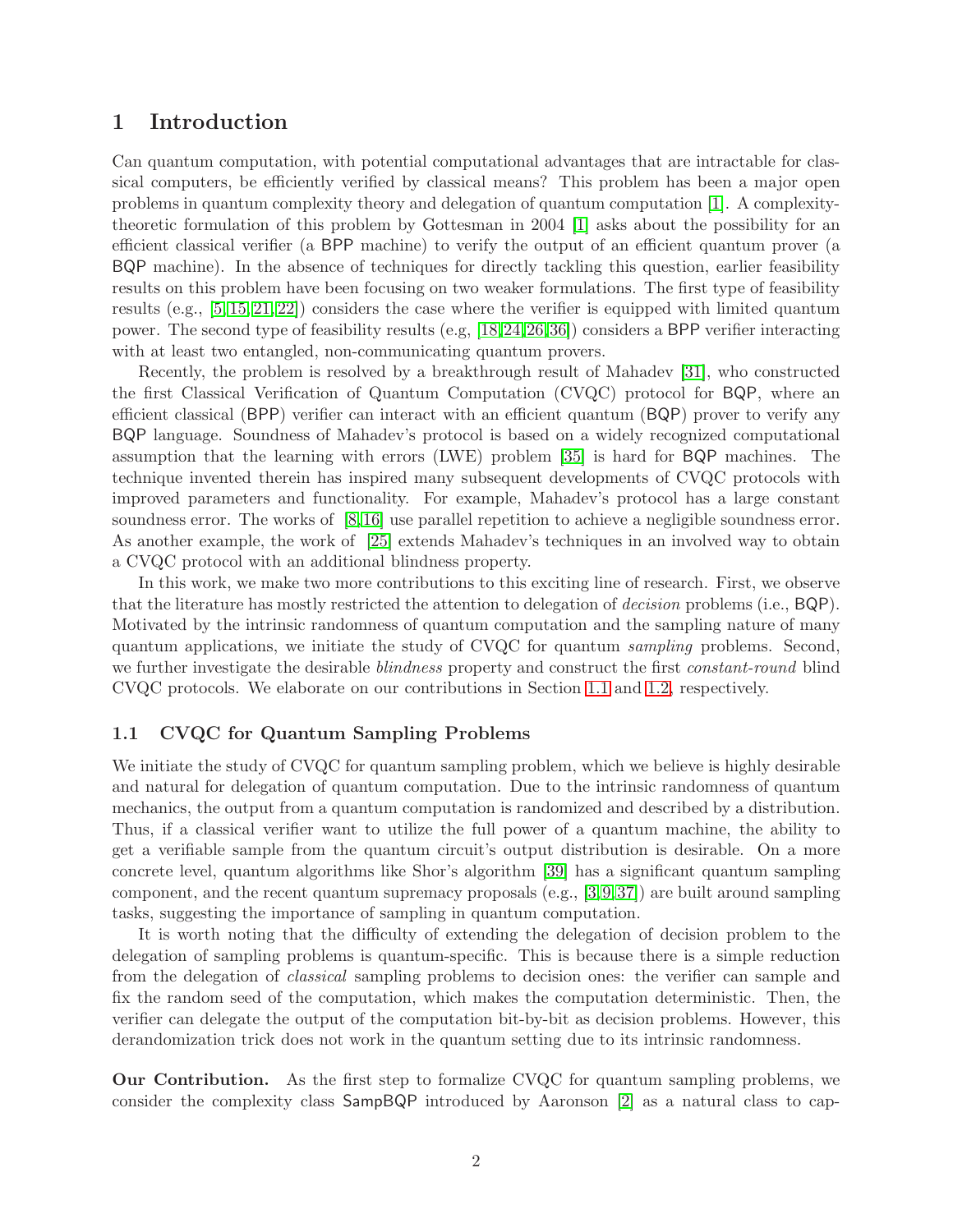ture efficiently computable quantum sampling problems. SampBQP consists of sampling problems  $(D_x)_{x\in\{0,1\}^*}$  that can be approximately sampled by a BQP machine with a desired inverse polynomial error (See Section [3](#page-10-0) for the formal definition). We consider CVQC for a SampBQP problem  $(D_x)_{x\in\{0,1\}^*}$  where a classical BPP verifier delegates the computation of a sample  $z \leftarrow D_x$  for some input  $x$  to a quantum BQP prover. Completeness requires that when the prover is honest, the verifier should accept with high probability and learn a correct sample  $z \leftarrow D_x$ . For soundness, intuitively, the verifier should not accept and output a sample with incorrect distribution when interacting with a malicious prover. We formalize the soundness by a strong simulation-based definition, (Definition [3.3\)](#page-10-1), where we require that the joint distribution  $(d, z)$  of the decision bit  $d \in \{\text{Acc}, \text{Rej}\}\$ and the output z (which is  $\perp$  when  $d = \text{Rej}\$  is  $\epsilon$ -close (in either statistical or computational sense) to an "ideal distribution"  $(d, z_{ideal})$ , where  $z_{ideal}$  is sampled from the desired distribution  $D_x$  when  $d = \text{Acc}$  and set to  $\perp$  when  $d = \text{Rej}.^1$  $d = \text{Rej}.^1$ 

<span id="page-2-1"></span>As our main result, we construct a constant-round CVQC protocol for SampBQP, based on the quantum LWE (QLWE) assumption that the learning-with-errors problem is hard for BQP machines.

**Theorem 1.1** (informal). Assuming the QLWE assumption, there exists a four-message CVQC protocol for all sampling problems in SampBQP with computational soundness and negligible completeness error.

We note that since the definition of  $SampBQP$  allows an inverse polynomial error, our CVQC protocol also implicitly allows an arbitrary small inverse polynomial error in soundness (see Section [3](#page-10-0) for the formal definition). Achieving negligible soundness error for delegating sampling problems is an intriguing open question; see Section [1.3](#page-6-0) for further discussions.

The construction of our CVQC protocol follows the blueprint of Mahadev's construction [\[31\]](#page-28-3). However, there are several obstacles we need to overcome along the way. To explains the obstacles and our ideas, we first present a high-level overview of Mahadev's protocol.

**Overview of Mahadev's Protocol.** Following [\[31\]](#page-28-3), we define  $\mathsf{QPIP}_{\tau}$  as classes of interactive proof systems between an (almost) classical verifier and a quantum prover, where the classical verifier has limited quantum computational capability, formalized as possessing  $\tau$ -qubit quantum memory. A formal definition is given in Appendix [2.2.](#page-8-0)

At a high-level, the heart of Mahadev's protocol is a measurement protocol  $\Pi_{\text{Measure}}$  that can compile an one-round  $QPIP_1$  protocol (with special properties) to a  $QPIP_0$  protocol. Note that in a  $\mathsf{QPIP}_1$  protocol, the verifier with one-qubit memory can only measure the prover's quantum message qubit by qubit. Informally, the measurement protocol  $\Pi_{\text{Measure}}$  allows a BQP prover to "commit to" a quantum state  $\rho$  and a classical verifier to choose an X or Z measurement to apply to each qubit of  $\rho$  such that the verifier can learn the resulting measurement outcome.

Thus, if an (one-round)  $\mathsf{QPIP}_1$  verifier only applies X or Z measurement to the prover's quantum message, we can use the measurement protocol  $\Pi_{\text{Measure}}$  to turn the QPIP<sub>1</sub> protocol into a QPIP<sub>0</sub> protocol in a natural way. One additional requirement here is that the verifier's measurement choices need to be determined at the beginning (i.e., cannot depend adaptively on the intermediate measurement outcome).

Furthermore, in  $\Pi_{\text{Measure}}$ , the verifier chooses to run a "testing" round or a "Hadamard" round with 1/2 probability, respectively. Informally, the testing round is used to "test" the commitment of  $\rho$ , and the Hadamard round is used to learn the measurement outcome. (See Protocol [1](#page-13-0) for

<span id="page-2-0"></span><sup>&</sup>lt;sup>1</sup>This simulation-based formulation is analogous to the standard composable security definition for QKD.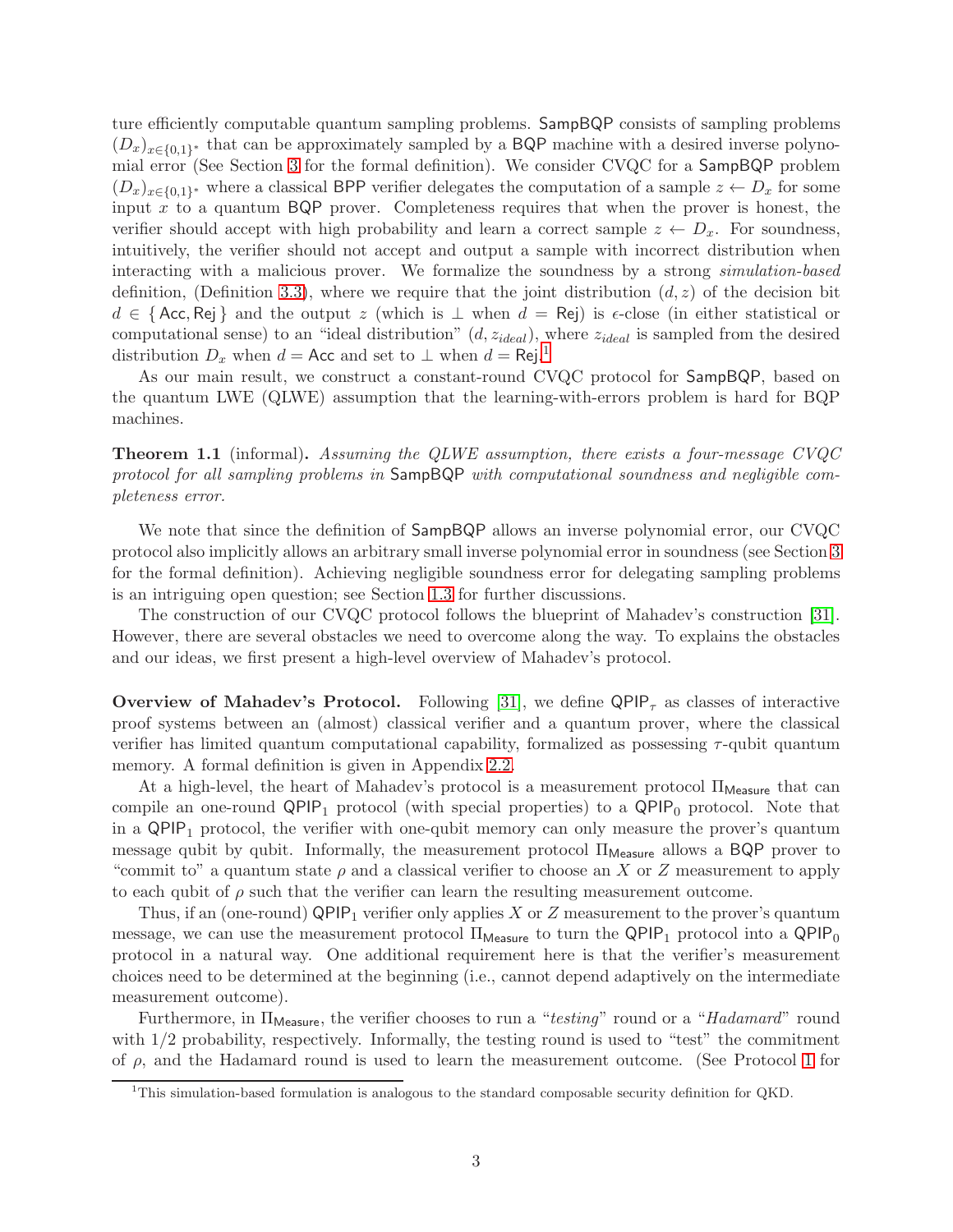further details about the measurement protocol  $\Pi_{\text{Measure}}$ .) Another limitation here is that in the testing round, the verifier only "test" the commitment without learning any measurement result.

In [\[31\]](#page-28-3), Mahadev's CVQC protocol for BQP is constructed by applying her measurement protocol to the one-round  $\mathsf{QPIP}_1$  protocol of [\[21,](#page-27-1) [33\]](#page-28-8), which has the desired properties that the verifier only performs non-adaptive  $X/Z$  measurement to the prover's quantum message. The fact that the verifier does not learn the measurement outcome in the testing round is not an issue here since the verifier can simply accept when the test is passed (at the cost of a constant soundness error).

Overview of Our Construction. Following the blueprint of Mahadev's construction, our construction proceeds in the following two steps: 1. construct a  $QPIP_1$  protocol for SampBQP with required special property, and 2. compile the  $\mathsf{QPIP}_1$  protocol using  $\Pi_{\mathsf{Measure}}$  to get the desired  $QPIP_0$  protocol. The first step can be done by combining existing techniques from different contexts, whereas the second step is the main technical challenge. At a high-level, the reason is the above-mentioned issue that the verifier does not learn the measurement outcome in the testing round. While this is not a problem for decision problems, for sampling problems, the verifier needs to produce an output sample when accepts, but there seems to be no way to produce the output for the verifier without learning the measurement outcome. We discuss both steps in turn as follows.

 $\Diamond$  Construct a QPIP<sub>1</sub> protocol for SampBQP with required special property: Interestingly, while the notion of delegation for quantum sampling problem is not explicitly formalized in their work, Hayashi and Morimae [\[27\]](#page-28-9) constructed an one-round  $\mathsf{QPIP}_1$  protocol that can delegate quantum sampling problem and achieve our notion of completeness and soundness<sup>[2](#page-3-0)</sup>. Furthermore, their protocol has information-theoretic security and additionally achieve the blindness property. However, in their protocol, the computation is performed by the verifier using measurement-based quantum computation  $(MBQC)^3$  $(MBQC)^3$ , and hence the verifier needs to perform adaptive measurement choices. Therefore, we cannot rely on their  $QPIP_1$  protocol for  $SampBQP$ .

Instead, we construct the desired  $QPIP_1$  protocol for  $SampBQP$  by generalizing the approach of local Hamiltonian reduction used in [\[21,](#page-27-1)[33\]](#page-28-8) to verify SampBQP. Doing so requires the combination of several existing techniques from different context with some new ideas. For example, to handle SampBQP, we need to prove lower bound on the spectral gap of the reduced local Hamiltonian instance, which is reminiscent to the simulation of quantum circuits by adiabatic quantum computation [\[6\]](#page-26-5). To achieve soundness, we use cut-and-choose and analyze it using de Finetti theorem in a way similar to [\[27,](#page-28-9) [40\]](#page-28-10). See Section [A.2](#page-32-0) for detailed discussions.

 $\Diamond$  Compile the QPIP<sub>1</sub> protocol using  $\Pi_{\text{Measure}}$ : We now discuss how to use Mahadev's measurement protocol to compile the above  $QPIP_1$  protocol for SampBQP to a  $QPIP_0$  protocol. As mentioned, a major issue we need to address in Mahadev's original construction is that when the verifier V chooses to run a testing round, V does not learn an output sample when it accepts.

Specifically, let  $\Pi_{int}$  be an "intermediate"  $QPIP_0$  protocol obtained by applying Mahadev's compilation to the above  $\mathsf{QPIP}_1$  protocol. In such a protocol, when the verifier V chooses to run the Hadamard round, it could learn a measurement outcome from the measurement protocol and be able to run the  $QPIP_1$  verifier to generate a decision and an output sample when accepts. However, when V chooses to run the testing round, it only decides to accept/reject without being able to output a sample.

<span id="page-3-0"></span><sup>2</sup>They did not prove our notion of soundness for their construction, but it is not hard to prove its soundness based on their analysis.

<span id="page-3-1"></span><sup>&</sup>lt;sup>3</sup>In more detail, the prover of their protocol is required to send multiple copies of the graph states to the verifier (qubit by qubit). The verifier tests the received supposedly graph states using cut-and-choose and perform the computation using MBQC.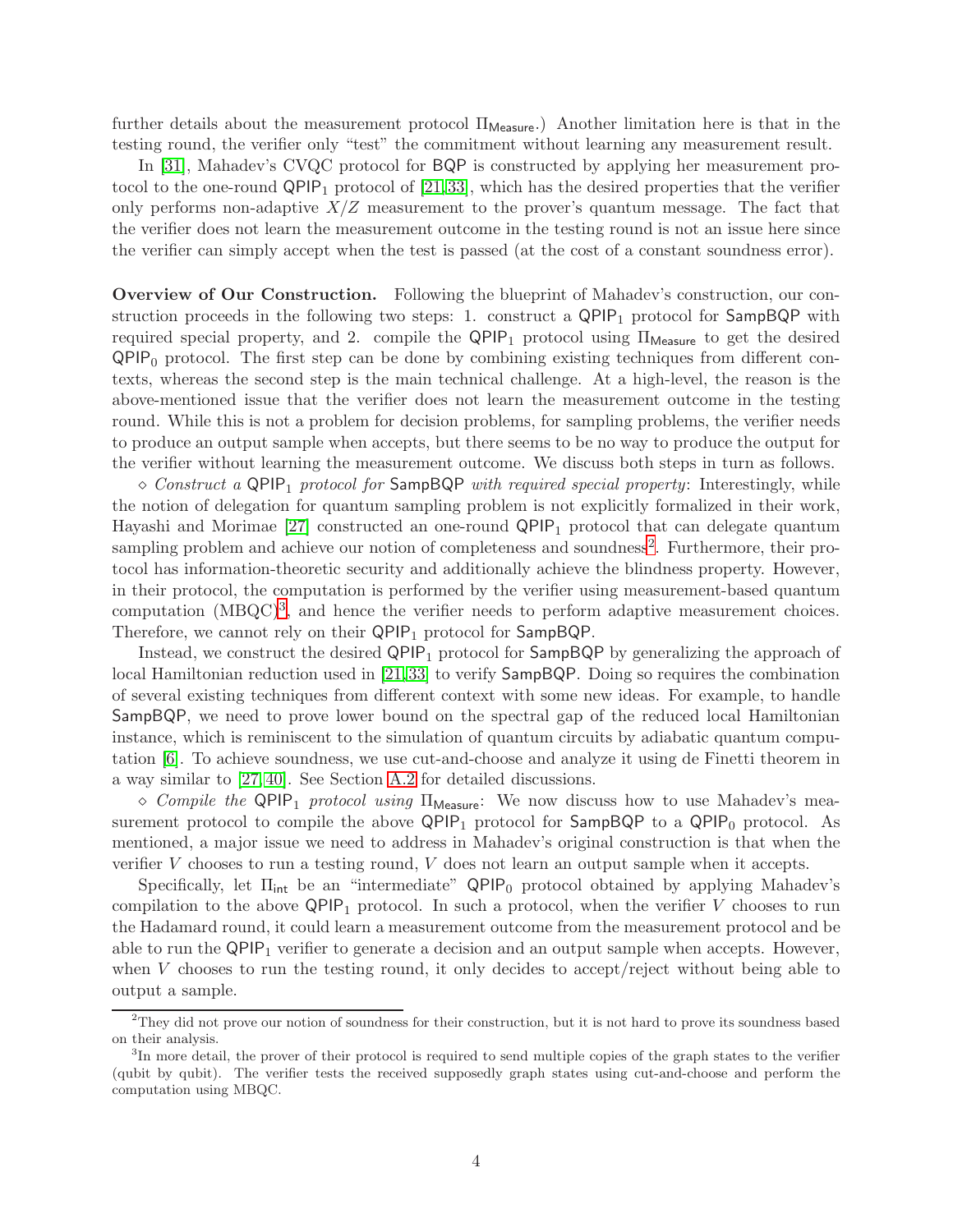A natural idea to fix the issue is to execute multiple copies of  $\Pi_{\text{int}}$  in parallel<sup>[4](#page-4-0)</sup>, and to choose a random copy to run the Hadamard round to generate an output sample and use all the remaining copies to run the testing round. The verifier accepts only when all executions accept and outputs the sample from the Hadamard round. We call this protocol  $\Pi_{\text{Final}}$ .

Clearly from the construction, the verifier now can output a sample when it decides to accept, and output a correct sample when interacting with an honest prover (completeness). The challenge is to show that  $\Pi_{\text{Final}}$  is computationally sound. Since we are now in the computational setting, we cannot use the quantum de Finetti theorem as above which only holds in the information-theoretical setting. Furthermore, parallel repetition for computationally sound protocols are typically difficult to analyze, and known to not always work for protocols with four or more messages even in the classical setting [\[11,](#page-27-6) [34\]](#page-28-11).

Parallel repetition of Mahadev's protocol for BQP has been analyzed before in [\[8,](#page-26-2)[16\]](#page-27-4). However, the situation here is different. For BQP, the verifier simply chooses to run the Hadamard and testing rounds independently for each repetition. In contrast, our  $\Pi_{\text{Final}}$  runs the Hadamard round in one repetition and runs the testing rounds in the rest. The reason is that in SampBQP, as well as generically in sampling problems, there is no known approach to combine multiple samples to generate one sample with reduced error, i.e., there is no generic error reduction method for the sampling problem. In contrast, the error reduction for decision problems can be done with the majority vote. As a result, while the soundness error decreases exponentially for BQP, as we see below (and also in the above  $QPIP_1$  protocols), for  $SampBQP, m-fold repetition$  only decreases the error to  $poly(1/m)$ .

To analyze the soundness of  $\Pi_{\text{Final}}$ , we use the *partition lemma* developed in [\[16\]](#page-27-4) to analyze the prover's behavior while executing copies of  $\Pi_{\text{Measure}}$ <sup>[5](#page-4-1)</sup> Intuitively, the partition lemma says that for any cheating prover and for each copy  $i \in [m]$ , there exist two efficient "projectors" <sup>[6](#page-4-2)</sup>  $G_{0,i}$  and  $G_{1,i}$ in the prover's internal space with  $G_{0,i} + G_{1,i} \approx Id$ .  $G_{0,i}$  and  $G_{1,i}$  splits up the prover's residual internal state after sending back his first message.  $G_{0,i}$  intuitively represents the subspace where the prover does not knows the answer to the testing round on the *i*-th copy, while  $G_{1,i}$  represents the subspace where the prover does. Note that the prover is using a single internal space for all copies, and every  $G_{0,i}$  and every  $G_{1,i}$  is acting on this single internal space. By using this partition lemma iteratively, we can decompose the prover's internal state  $|\psi\rangle$  into sum of subnormalized states. First we apply it to the first copy, writing  $|\psi\rangle = G_{0,1} |\psi\rangle + G_{1,1} |\psi\rangle \equiv |\psi_0\rangle + |\psi_1\rangle$ . The component  $|\psi_0\rangle$  would then get rejected as long as the first copy is chosen as a testing round, which occurs with pretty high probability. More precisely, the output corresponding to  $|\psi_0\rangle$  is  $1/m$ -close to the ideal distribution that just rejects all the time. On the other hand,  $|\psi_1\rangle$  is now binding on the first copy; we now similarly apply the partition lemma of the second copy to  $|\psi_1\rangle$ . We write  $|\psi_1\rangle = G_{0,2} |\psi_1\rangle + G_{1,2} |\psi_1\rangle \equiv |\psi_{10}\rangle + |\psi_{11}\rangle$ , and apply the same argument about  $|\psi_{10}\rangle$  and  $|\psi_{11}\rangle$ . We then continue to decompose  $|\psi_{11}\rangle = |\psi_{110}\rangle + |\psi_{111}\rangle$  and so on, until we reach the last copy and obtain  $|\psi_{1m}\rangle$ . Intuitively, all the  $|\psi_{1m,10}\rangle$  terms will be rejected with high probability, while the  $|\psi_{1m}\rangle$  term represents the "good" component where the prover knows the answer to every testing round and therefore has high accept probability. Therefore,  $|\psi_{1m}\rangle$  also satisfies some binding property, so the verifier should obtain a measurement result of some state on the Hadamard round copy, and the soundness of the  $\mathsf{QPIP}_1$  protocol  $\Pi_{\mathsf{Samp}}$  follows.

However, the intuition that  $|\psi_{1^m}\rangle$  is binding to every Hadamard round is incorrect. As  $G_{1,i}$ 

<span id="page-4-0"></span><sup>&</sup>lt;sup>4</sup>It is also reasonable to consider sequential repetition, but we consider parallel repetition for its advantage of preserving the round complexity.

<sup>&</sup>lt;sup>5</sup>The analysis of [\[8\]](#page-26-2) is more tailored to the decision problems setting, and it is unclear how to extend it to sampling problems where there are multiple bits of output.

<span id="page-4-2"></span><span id="page-4-1"></span> $6$ Actually they are not projectors, but for the simplicity of this discussion let's assume they are.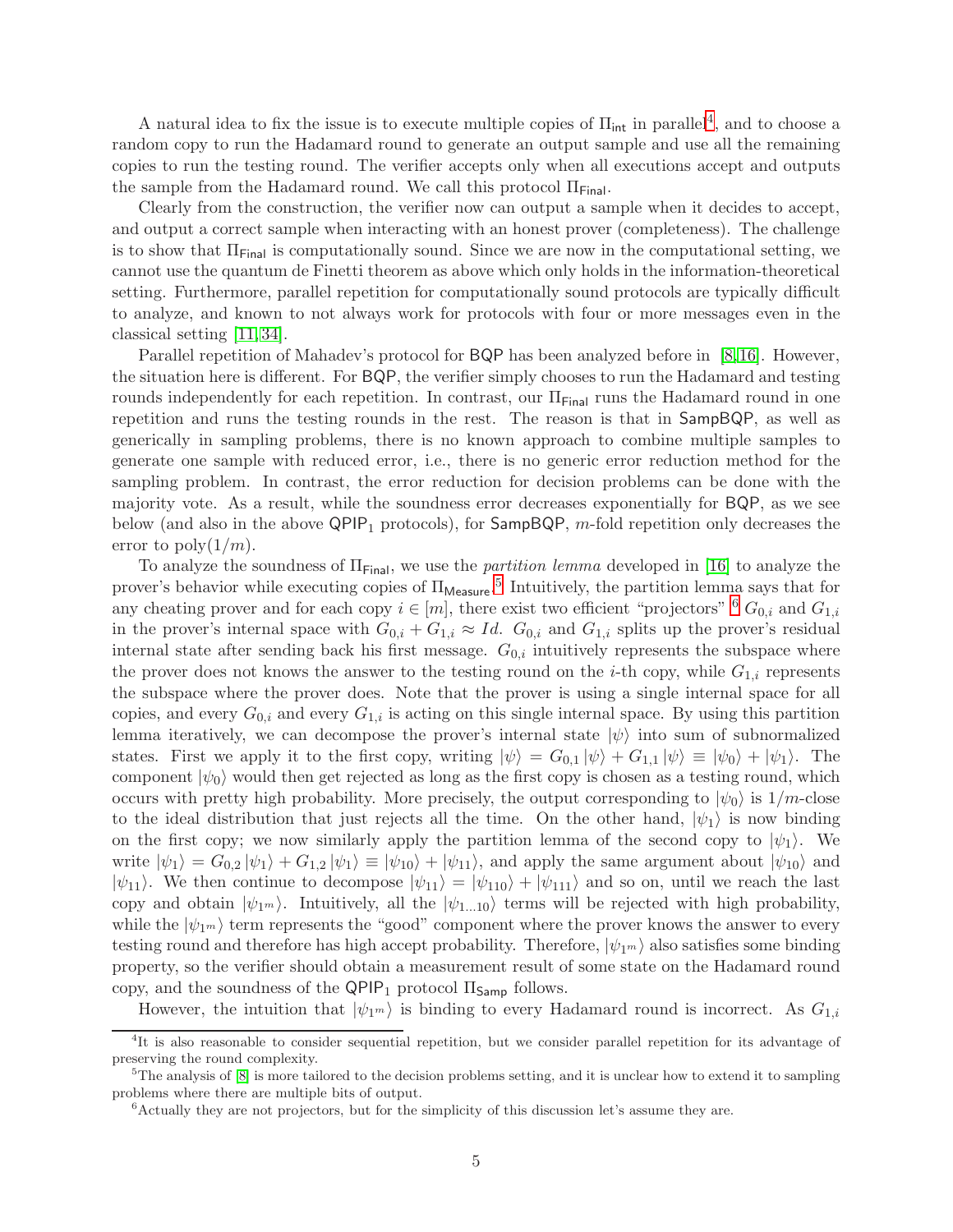does not commute with  $G_{1,j}$ ,  $|\psi_{1^m}\rangle$  is unfortunately only binding for the m-th copy. To solve this problem, we start with a pointwise argument and fix the Hadamard round on the  $i$ -th copy where  $|\psi_{1i}\rangle$  is binding, and show that the corresponding output is  $O(|||\psi_{1i-10}\rangle||)$ -close to ideal. We can later average out this error over the different choices of i, since not all  $\|\psi_{1^{i-1}0}\|\|$  can be large at the same time. Another way to see this issue is to notice that we are partitioning a quantum state, not probability events, so there are some inconsistencies between our intuition and calculation. Indeed, the error we get in the end is  $O(\sqrt{1/m})$  instead of the  $O(1/m)$  we expected.

The intuitive analysis outlined above glosses over many technical details, and we substantiate this outline with full details in Section [5.](#page-12-0)

### <span id="page-5-0"></span>1.2 Blind CVQC Protocols

Another desirable property of CVQC protocols is blindness, which means that the prover does not learn any information about the private input for the delegated computation.<sup>[7](#page-5-1)</sup> In the relaxed setting where the verifier has a limited quantum capability, Hayashi and Morimae [\[27\]](#page-28-9) constructed a blind  $\mathsf{QPIP}_1$  protocol for delegating quantum computation with information-theoretic security that also handles sampling problems. However, for purely classical verifiers, blind CVQC protocols seem much more difficult to construct. This goal is recently achieved by the seminal work of Gheorghiu and Vidick [\[25\]](#page-28-5), who constructed the first blind CVQC protocol for BQP by constructing a composable remote state preparation protocol and combining it with the verifiable blind quantum computation protocol of Fitzsimons and Kashefi [\[22\]](#page-27-2). However, their protocol has polynomially many rounds and requires a rather involved analysis. Before our work, it is an open question whether constant-round blind CVQC protocol for BQP is achievable.

Our Contribution. Somewhat surprisingly, we provide a simple yet powerful generic compiler that transforms any CVQC protocol to a blind one while preserving completeness, soundness, as well as its round complexity. Our compiler relies on quantum fully homomorphic encryption (QFHE) schemes with certain "classical-friendly" properties, which is satisfied by both constructions of Mahadev [\[30\]](#page-28-12) and Brakerski [\[13\]](#page-27-7).

**Theorem 1.2** (informal). Assuming the QLWE assumption<sup>[8](#page-5-2)</sup>, there exists a protocol compiler that transforms any CVQC protocol  $\Pi$  to a CVQC protocol  $\Pi_{\text{blind}}$  that achieves blindness while preserves its round complexity, completeness, and soundness.

Applying our blindness compiler to the parallel repetition of Mahadev's protocol from [\[8,](#page-26-2) [16\]](#page-27-4), we obtain the first constant-round blind CVQC protocol for BQP with negligible completeness and soundness error, resolving the aforementioned open question.

**Theorem 1.3** (informal). Under the QLWE assumption, there exists a blind, four-message CVQC protocol for all languages in BQP with negligible completeness and soundness errors.

We can also apply our compier to our CVQC protocol for SampBQP to additionally achieve blindness.

**Theorem 1.4** (informal). Under the QLWE assumption, there exists a blind, four-message CVQC protocol for all sampling problems in SampBQP with computational soundness and negligible completeness error.

<span id="page-5-1"></span><sup>&</sup>lt;sup>7</sup>In literature, the definition of blindness may also require to additionally hide the computation. We note the two notions are equivalent from a feasibility point of view by a standard transformation (see Remark [2.0.1](#page-8-1) in Section [2.2\)](#page-8-0).

<span id="page-5-2"></span><sup>8</sup>By using Brakerski's QFHE, we only need to rely on the QLWE assumption with polynomial modulus in this theorem.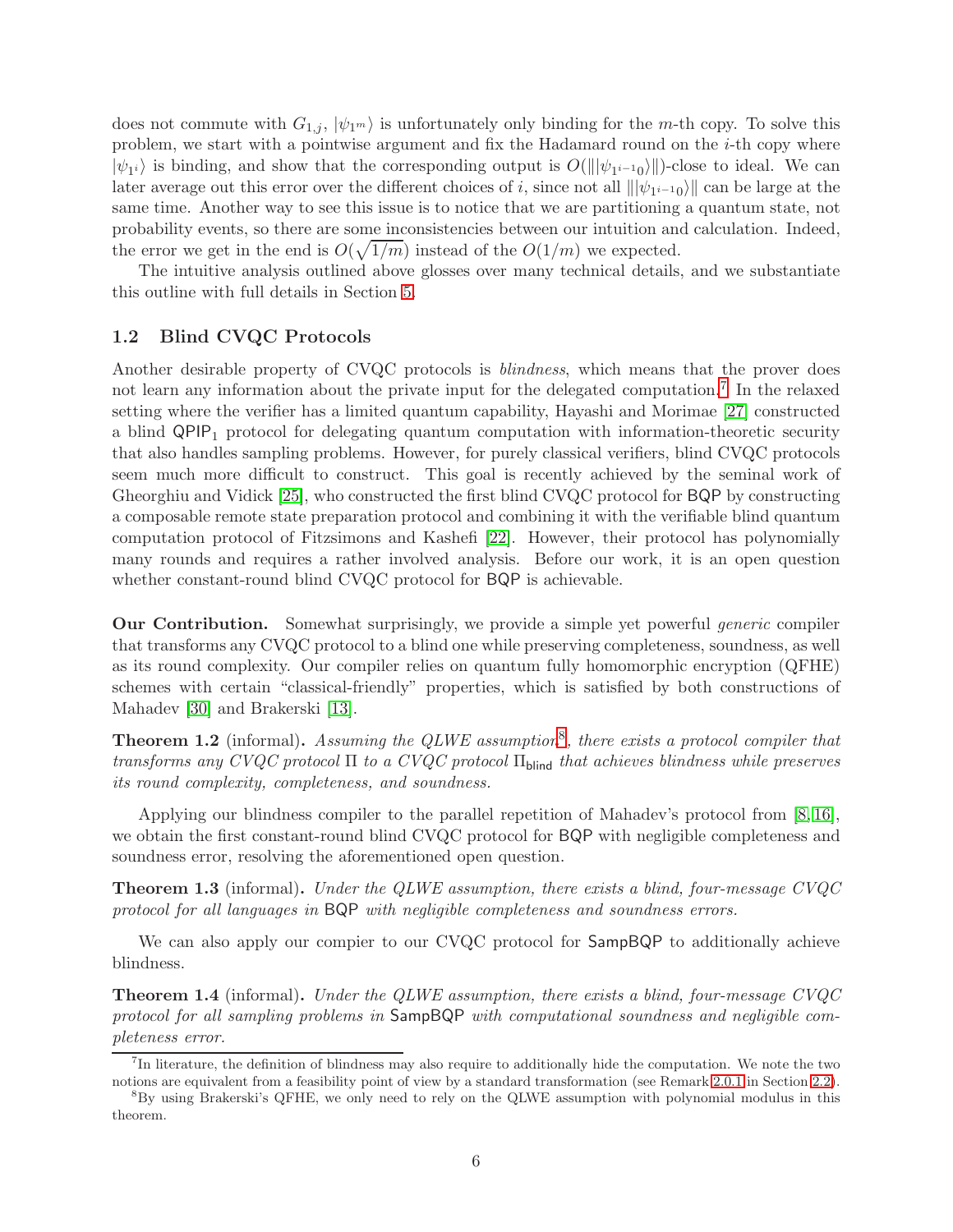Techniques. At a high-level, the idea is simple: we run the original protocol under a QFHE with the QFHE key generated by the verifier. Intuitively, this allows the prover to compute his next message under encryption without learning verifier's message, and hence achieves blindness while preserving the properties of the original protocol. One subtlety with this approach is the fact that the verifier is classical while the QFHE cipher text could contain quantum data. In order to make the classical verifier work in this construction, the ciphertext and the encryption/decryption algorithm need to be classical when the underlying message is classical. Fortunately, such "classicalfriendly" property is satisfied by the construction of [\[13,](#page-27-7) [30\]](#page-28-12).

A more subtle issue is to preserve the soundness. In particular, compiled protocols with a single application of QFHE might (1) leak information about the circuit evaluated by the verifier through its outputted QFHE ciphertexts (i.e., no *circuit privacy*); or  $(2)$  fail to simulate original protocols upon receiving invalid ciphertexts from the prover. We address these issues by letting the verifier switch to a fresh new key for each round of the protocol. Details are given in Section [6.](#page-23-0)

#### <span id="page-6-0"></span>1.3 Related and Followup Works and Discussions

As mentioned, while we are the first to explicitly investigate delegation of quantum sampling problems, Hayashi and Morimae  $[27]$  constructed an one-round blind QPIP<sub>1</sub> protocol that can be used to delegate SampBQP and achieve our notion of information-theoretical security. Like our SampBQP protocol, their protocol has an arbitrarily small inverse polynomial soundness error instead of negligible soundness error. Also as mentioned, Gheorghiu and Vidick [\[25\]](#page-28-5) constructed the first blind CVQC protocol for BQP by constructing a composable remote state preparation protocol and combining it with the verifiable blind quantum computation protocol of Fitzsimons and Kashefi [\[22\]](#page-27-2). However, their protocol has polynomially many rounds and requires a rather involved analysis.

It is also worth noting that several existing constructions in the relaxed models (e.g., verifiable blind computation [\[22\]](#page-27-2)) can be generalized to delegate SampBQP in a natural way, but it seems challenging to analyze the soundness of the generalized protocol. Furthermore, it is unlikely that these generalized protocols can achieve negligible soundness error for SampBQP. The reason is that in all these constructions, some form of cut and choose are used to achieve soundness. For sampling problems, as mentioned, there seems to be no generic way to combine multiple samples for error reduction, so the verifier needs to choose one sample to output in the cut and choose. In this case, an adversarial prover may choose to cheat on a random copy in the cut and choose and succeed in cheating with an inverse polynomial probability.

On the other hand, while the definition of  $SampBQP$  in [\[2,](#page-26-4) [3\]](#page-26-3) allows an inverse polynomial error, there seems to be no fundamental barriers to achieve negligible error. It is conceivable that negligible error can be achieved using quantum error correction. Negligible security error is also achievable in the related settings of secure multi-party quantum computation [\[19,](#page-27-8) [20\]](#page-27-9) and verifiable quantum FHE [\[7\]](#page-26-6) based on verifiable quantum secret sharing or quantum authentication codes<sup>[9](#page-6-1)</sup>. However, both primitives require computing and communicating quantum encodings and are not applicable in the context of  $CVOC$  and  $QPIP_1$ . An intriguing open problem is whether it is possible to achieve negligible soundness error with classical communication while delegating a quantum sampling problem.

In a recent work, Bartusek [\[10\]](#page-27-10) used the technique we developed for delegation of SampBQP to construct secure quantum computation protocols with classical communication for pseudodeterministic quantum functionalities.

<span id="page-6-1"></span> $9$ The security definitions are not comparable, but it seems plausible that the techniques can be used to achieve negligible soundness error for sampling problems.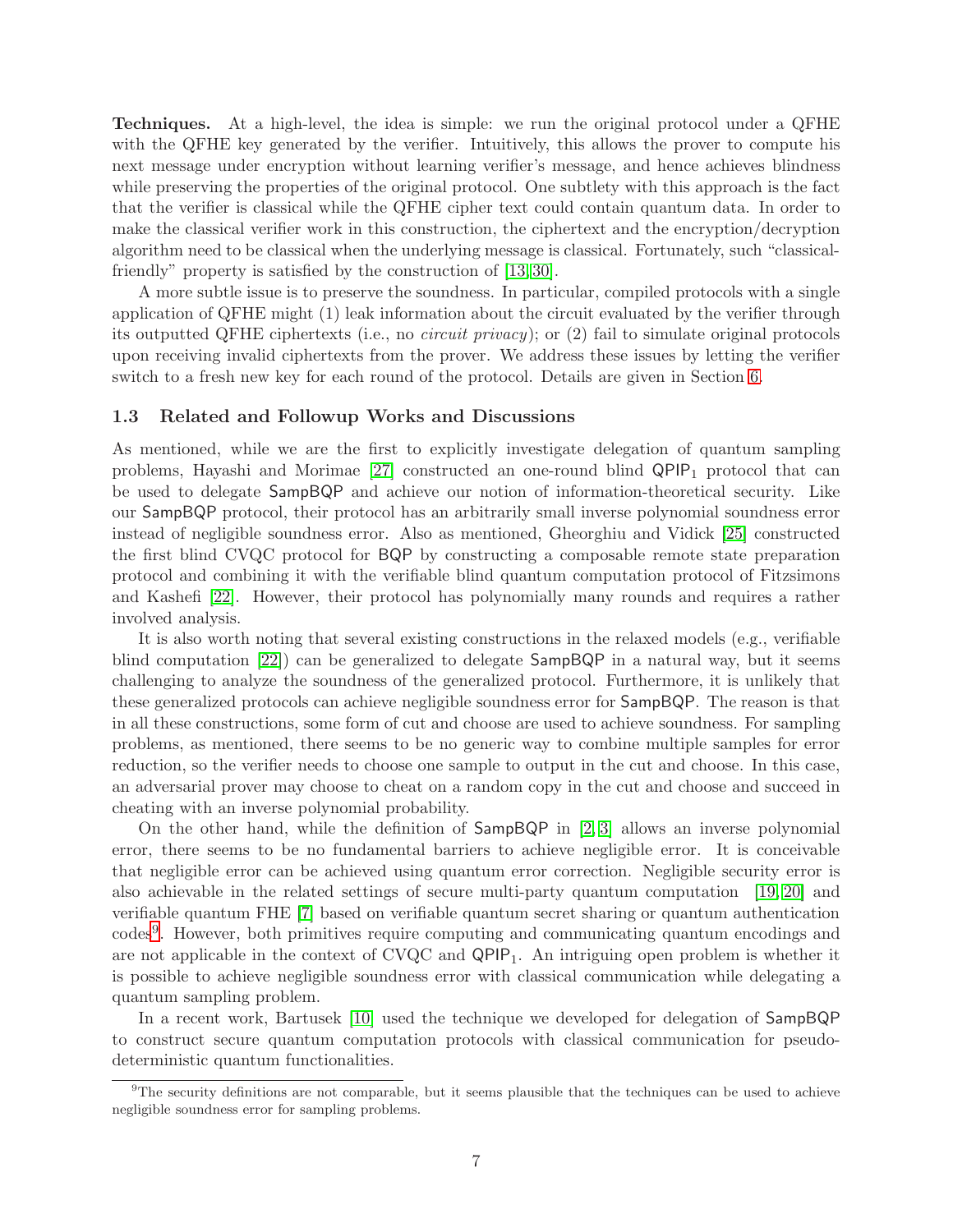**Organization** We provide preliminaries on technical background in Section [2.](#page-7-0) Our simulationbased definition of CVQC for SampBQP is discussed in Section [3.](#page-10-0) Our main technical contributions are explained in Section [4](#page-11-0) (a construction of  $\mathsf{QPIP}_1$  protocol for  $\mathsf{SampleQP}$ ), Section [5](#page-12-0) (the construction of  $QPIP_0$  protocol for SampBQP based on the above  $QPIP_1$  protocol), and Section [6](#page-23-0) (a generic compiler to upgrade  $\mathsf{QPIP}_0$  protocols with blindness).

## <span id="page-7-0"></span>2 Preliminaries

#### 2.1 Notations

Let B be the Hilbert space corresponding to one qubit. Let  $H: \mathcal{B}^{\otimes n} \to \mathcal{B}^{\otimes n}$  be Hermitian matrices. We use  $H \geq 0$  to denote H being positive semidefinite. Let  $\lambda(H)$  be the smallest eigenvalue of H. The ground states of H are the eigenvectors corresponding to  $\lambda(H)$ . For matrix H and subspace S, let  $H|_S = \Pi_S H \Pi_S$ , where  $\Pi_S$  is the projector onto the subspace S. We write  $x \stackrel{\$}{\leftarrow} X$  when x is sampled uniformly at random from the set  $X$ .

The phase gate and Pauli matrices are the following matrices.

**Definition 2.1.** 
$$
P(i) = \begin{pmatrix} 1 & 0 \ 0 & i \end{pmatrix}, X = \begin{pmatrix} 0 & 1 \ 1 & 0 \end{pmatrix}, Y = \begin{pmatrix} 0 & -i \ i & 0 \end{pmatrix}, Z = \begin{pmatrix} 1 & 0 \ 0 & -1 \end{pmatrix}.
$$

For *n*-qubit states  $\rho_1, \rho_2 \in \mathcal{B}^{\otimes n}$ , let  $\|\rho_1 - \rho_2\|_{\text{tr}} = \frac{1}{2}$  $\frac{1}{2} \|\rho_1 - \rho_2\|_1$  denote the trace distance between  $\rho_1$  and  $\rho_2$ . We say  $\rho_1$  and  $\rho_2$  are  $\epsilon$ -close if  $\|\rho_1 - \rho_2\|_{\text{tr}} \leq \epsilon$ . For two distributions  $f_1$  and  $f_2$  over the same finite domain X, let  $||f_1 - f_2||_{TV} = \frac{1}{2} \sum_{x \in X} |f_1(x) - f_2(x)|$  denote their total variation distance, and we say  $f_1$  and  $f_2$  are  $\epsilon$ -close if  $||f_1 - f_2||_{TV} \leq \epsilon$ . We additionally denote the following for states that are only computationally indistinguishable (but might be statistically far):

**Definition 2.2.** Two ensemble of states  $\{\rho_{1,\lambda}\}_{\lambda \in \mathbb{N}}$  and  $\{\rho_{2,\lambda}\}_{\lambda \in \mathbb{N}}$  are  $\epsilon$ -computationally indistinguishable if for all BQP distinguishers D and  $\lambda \in \mathbb{N}$ ,

$$
|\Pr\left[\mathsf{D}(\rho_{1,\lambda})=1\right]-\Pr\left[\mathsf{D}(\rho_{2,\lambda})=1\right]| \leq \epsilon(\lambda).
$$

We drop the  $\epsilon$  parameter when it is negligible. We extend computational indistinguishability to subnormalized states by interpreting a subnormalized state  $\rho$  as sending out  $\perp$  with probability  $1 - \text{tr}(\rho)$  and having the distinguisher D output  $\perp$  whenever he receives  $\perp$ . We also extend it to classical random variables by treating them as mixed states.

We denote measurement as follows:

Definition 2.3 (quantum-classical channels). A quantum measurement is given by a set of matrices  ${M_k}$  such that  $M_k \geq 0$  and  $\sum_k M_k = id$ . We associate to any measurement a map  $\Lambda(\rho) =$  $\sum_{k}$ tr $(M_k\rho)|k\rangle\langle k|$  with  $\{|k\rangle\}$  an orthonormal basis. This map is also called a quantum-classical channel.

Furthermore, we associate measurement outcomes in X or Z basis with a corresponding random variable as follows:

**Definition 2.4**  $(M_{XZ}(\rho, h))$ . For any natural number n, n-bit string h, and n-qubit quantum state ρ, consider the following measurement procedure: measure the first qubit of ρ in X basis if  $h_1 = 0$ ; measure the first qubit of  $\rho$  in Z basis if  $h_1 = 1$ . Measure the second qubit of  $\rho$  in X basis if  $h_2 = 0$ ; measure the second qubit of  $\rho$  in Z basis if  $h_2 = 1$ . Continue qubit-by-qubit until all n-qubits of  $\rho$ are measured, where i-th qubit is measured in X basis if  $h_i = 0$  and i-th qubit is measured in the Z basis if  $h_i = 1$ .

We denote the n-bit random variable corresponding to the measurement results as  $M_{XZ}(\rho, h)$ .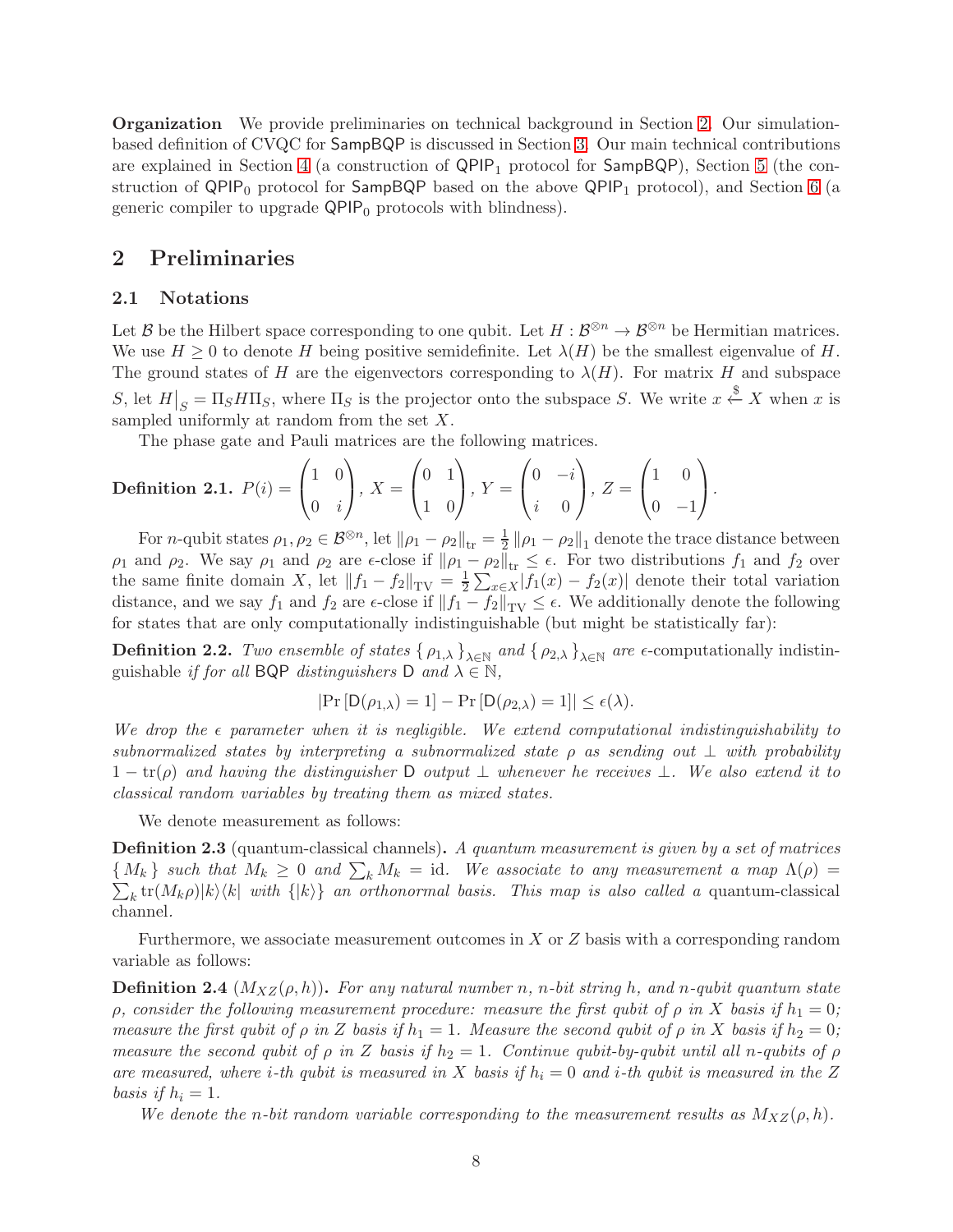### <span id="page-8-0"></span>2.2 Quantum Prover Interactive Proof (QPIP)

Following [\[31\]](#page-28-3), we model the interaction between an almost classical client with quantum memory of size  $\tau$  (verifier) and a quantum server (prover) in the following definition. When the client has limited quantum memories (i.e.,  $\tau > 0$ ), it becomes a "streaming" model. Namely, the server can send qubits one-by-one to let the client measure them sequentially, even if the client cannot hold the entire quantum message. When the client is fully classical (i.e.,  $\tau = 0$ ), this model specializes to the standard interactive protocols.

**Definition 2.5.** A protocol  $\Pi = (P, V)$  is said to be in  $\textsf{QPIP}_\tau$  if it satisfies the following properties:

- P is a BQP machine, which also has access to a quantum channel that can transmit  $\tau$  qubits to the verifier per use.
- $\bullet$  V is a hybrid machine of a classical part and a limited quantum part. The classical part is a BPP machine. The quantum part is a register of  $\tau$  qubits, on which the verifier can perform arbitrary quantum operations and which has access to a quantum channel that can transmit  $\tau$  qubits. At any given time, the verifier is not allowed to possess more than  $\tau$ qubits. The interaction between the quantum and classical parts of the verifier is the usual one: the classical part controls which operations are to be performed on the quantum register, and outcomes of measurements of the quantum register can be used as input to the classical part.
- There is also a classical communication channel between the prover and the verifier, which can transmit polynomially many bits to either direction.

It is straightforward to define what it means for a  $QPIP<sub>\tau</sub>$  protocol to decide a BQP language.

**Definition 2.6.** Let  $\Pi = (P, V)$  be a QPIP<sub> $\tau$ </sub> protocol. We say it is a protocol for a BQP language L with completeness error  $c(\cdot)$  and soundness error  $s(\cdot)$  if the following holds:

- On public input  $1^{\lambda}$  and  $x \in \{0,1\}^*$ , the verifier outputs either Acc or Rej.
- (Completeness): For all security parameters  $\lambda \in \mathbb{N}$  and  $x \in \{0,1\}^{\text{poly}(\lambda)}$ , if  $x \in L$  then  $\Pr\left[ (P, V)(x, 1^{\lambda}) = \text{Rej} \right] < c(\lambda).$
- (Soundness): For all cheating BQP provers P ∗ , sufficiently large security parameters  $\lambda \in \mathbb{N}$ , and  $x \in \{0,1\}^{\text{poly}(\lambda)}$ , if  $x \notin L$  then  $Pr[(P, V)(x, 1^{\lambda}) = Acc] < s(\lambda).$

We are particularly interested in the case that  $\tau = 0$ , i.e., when the verifier V is classical. In this case, we say  $\Pi$  is a CVQC protocol for the BQP language L.

We now define *blindness* which means that the prover does not learn any information about the verifier's input except for its length. As such, in this context, we consider the input  $x$  as the verifier's private input instead of a common input.

**Definition 2.7** (Blindness). Let  $\Pi = (P, V)$  be an interactive protocol with common inputs  $1^{\lambda}$  and verifier's private input  $x \in \{0,1\}^*$ . We say  $\Pi$  is blind if for all cheating BQP provers  $P^*$  the following ensembles are computationally indistinguishable over  $\lambda$ :

- {View  $_{P^*}(P^*, V(x))(1^{\lambda})$  } $_{\lambda \in \mathbb{N}, \epsilon \in (0,1), x \in \{0,1\}^*}$ ,
- <span id="page-8-1"></span>• {  $View_{P^*}(P^*, V(0))(1^{\lambda})$  }  $_{\lambda \in \mathbb{N}, \epsilon \in (0,1), x \in \{0,1\}^*}$ .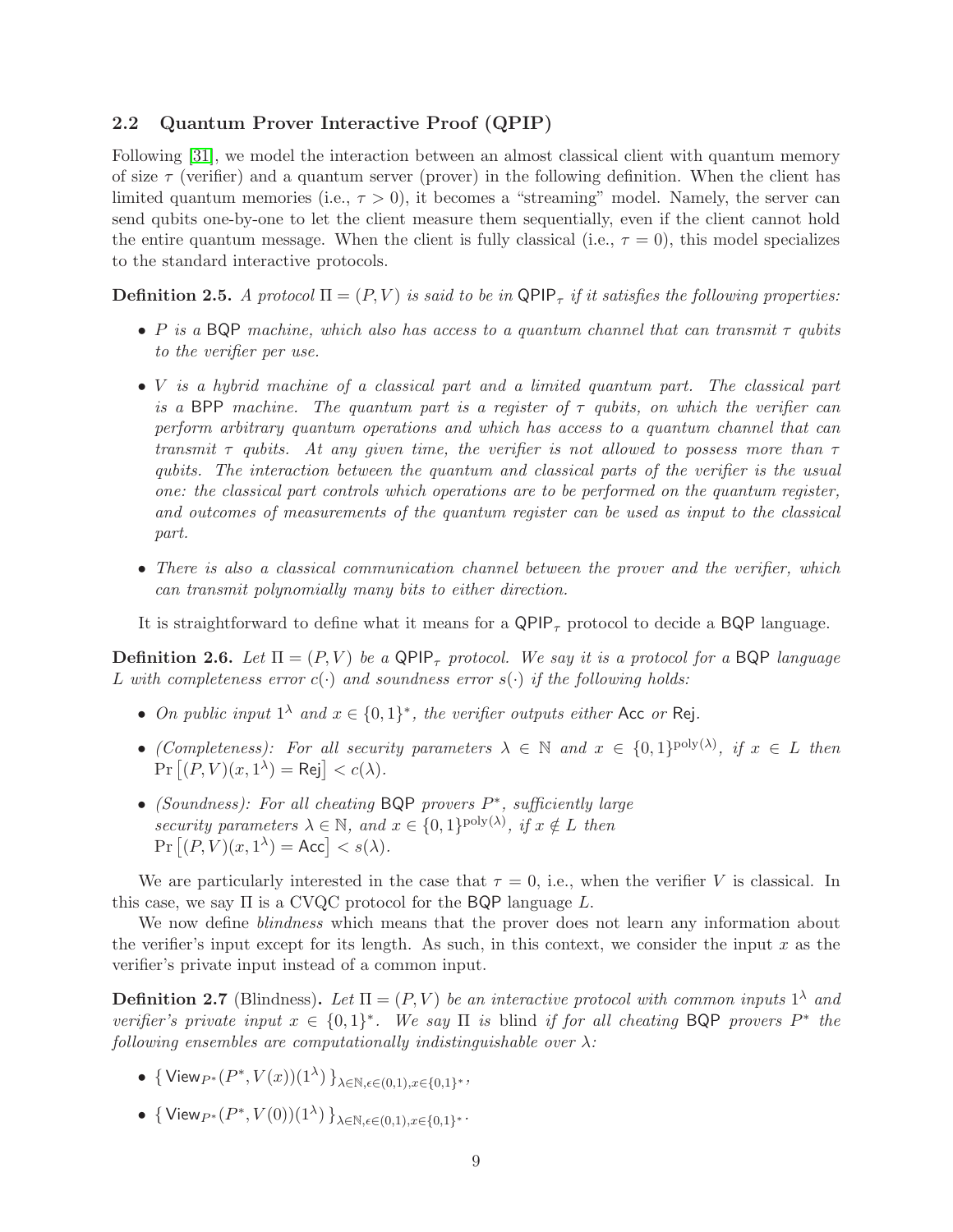**Remark 2.0.1.** In literature, the definition of blindness may also require to additionally hide the computation. The two notions are equivalent from a feasibility point of view by a standard transformation (e.g., as in [\[23\]](#page-27-11) in a different context) that takes the description of the computation as part of the input and delegate the computation of universal quantum circuits.

### 2.3 Quantum Homomorphic Encryption Schemes

We use the quantum fully homomorphic encryption scheme given in [\[30\]](#page-28-12) which is compatible with our use of a classical client.

Definition 2.8. A quantum leveled homomorphic (public-key) encryption scheme  $QHE = (QHE.Keygen, QHE.Enc, QHE)$ is quadruple of quantum polynomial-time algorithms which operate as follows:

- Key generation. The algorithm  $(pk, sk) \leftarrow \mathsf{QHE}$ . Keygen $(1^{\lambda}, 1^{\mathcal{L}})$  takes a unary representation of the security parameter and a unary representation of the level parameter as inputs and outputs a public key pk and a secret key sk.
- Encryption. The algorithm  $c \leftarrow \mathsf{QHE}.\mathsf{Enc}(pk,\mu)$  takes the public key pk and a single bit message  $\mu \in \{0,1\}$  as inputs and outputs a ciphertext c.
- Decryption. The algorithm  $\mu^* \leftarrow \text{QHE\_Dec}(sk, c)$  takes the secret key sk and a ciphertext c as inputs and outputs a message  $\mu^* \in \{0,1\}$ . It must be the case that

 $QHE.Dec(sk, QHE.Enc(pk, \mu) = \mu$ 

with overwhelming probability in  $\lambda$ .

• Homomorphic Evaluation. The algorithm  $c_f \leftarrow \mathsf{QHE}$ . Eval $(pk, f, c_1, \ldots, c_l)$  takes the public key pk, a quantum circuit f of depth at most L, and a set of l ciphertexts  $c_1, \dots, c_l$  as inputs and outputs a ciphertext  $c_f$ . It must be the case that

> QHE.Dec(sk, QHE.Eval(pk,  $f, c_1, \ldots, c_l$ ))  $= f(QHE, Dec(sk, c_1), \ldots, QHE, Dec(sk, c_l)$

with overwhelming probability in  $\lambda$ .

Definition 2.9 (Compactness and Full Homomorphism). A quantum homomorphic encryption scheme QHE is compact if there exists a polynomial s in  $\lambda$  such that the output length of QHE.Eval is at most s bits long (regardless of f or the number of inputs). A compact scheme is (pure) fully homomorphic if it can evaluate any efficiently computable Boolean function.

We also recall the security definition for a FHE scheme.

**Definition 2.10.** A scheme QHE is IND-CPA secure if, for any polynomial time adversary  $A$ , there exists a negligible function  $\mu(\cdot)$  such that

$$
|Pr[\mathcal{A}(pk, \mathsf{HE}.\mathsf{Enc}_{pk}(0)) = 1] - Pr[\mathcal{A}(pk, \mathsf{HE}.\mathsf{Enc}_{pk}(1)) = 1]| \leq \mu(\lambda),
$$

where  $(pk, sk) \leftarrow$  QHE.Keygen $(1^{\lambda})$ .

<span id="page-9-0"></span>The quantum homomorphic encryption scheme QHE from [\[30\]](#page-28-12) has additional properties that facilitate the use of classical clients.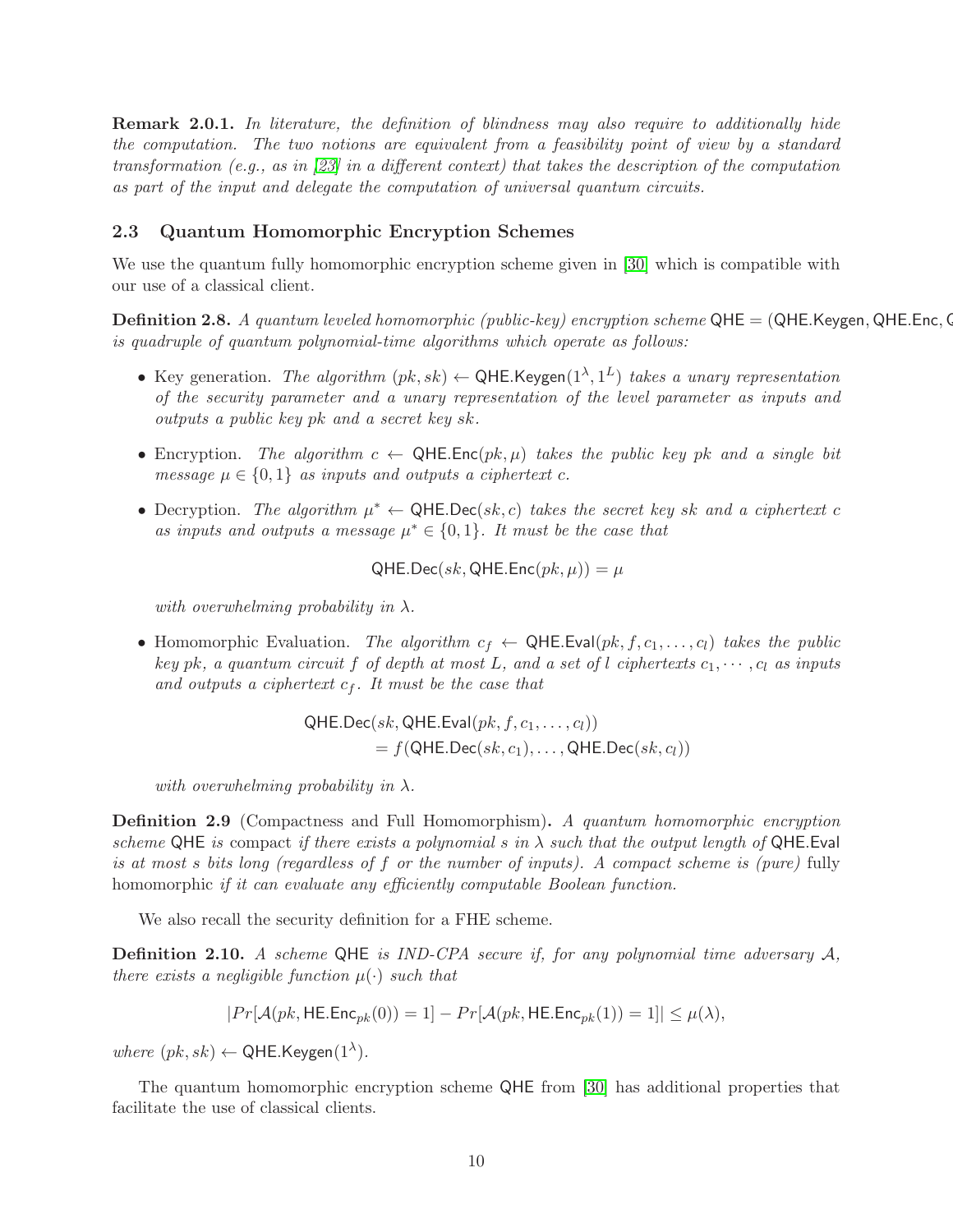**Definition 2.11.** we call a quantum homomorphic encryption scheme classical-friendly if it has the following properties:

- QHE.Keygen is a classical algorithm
- In the case where the plaintext is classical, QHE. Enc can be done classically.
- When the underlying message is a classical-quantum state, then the cipher text is composed of a corresponding classical part and a corresponding quantum part. Moreover, the classical part has a classical ciphertext and can be decrypted classically.

**Theorem 2.1** (Theorem 1.1 in [\[30\]](#page-28-12)). Under the assumption that the learning with errors problem with superpolynomial noise ratio is computationally intractable for an efficient quantum machine, there exists a classical-friendly compact quantum leveled homomorphic encryption scheme.

# <span id="page-10-0"></span>3 Delegation of Quantum Sampling Problems

In this section, we formally introduce the task of delegation for quantum sampling problems. We start by recalling the complexity class SampBQP defined by Aaronson [\[2,](#page-26-4)[3\]](#page-26-3), which captures the class of sampling problems that are approximately solvable by polynomial-time quantum algorithms.

<span id="page-10-3"></span>Definition 3.1 (Sampling Problem). A sampling problem is a collection of probability distributions  $(D_x)_{x\in\{0,1\}}$ <sup>\*</sup>, one for each input string  $x \in \{0,1\}^n$ , where  $D_x$  is a distribution over  $\{0,1\}^{m(n)}$  for some fixed polynomial m.

**Definition 3.2** (SampBQP). SampBQP is the class of sampling problems  $(D_x)_{x \in \{0,1\}^*}$  that can be (approximately) sampled by polynomial-size uniform quantum circuits. Namely, there exists a Turing machine M such that for every  $n \in \mathbb{N}$  and  $\epsilon \in (0,1)$ ,  $M(1^n, 1^{1/\epsilon})$  outputs a quantum circuit C in poly $(n,1/\epsilon)$  time such that for every  $x \in \{0,1\}^n$ , the output of  $C(x)$  (measured in standard basis) is  $\epsilon$ -close to  $D_x$  in the total variation distance.

Note that in the above definition, there is an accuracy parameter  $\epsilon$  and the quantum sampling algorithm only requires to output a sample that is  $\epsilon$ -close to the correct distribution in time poly $(n, 1/\epsilon)$ . [\[2,](#page-26-4)3] discussed multiple reasons for allowing the inverse polynomial error, such as to take into account the inherent noise in conceivable physical realizations of quantum computer. On the other hand, it is also meaningful to require negligible error. As discussed, it is an intriguing open question to delegate quantum sampling problem with negligible error.

We next define what it means for a  $\mathsf{QPIP}_{\tau}$  protocol<sup>[10](#page-10-2)</sup> to solve a  $\mathsf{SampBQP}$  problem  $(D_x)_{x \in \{0,1\}^*}$ . Since sampling problems come with an accuracy parameter  $\epsilon$ , we let the prover P and the verifier V receive the input x and  $1^{1/\epsilon}$  as common inputs. Completeness is straightforward to define, which requires that when the prover  $P$  is honest, the verifier  $V$  should accept with high probability and output a sample z distributed close to  $D_x$  on input x. Defining soundness is more subtle. Intuitively, it requires that the verifier V should never be "cheated" to accept and output an incorrect sample even when interacting with a malicious prover. We formalize this by a strong simulation-based definition, where we require that the joint distribution of the decision bit  $d \in \{\text{Acc}, \text{Rej}\}\$  and the output z (which is  $\perp$  when  $d = \text{Re}$ ) is  $\epsilon$ -close (in either statistical or computational sense) to an "ideal distribution" (d,  $z_{ideal}$ ), where  $z_{ideal}$  is sampled from  $D_x$  when  $d =$  Acc and set to  $\perp$  when  $d = \text{Re}$ . Since the protocol receives the accuracy parameter  $1^{1/\epsilon}$  as input to specify the allowed error, we do not need to introduce an additional soundness error parameter in the definition.

<span id="page-10-2"></span><span id="page-10-1"></span><sup>&</sup>lt;sup>10</sup>See Appendix [2.2](#page-8-0) for a formal definition of  $QPIP_{\tau}$ .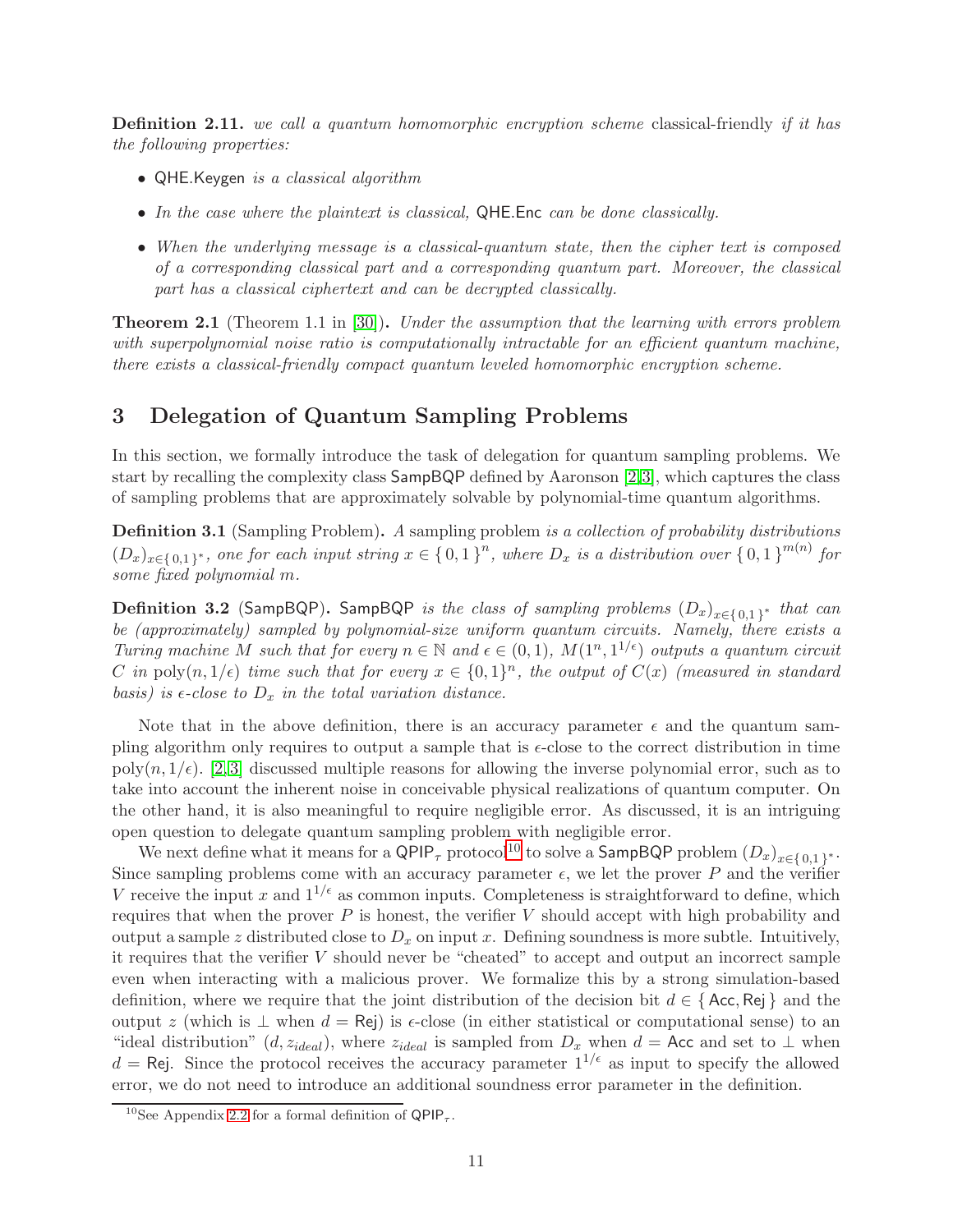**Definition 3.3.** Let  $\Pi = (P, V)$  be a QPIP<sub>T</sub> protocol. We say it is a protocol for the SampBQP instance  $(D_x)_{x\in\{0,1\}^*}$  with completeness error  $c(\cdot)$  and statistical (resp., computational) soundness if the following holds:

- On public inputs  $1^{\lambda}$ ,  $1^{1/\epsilon}$ , and  $x \in \{0,1\}^{\text{poly}(\lambda)}$ , V outputs  $(d, z)$  where  $d \in \{\text{Acc}, \text{Rej}\}\$ . If  $d =$  Acc then  $z \in \{0,1\}^{m(|x|)}$  where m is given in Definition [3.1,](#page-10-3) otherwise  $z = \perp$ .
- (Completeness): For all accuracy parameters  $\epsilon(\lambda) = \frac{1}{\text{poly}(\lambda)}$ , security parameters  $\lambda \in \mathbb{N}$ , and  $x \in \{0,1\}^{\text{poly}(\lambda)}$ , let  $(d,z) \leftarrow (P,V)(1^{\lambda},1^{1/\epsilon},x)$ , then  $d = \text{Rej}$  with probability at most  $c(\lambda)$ .
- (Statistical soundness): For all cheating provers  $P^*$ , accuracy parameters  $\epsilon(\lambda) = \frac{1}{\text{poly}(\lambda)},$ sufficiently large  $\lambda \in \mathbb{N}$ , and  $x \in \{0,1\}^{\text{poly}(\lambda)}$ , consider the following experiment:
	- $-$  Let  $(d, z)$  ←  $(P^*, V)(1^{\lambda}, 1^{1/\epsilon}, x)$ .
	- Define  $z_{ideal}$  by

.

$$
\begin{cases} z_{ideal} = \perp & \text{if } d = \text{Rej} \\ z_{ideal} \leftarrow D_x & \text{if } d = \text{Acc} \end{cases}
$$

It holds that  $||(d, z) - (d, z_{ideal})||_{TV} \leq \epsilon$ .

• (Computational soundness): For all cheating BQP provers  $P^*$ , BQP distinguishers D, accuracy parameters  $\epsilon(\lambda) = \frac{1}{\text{poly}(\lambda)},$  sufficiently large  $\lambda \in \mathbb{N}$ , and all  $x \in \{0,1\}^{\text{poly}(\lambda)},$  let us define d, z,  $z_{ideal}$  by the same experiment as above. It holds that  $(d, z)$  is  $\epsilon$ -computationally indistinguishable to  $(d, z_{ideal})$  over  $\lambda$ .

As in the case of BQP, we are particularly interested in the case that  $\tau = 0$ , i.e., when the verifier V is classical. In this case, we say that  $\Pi$  is a CVQC protocol for the SampBQP problem  $(D_x)_{x \in \{0,1\}^*}.$ 

# <span id="page-11-0"></span>4 Construction of the  $QPIP_1$  Protocol for SampBQP

As we mentioned in this introduction, we will employ the circuit *history* state in the original construction of the Local Hamiltonian problem [\[29\]](#page-28-13) to encode the circuit information for SampBQP. However, there are distinct requirements between certifying the computation for BQP and SampBQP based on the history state. For any quantum circuit  $C$  on input  $x$ , the original construction for certifying  $BQP^{11}$  $BQP^{11}$  $BQP^{11}$  consists of local Hamiltonian  $H_{\text{in}}$ ,  $H_{\text{clock}}$ ,  $H_{\text{prop}}$ ,  $H_{\text{out}}$  where  $H_{\text{in}}$  is used to certify the initial input x,  $H_{\text{clock}}$  to certify the validness of the clock register,  $H_{\text{prop}}$  to certify the gate-by-gate evolution according to the circuit description, and  $H_{\text{out}}$  to certify the final output. In particular, the corresponding history state is in the ground space of  $H_{\text{in}}$ ,  $H_{\text{clock}}$ , and  $H_{\text{prop}}$ . Note that BQP is a decision problem and its outcome  $(0/1)$  can be easily encoded into the energy  $H_{\text{out}}$  on the single output qubit. As a result, the outcome of BQP can simply be encoded by the ground energy of  $H_{\text{in}} + H_{\text{clock}} + H_{\text{prop}} + H_{\text{out}}.$ 

To deal with SampBQP, we will still employ  $H_{\text{in}}$ ,  $H_{\text{clock}}$ , and  $H_{\text{prop}}$  to certify the circuit's input, the clock register, and gate-by-gate evolution. However, in SampBQP, we care about the entire final state of the circuit, rather than the energy on the output qubit. Our approach to certify the

<span id="page-11-1"></span> $11$ The original construction is for the purpose of certifying problems in QMA. We consider its simple restriction to problems inside BQP.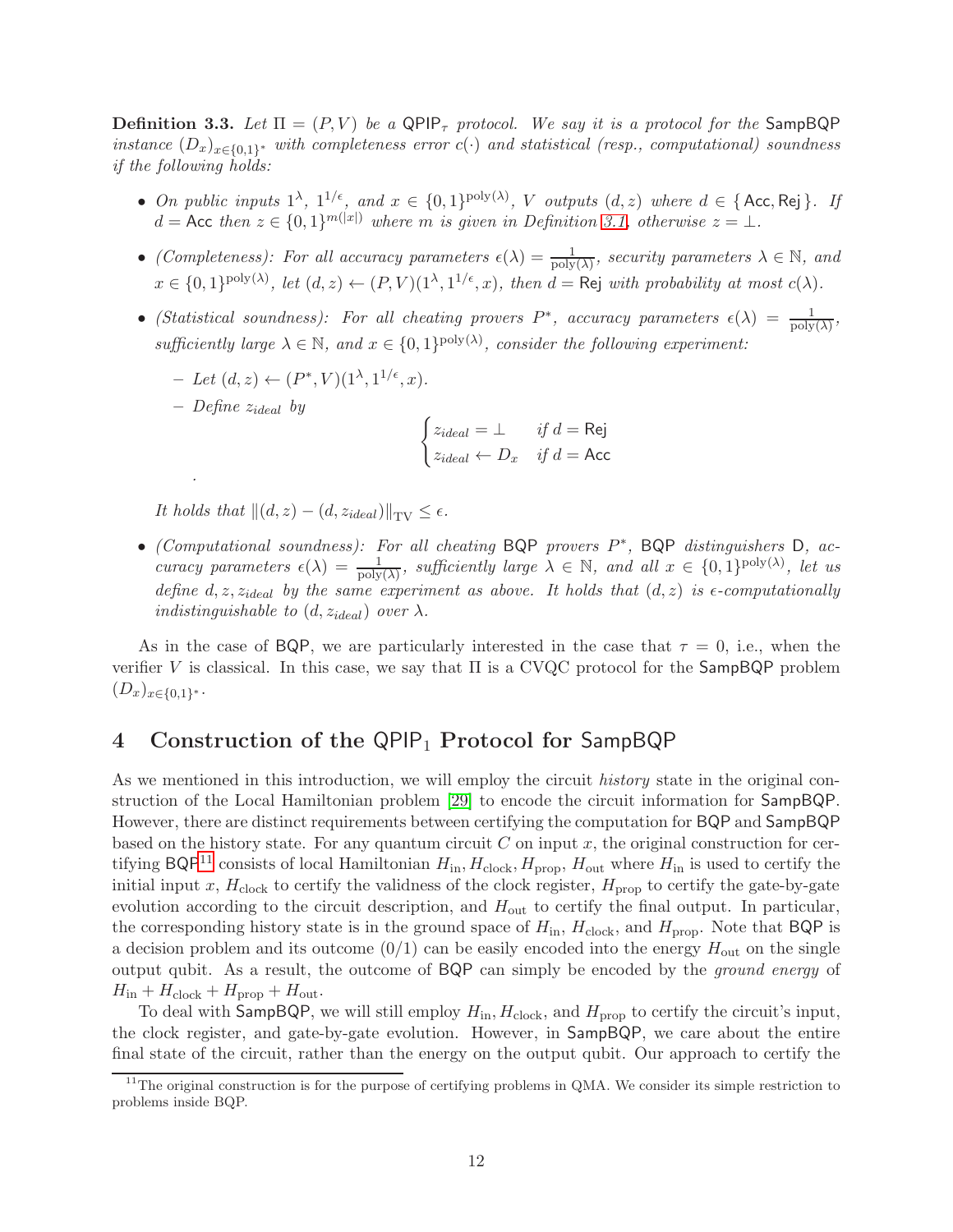entire final state (which is encoded inside the history state) is to make sure that the history state is the unique ground state of  $H_{\text{in}} + H_{\text{clock}} + H_{\text{prop}}$  and all other orthogonal states will have much higher energies. Namely, we need to construct some  $H'_{\text{in}} + H'_{\text{clock}} + H'_{\text{prop}}$  with the history state as the unique ground state and with a large spectral gap between the ground energy and excited energies. It is hence guaranteed that any state with close-to-ground energy must also be close to the history state. We remark that this is a different requirement from most local Hamiltonian constructions that focus on the ground energy. We achieve so by using the perturbation technique developed in [\[28\]](#page-28-14) for reducing the locality of Hamiltonian. Another example of local Hamiltonian construction with a focus on the spectral gap can be found in  $[6]$ , where the purpose is to simulate quantum circuits by adiabatic quantum computation.

We need two more twists for our purpose. First, as we will eventually measure the final state in order to obtain classical samples, we need that the final state occupies a large fraction of the history state. We can simply add dummy identity gates. Second, as we are only able to perform X or Z measurement by techniques from [\[31\]](#page-28-3), we need to construct X-Z only local Hamiltonians. Indeed, this has been shown possible in, e.g., [\[12\]](#page-27-12), which serves as the starting point of our construction.

We present the formal construction of our  $\mathsf{QPIP}_1$  protocol  $\Pi_{\mathsf{Samp}}$  for  $\mathsf{SampBQP}$  in Appendix [A,](#page-29-0) Protocol [7.](#page-34-0) The soundness and completeness of Protocol [7](#page-34-0) is stated in the following theorem, whose proof is also deferred to Appendix [A.](#page-29-0)

<span id="page-12-2"></span>**Theorem 4.1.**  $\Pi_{Samp}$  is a QPIP<sub>1</sub> protocol for the SampBQP problem  $(D_x)_{x \in \{0,1\}^*}$  with negligible completeness error and is statistically sound<sup>[12](#page-12-1)</sup> where the verifier only needs to do non-adaptive  $X/Z$ measurements.

# <span id="page-12-0"></span>5 SampBQP Delegation Protocol for Fully Classical Client

In this section, we create a delegation protocol for SampBQP with fully classical clients by adapting the approach taken in [\[31\]](#page-28-3). In [31], Mahadev designed a protocol  $\Pi_{\text{Measure}}$  (Protocol [1\)](#page-13-0) that allows a BQP prover to "commit a state" for a classical verifier to choose a  $X$  or  $Z$  measurement and obtain corresponding measurement results. Composing it with the  $\mathsf{QPIP}_1$  protocol for B $\mathsf{QP}$  from [\[21\]](#page-27-1) results in a QPIP<sub>0</sub> protocol for BQP. In this work, we will compose  $\Pi_{Measure}$  with our QPIP<sub>1</sub> protocol  $\Pi_{Samp}$  (Protocol [7\)](#page-34-0) for SampBQP in order to obtain a QPIP<sub>0</sub> protocol for SampBQP.

A direct composition of  $\Pi_{\text{Samp}}$  and  $\Pi_{\text{Measure}}$ , however, results in  $\Pi_{\text{int}}$  (Protocol [2\)](#page-14-0) which does not provide reasonable completeness or accuracy guarantees. As we will see, this is due to  $\Pi_{\text{Measure}}$ itself having peculiar and weak guarantees: the client doesn't always obtain measurement outcomes even if the server were honest. When that happens under the BQP context, the verifier can simply accept the prover at the cost of some soundness error; under our SampBQP context, however, we must run many copies of  $\Pi_{int}$  in parallel so the verifier can generate its outputs from some copy. We will spend the majority of this section analyzing the soundness of this parallel repetition.

### 5.1 Mahadev's measurement protocol

ΠMeasure is a 4-round protocol between a verifier (which corresponds to our client) and a prover (which corresponds to our server). The verifier (secretly) chooses a string h specifying the measurements he wants to make, and generates keys  $pk, sk$  from h. It sends  $pk$  to the prover. The prover "commits" to a state  $\rho$  of its choice using pk and replies with its commitment y. The verifier must then choose between two options: do a testing round or a Hadamard round. In a testing round the

<span id="page-12-1"></span> $12$ <sup>12</sup>The soundness and completeness of a **SampBQP** protocol is defined in Definition [3.3.](#page-10-1)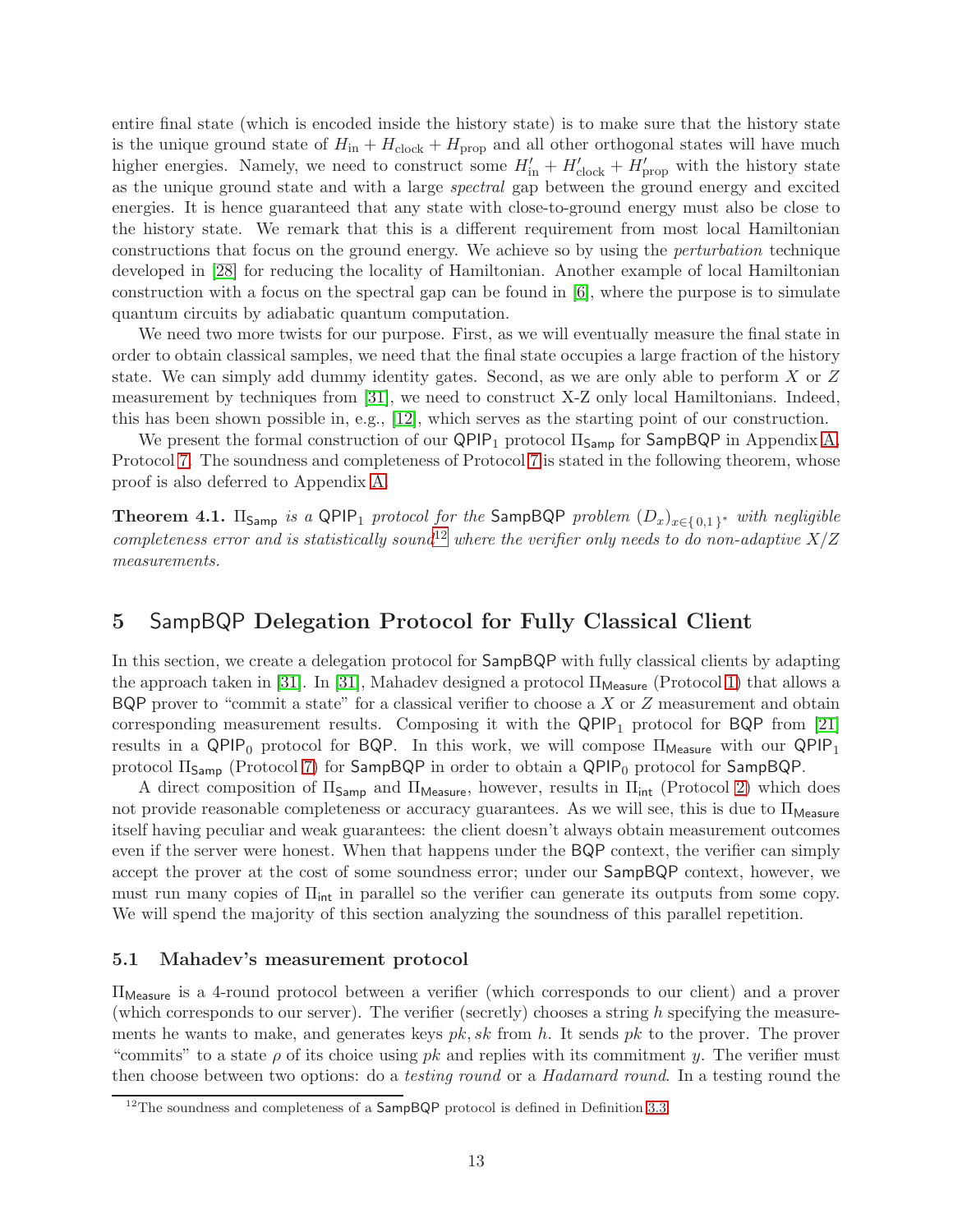verifier can catch cheating provers, and in a Hadamard round the verifier receives some measurement outcome. He sends his choice to the prover, and the prover replies accordingly. If the verifier chose testing round, he checks the prover's reply against the previous commitment, and rejects if he sees an inconsistency. If the verifier chose Hadamard round, he calculates  $M_{XZ}(\rho, h)$  based on the reply. We now formally describe the interface of  $\Pi_{\text{Measure}}$  while omitting the implementation details.

<span id="page-13-0"></span>**Protocol 1** Mahadev's measurement protocol  $\Pi_{Measure} = (P_{Measure}, V_{Measure})$ 

Inputs:

- Common input: Security parameter  $1^{\lambda}$  where  $\lambda \in \mathbb{N}$ .
- Prover's input: a state  $\rho \in \mathcal{B}^{\otimes n}$  for the verifier to measure.
- Verifier's input: the measurement basis choice  $h \in \{0,1\}^n$

#### <span id="page-13-3"></span>Protocol:

- 1. The verifier generates a public and secret key pair  $(pk, sk) \leftarrow \mathcal{V}_{Measure, 1}(1^{\lambda}, h)$ . It sends pk to the prover.
- <span id="page-13-4"></span>2. The prover generates  $(y, \sigma) \leftarrow \mathcal{P}_{Measure, 2}(pk, \rho)$ . y is a classical "commitment", and  $\sigma$  is some internal state. He sends  $y$  to the verifier.
- 3. The verifier samples  $c \stackrel{\$}{\leftarrow} \{0,1\}$  uniformly at random and sends it to the prover.  $c = 0$ indicates a *testing round*, while  $c = 1$  indicates a *Hadamard round*.
- <span id="page-13-5"></span>4. The prover generates a classical string  $a \leftarrow \mathcal{P}_{\text{Measure},4}(pk, c, \sigma)$  and sends it back to the verifier.
- 5. If it is a testing round  $(c = 0)$ , then the verifier generates and outputs  $o \leftarrow \mathcal{V}_{Measure,T}(pk, y, a)$ where  $o \in \{$  Acc, Rej  $\}$ . If it is a Hadamard round  $(c = 1)$ , then the verifier generates and outputs  $v \leftarrow \mathcal{V}_{Measure, H}(sk, h, y, a)$ .

ΠMeasure has negligible completeness errors, i.e. if both the prover and verifier are honest, the verifier accepts with overwhelming probability and his output on Hadamard round is computationally indistinguishable from  $M_{XZ}(\rho, h)$ . As for soundness, it gives the following binding property against cheating provers: if a prover would always succeed on the testing round, then there exists some  $\rho$  so that for any h the verifier obtains  $M_{XZ}(\rho, h)$  if he had chosen the Hadamard round.

<span id="page-13-2"></span>**Lemma 5.1** (binding property of  $\Pi_{\text{Measure}}$ ; special case of Claim 7.1 in [\[31\]](#page-28-3)). Let  $P_{\text{Measure}}^*$  be a BQP cheating prover for  $\Pi_{\text{Measure}}$  and  $\lambda$  be the security parameter. Let  $1-p_{h,T}$  be the probability that the verifier accepts  $P_{\text{Measure}}^*$  in the testing round on basis choice h.<sup>[13](#page-13-1)</sup> Under the QLWE assumption, there exists some  $\rho^*$  so that for all verifier's input  $h \in \{0,1\}^n$ , the verifier's outputs on the Hadamard round is  $\sqrt{p_{h,T}} + \text{negl}(n)$ -computationally indistinguishable from  $M_{XZ}(\rho^*, h)$ .

<span id="page-13-1"></span><sup>&</sup>lt;sup>13</sup>Compared to Claim 7.1 of [\[31\]](#page-28-3), we don't have a  $p_{h,H}$  term here. This is because on rejecting a Hadamard round, the verifier can output a uniformly random string, and that is same as the result of measuring h on the totally mixed state.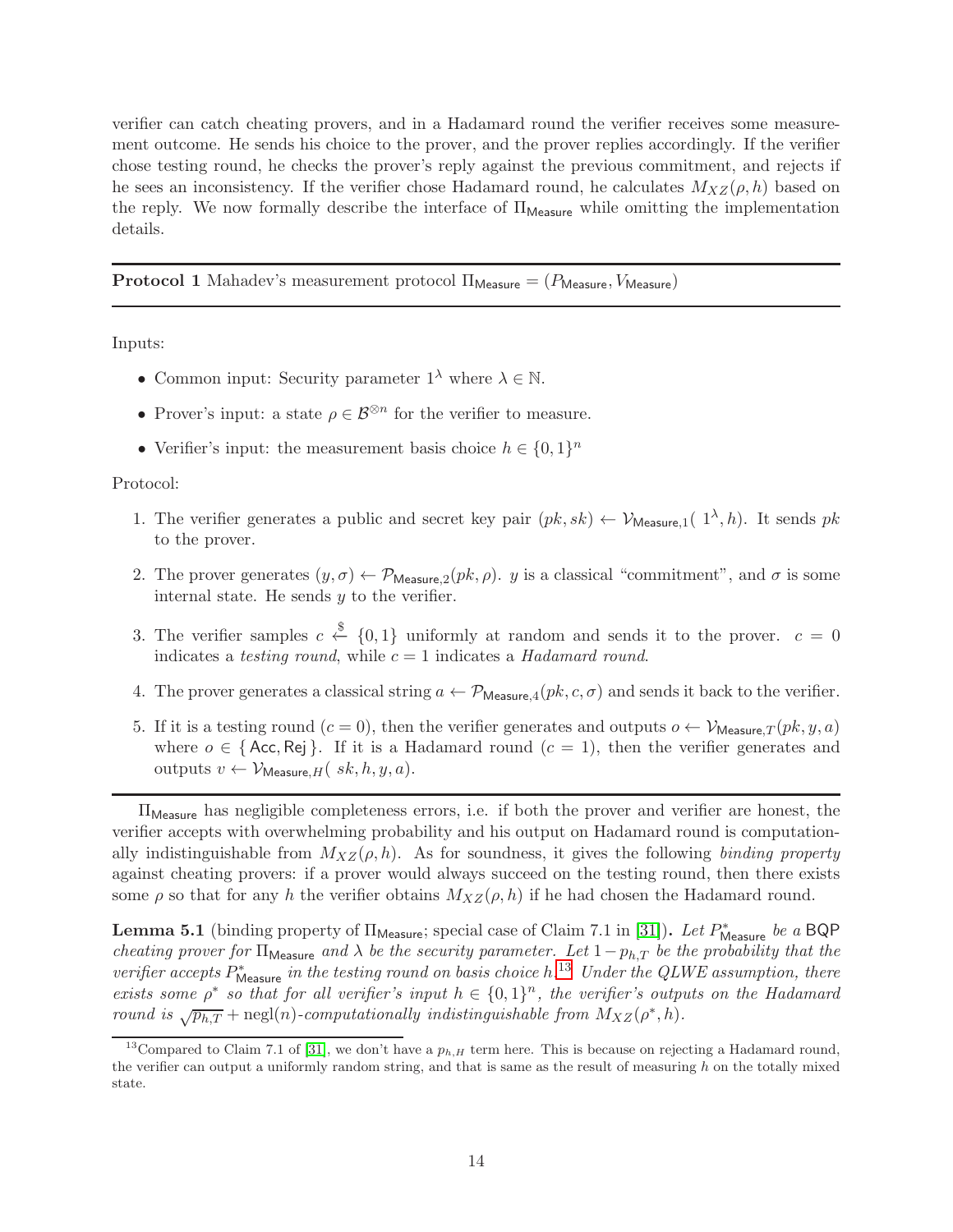We now combine  $\Pi_{\text{Measure}}$  with our  $\text{QPIP}_1$  Protocol for SampBQP,  $\Pi_{\text{Samp}} = (P_{\text{Samp}}, V_{\text{Samp}})$ (Protocol [7\)](#page-34-0), to get a corresponding  $\mathsf{QPIP}_0$  protocol  $\Pi_{\mathsf{int}}$ . Recall that in  $\Pi_{\mathsf{Samp}}$  the verifier takes X and Z measurements on the prover's message. In  $\Pi_{int}$  we let the verifier use  $\Pi_{Measure}$  to learn those measurement outcomes instead.

<span id="page-14-0"></span>**Protocol 2** Intermediate QPIP<sub>0</sub> protocol  $\Pi_{\mathsf{int}}$  for the SampBQP problem  $(D_x)_{x \in \{0,1\}^*}$ 

Inputs:

- Security parameter  $1^{\lambda}$  where  $\lambda \in \mathbb{N}$
- Error parameter  $\epsilon \in (0,1)$
- Classical input  $x \in \{0,1\}^n$  to the SampBQP instance

#### <span id="page-14-3"></span>Protocol:

- <span id="page-14-4"></span>1. The verifier chooses a XZ-measurement h from the distribution specified in Step [2](#page-34-1) of  $\Pi_{\text{Samp}}$ .
- <span id="page-14-2"></span>2. The prover prepares  $\rho$  by running Step [1](#page-34-2) of  $\Pi_{Samp}$ .
- <span id="page-14-1"></span>3. The verifier and prover run  $(P_{\text{Measure}}(\rho), V_{\text{Measure}}(h))(1^{\lambda}).$ 
	- (a) The verifier samples  $(pk, sk) \leftarrow \mathcal{V}_{int,1}(1^{\lambda}, h)$  and sends pk to the prover, where  $\mathcal{V}_{int,1}$  is the same as  $V_{\text{Measure},1}$  of Protocol [1.](#page-13-0)
	- (b) The prover runs  $(y, \sigma) \leftarrow \mathcal{P}_{\text{int},2}(pk, \rho)$  and sends y to the verifier, where  $\mathcal{P}_{\text{int},2}$  is the same as  $\mathcal{P}_{\text{Measure},2}$ . Here we allow the prover to abort by sending  $y = \perp$ , which does not benefit cheating provers but simplifies our analysis of parallel repetition later.
	- (c) The verifier samples  $c \stackrel{\$}{\leftarrow} \{0,1\}$  and sends it to the prover.
	- (d) The prover replies  $a \leftarrow \mathcal{P}_{\text{int},4}(pk, c, \sigma)$ .
	- (e) If it is a testing round, the verifier accepts or rejects based on the outcome of  $\Pi_{\text{Measure}}$ . If it is a Hadamard round, the verifier obtains  $v$ .
- <span id="page-14-5"></span>4. If it's a Hadamard round, the verifier finishes the verification step of Protocol [7](#page-34-0) by generating and outputting  $(d, z)$

$$
\begin{cases} z_{ideal} = \perp & \text{if } d = \text{Rej} \\ z_{ideal} \leftarrow D_x & \text{if } d = \text{Acc.} \end{cases}
$$

There are several problems with using  $\Pi_{int}$  as a SampBQP protocol. First, since the verifier doesn't get a sample if he had chosen the testing round in Step [3c,](#page-14-1) the protocol has completeness error at least  $1/2$ . Moreover, since  $\Pi_{\text{Measure}}$  does not check anything on the Hadamard round, a cheating prover can give up passing the testing round and breaks the commitment on the Hadamard round, with only a constant  $1/2$  probability of being caught. However, we can show that  $\Pi_{int}$  has a binding property similar to  $\Pi_{\text{Measure}}$ : if a cheating prover  $P_{\text{int}}^*$  passes the testing round with overwhelming probability whenever it doesn't abort on the second message, then the corresponding output  $(d, z) \leftarrow (P_{\text{int}}^*, V_{\text{int}})$  is close to  $(d, z_{ideal})$ . Recall the ideal output is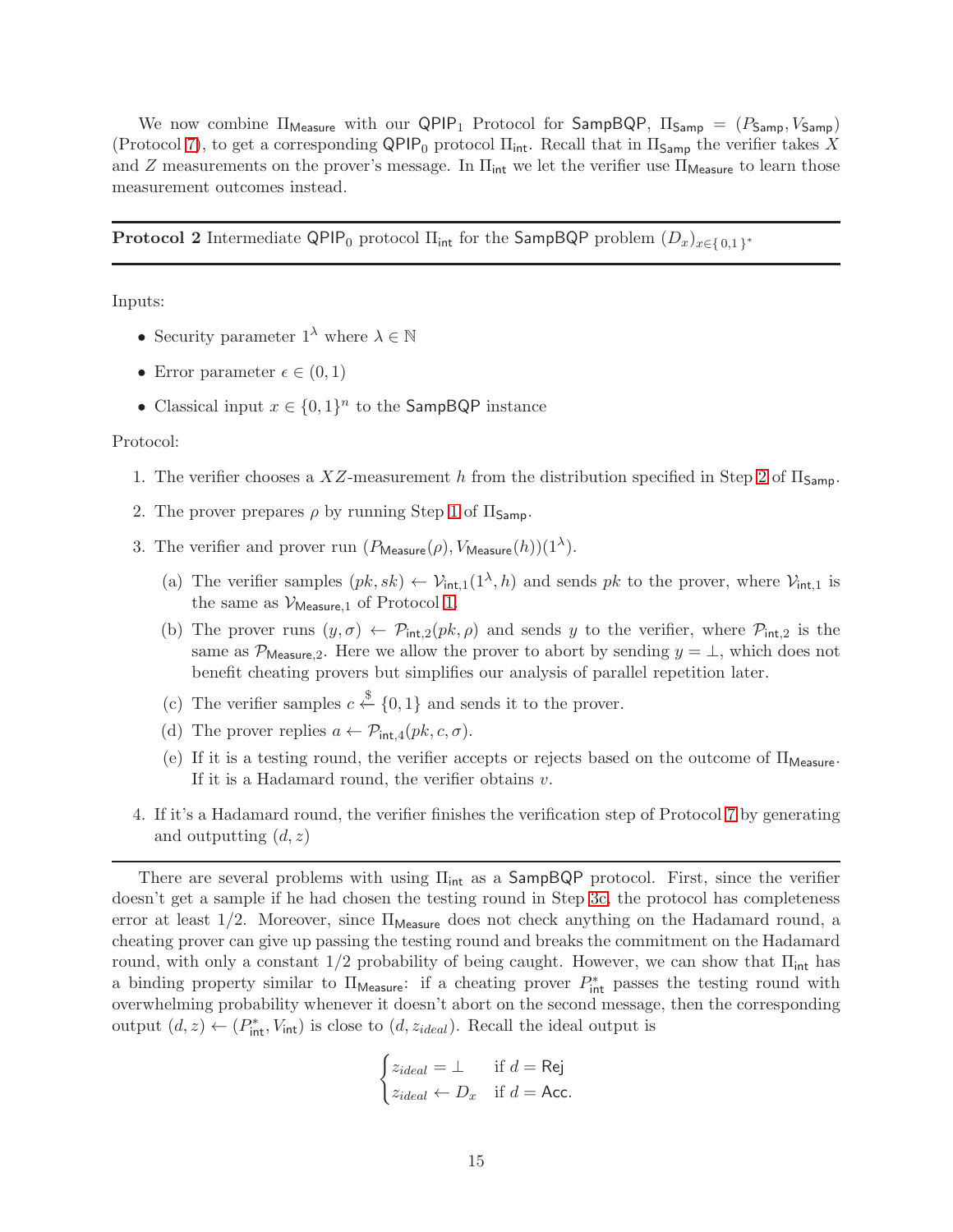This binding property is formalized in Theorem [5.1.](#page-15-0) Intuitively, the proof of Theorem [5.1](#page-15-0) combines the binding property of Protocol [2](#page-14-0) (Lemma [5.1\)](#page-13-2) and  $\Pi_{\text{Samp}}$ 's soundness (Theorem [4.1\)](#page-12-2). There is a technical issue that Protocol [2](#page-14-0) allows the prover to abort while Protocol [1](#page-13-0) does not. This issue is solved by constructing another BQP prover  $P^*$  for every cheating prover  $P_{\text{int}}^*$ . Specifically,  $P^*$ uses  $P_{\text{int}}^{*}$ 's strategy when it doesn't abort, otherwise honestly chooses the totally mixed state for the verifier to measure.

<span id="page-15-0"></span>**Theorem 5.1** (binding property of  $\Pi_{int}$ ). Let  $P_{int}^{*}$  be a cheating BQP prover for  $\Pi_{int}$  and  $\lambda$  be the security parameter. Suppose that  $Pr[d = Acc | y \neq \bot, c = 0]$  is overwhelming, under the QLWE assumption, then the verifier's output in the Hadamard round is  $O(\epsilon)$ -computationally indistinguishable from  $(d, z_{ideal})$ .

Theorem [5.1.](#page-15-0) We first introduce the dummy strategy for  $\Pi_{\text{Measure}}$ , where the prover chooses  $\rho$  as the maximally mixed state and executes the rest of the protocol honestly. It is straightforward to verify that this prover would be accepted in the testing round with probability  $1-\text{negl}(\lambda)$ , but has negligible probability passing the verification after the Hadamard round.

Now we construct a cheating BQP prover for Protocol [2,](#page-14-0)  $P^*$ , that does the same thing as  $P_{\text{int}}^*$ except at Step [3,](#page-14-2) where the prover and verifier runs Protocol [1.](#page-13-0)  $P^*$  does the following in Step [3:](#page-14-2) for the second message, run  $(y, \sigma) \leftarrow \mathcal{P}_{\mathsf{int},2}^*(pk, \rho)$ . If  $y \neq \bot$ , then reply y; else, run the corresponding step of the dummy strategy and reply with its results. For the fourth message, if  $y \neq \bot$ , run and reply with  $a \leftarrow \mathcal{P}_{\mathsf{int},4}^*(pk, c, \sigma)$ ; else, continue the dummy strategy.

In the following we fix an  $x$ . Let the distribution on  $h$  specified in Step [1](#page-14-3) of the protocol be  $p_x(h)$ . Define  $P_{sub}^*(x)$  as  $P^*$ 's response in Step [3.](#page-14-2) Note that we can view  $P_{sub}^*(x)$  as a prover strategy for Protocol [1.](#page-13-0) By construction  $P_{sub}^*(x)$  passes testing round with overwhelming probability over  $p_x(h)$ , i.e.  $\sum_h p_x(h)p_{h,T} = \text{negl}(\lambda)$ , where  $p_{h,T}$  is  $P^{**}$ 's probability of getting accepted by the prover on the testing round on basis choice  $h$ . By Lemma [5.1](#page-13-2) and Cauchy's inequality, there exists some  $\rho$  such that  $\sum_h p_x(h) ||v_h - M_{XZ}(\rho, h)||_c = \text{negl}(\lambda)$ , where we use  $||A - B||_c = \alpha$  to denote that A is  $\alpha$ -computational indistinguishable to B. Therefore  $v = \sum_h p_x(h)v_h$  is computationally indistinguishable to  $\sum_h p_x(h) M_{XZ}(\rho, h)$ . Combining it with  $\Pi_{\mathsf{Samp}}$ 's soundness (Theorem [4.1\)](#page-12-2), we see that  $(d', z') \leftarrow (P^*, V_{\text{int}})(1^{\lambda}, 1^{1/\epsilon}, x)$  is  $\epsilon$ -computationally indistinguishable to  $(d', z'_{ideal})$ .

Now we relate  $(d', z')$  back to  $(d, z)$ . First, conditioned on that  $P_{\text{int}}^*$  aborts, since dummy strategy will be rejected with overwhelming probability in Hadamard round, we have  $(d', z')$  is computationally indistinguishable to  $(Rej, \perp) = (d, z)$ . On the other hand, conditioned on  $P_{\text{int}}^*$  not aborting, clearly  $(d, z) = (d', z')$ . So  $(d, z)$  is computationally indistinguishable to  $(d', z')$ , which in turn is  $O(\epsilon)$ -computationally indistinguishable to  $(d', z'_{ideal})$ . Since  $||d - d'||_{tr} = O(\epsilon)$ ,  $(d, z_{ideal})$ is  $O(\epsilon)$ -computationally indistinguishable to  $(d', z'_{ideal})$ . Combining everything, we conclude that  $(d, z)$  is  $O(\epsilon)$ -computationally indistinguishable to  $(d, z_{ideal})$ .  $\Box$ 

#### 5.2  $QPIP_0$  protocol for SampBQP

We now introduce our QPIP<sub>0</sub> protocol  $\Pi_{\text{Final}}$  for SampBQP. It is essentially a m-fold parallel repetition of Πint, from which we uniformly randomly pick one copy to run Hadamard round to get our samples and run testing round on all other  $m-1$  copies. Intuitively, if the server wants to cheat by sending something not binding on some copy, he will be caught when that copy is a testing round, which is with probability  $1 - 1/m$ . This over-simplified analysis does not take into account that the server might create entanglement between the copies. Therefore, a more technically involved analysis is required.

In the description of our protocol below, we describe  $\Pi_{int}$  and  $\Pi_{Measure}$  in details in order to introduce notations that we need in our analysis.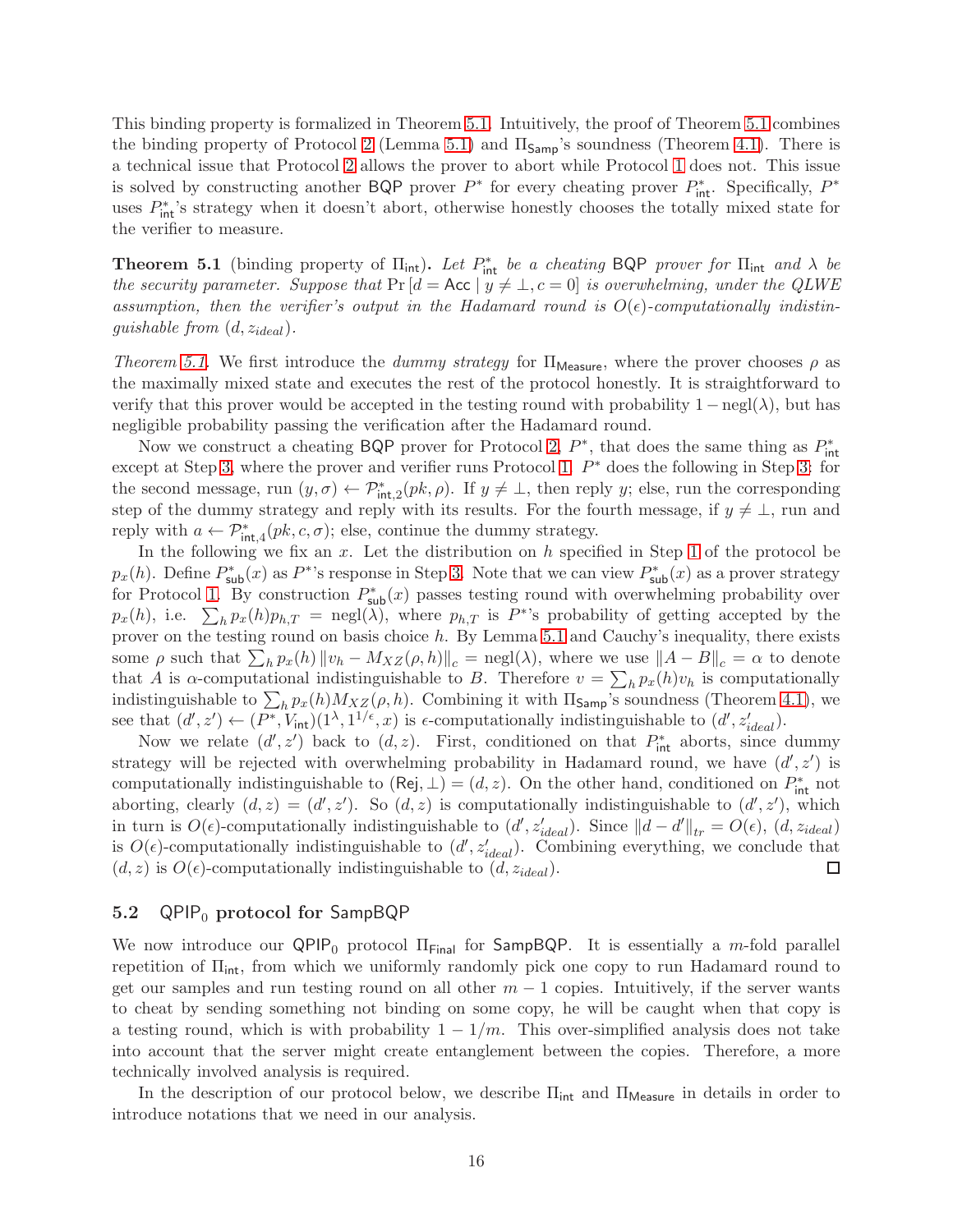<span id="page-16-5"></span>**Protocol 3** QPIP<sub>0</sub> protocol  $\Pi_{\mathsf{Final}}$  for the  $\mathsf{SampleQP}$  problem  $(D_x)_{x \in \{0,1\}^*}$ 

Inputs:

- Security parameter  $1^{\lambda}$  for  $\lambda \in \mathbb{N}$ .
- Accuracy parameter  $1^{1/\epsilon}$  for the SampBQP problem.
- Input  $x \in \{0,1\}^{\text{poly}(\lambda)}$  for the SampBQP instance.

Ingredient: Let  $m = O(1/\epsilon^2)$  be the number of parallel repetitions to run.

#### Protocol:

- 1. The verifier generates m independent copies of basis choices  $\vec{h} = (h_1, \ldots, h_m)$ , where each copy is generated as in Step [1](#page-14-3) of  $\Pi_{\text{int}}$ .
- <span id="page-16-1"></span>2. The prover prepares  $\rho^{\otimes m}$ ; each copy of  $\rho$  is prepared as in Step [2](#page-14-4) of  $\Pi_{\text{int}}$ .
- 3. The verifier generates m key pairs for  $\Pi_{\text{Measure}}, \vec{pk} = (pk_1, \dots, pk_m)$  and  $\vec{sk} = (sk_1, \dots, sk_m)$ , as in Step [1](#page-13-3) of  $\Pi_{\text{Measure}}$ . It sends  $pk$  to the prover.
- <span id="page-16-3"></span><span id="page-16-2"></span>4. The prover generates  $\vec{y} = (y_1, \ldots, y_m)$  and  $\sigma$  as in Step [2](#page-13-4) of  $\Pi_{\text{Measure}}$ . It sends  $\vec{y}$  to the verifier.
- 5. The verifier samples  $r \stackrel{\$}{\leftarrow} [m]$  which is the copy to run Hadamard round for. For  $1 \le i \le m$ , if  $i \neq r$  then set  $c_i \leftarrow 0$ , else set  $c_i \leftarrow 1$ . It sends  $\vec{c} = (c_1, \ldots, c_m)$  to the prover.
- <span id="page-16-4"></span>6. The prover generates  $\vec{a}$  as in Step [4](#page-13-5) of  $\Pi_{\text{Measure}}$ , and sends it back to the verifier.
- 7. The verifier computes the outcome for each round as in Step [4](#page-14-5) of  $\Pi_{int}$ . If any of the testing round copies are rejected, the verifier outputs (Rej,  $\perp$ ). Else, it outputs the result from the Hadamard round copy.

By inspection,  $\Pi$ <sub>Final</sub> is a QPIP<sub>0</sub> protocol for SampBQP with negligible completeness error. To show that it is computationally sound, we first use the partition lemma from [\[16\]](#page-27-4).

Intuitively, the partition lemma says that for any cheating prover and for each copy  $i \in [m]$ , there exist two efficient "projectors" <sup>[14](#page-16-0)</sup>  $G_{0,i}$  and  $G_{1,i}$  in the prover's internal space with  $G_{0,i} + G_{1,i} \approx Id$ .  $G_{0,i}$  and  $G_{1,i}$  splits up the prover's residual internal state after sending back his first message.  $G_{0,i}$  intuitively represents the subspace where the prover does not knows the answer to the testing round on the *i*-th copy, while  $G_{1,i}$  represents the subspace where the prover does. Note that the prover is using a single internal space for all copies, and every  $G_{0,i}$  and every  $G_{1,i}$  is acting on this single internal space. By using this partition lemma iteratively, we can decompose the prover's internal state  $|\psi\rangle$  into sum of subnormalized states. First we apply it to the first copy, writing  $|\psi\rangle = G_{0,1} |\psi\rangle + G_{1,1} |\psi\rangle \equiv |\psi_0\rangle + |\psi_1\rangle$ . The component  $|\psi_0\rangle$  would then get rejected as long as the first copy is chosen as a testing round, which occurs with pretty high probability. More precisely, the output corresponding to  $|\psi_0\rangle$  is  $1/m$ -close to the ideal distribution that just rejects all the time. On the other hand,  $|\psi_1\rangle$  is now binding on the first copy; we now similarly apply the partition lemma of the second copy to  $|\psi_1\rangle$ . We write  $|\psi_1\rangle = G_{0,2} |\psi_1\rangle + G_{1,2} |\psi_1\rangle \equiv |\psi_{10}\rangle + |\psi_{11}\rangle$ , and apply

<span id="page-16-0"></span><sup>&</sup>lt;sup>14</sup>Actually they are not projectors, but for the simplicity of this discussion let's assume they are.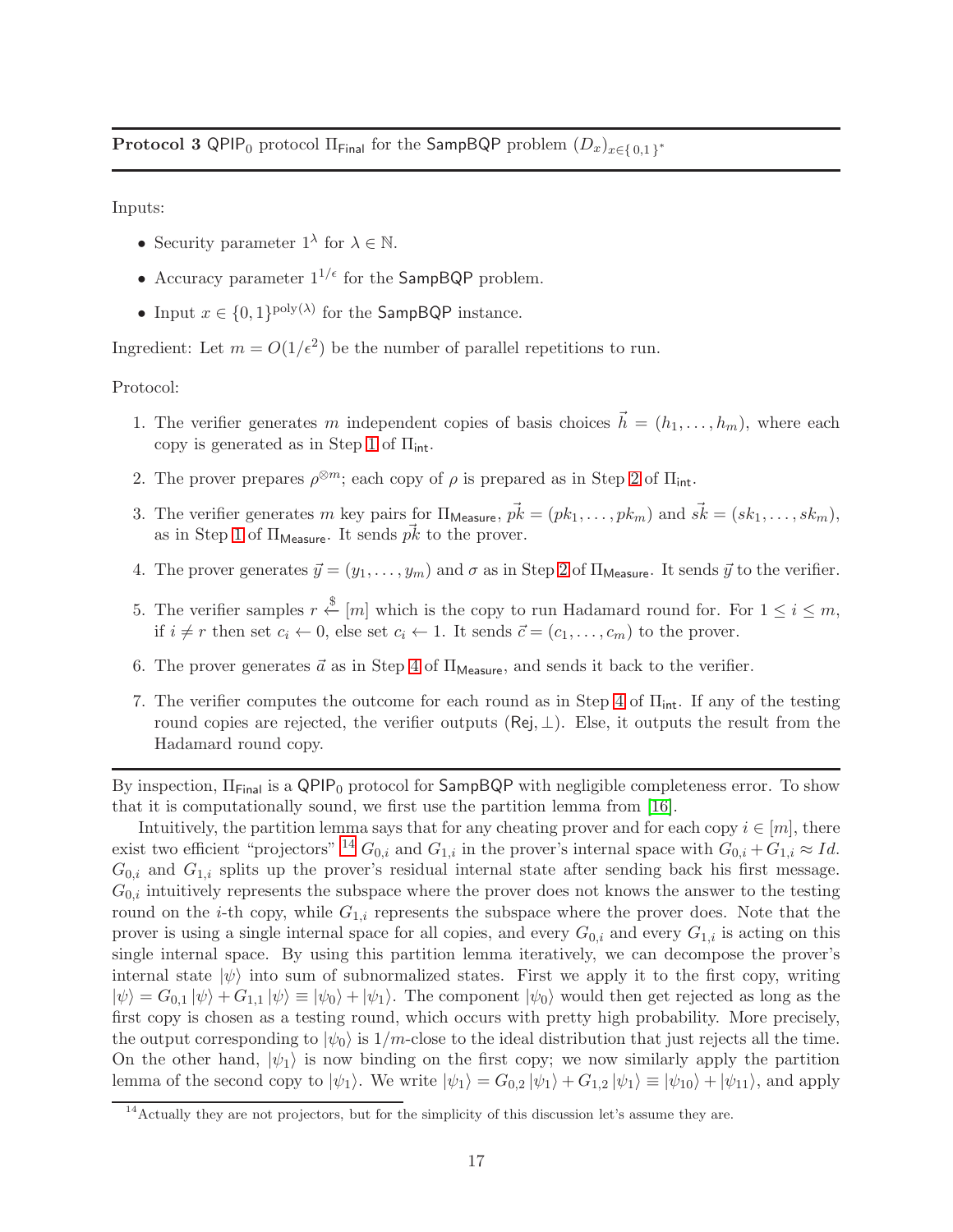the same argument about  $|\psi_{10}\rangle$  and  $|\psi_{11}\rangle$ . We then continue to decompose  $|\psi_{11}\rangle = |\psi_{110}\rangle + |\psi_{111}\rangle$ and so on, until we reach the last copy and obtain  $|\psi_{1m}\rangle$ . Intuitively, the  $|\psi_{1m}\rangle$  term represents the "good" component where the prover knows the answer to every testing round and therefore has high accept probability. Therefore,  $|\psi_{1m}\rangle$  also satisfies some binding property, so the verifier should obtain a measurement result of some state on the Hadamard round copy, and the analysis from the  $\mathsf{QPIP}_1$  protocol  $\Pi_{\mathsf{Samp}}$  follows.

However, the intuition that  $|\psi_{1^m}\rangle$  is binding to every Hadamard round is incorrect. As  $G_{1,i}$ does not commute with  $G_{1,j}$ ,  $|\psi_{1m}\rangle$  is unfortunately only binding for the m-th copy. To solve this problem, we start with a pointwise argument and fix the Hadamard round on the i-th copy where  $|\psi_{1i}\rangle$  is binding, and show that the corresponding output is  $O(|||\psi_{1i-10}\rangle||)$ -close to ideal. We can later average out this error over the different choices of i, since not all  $\|\psi_{1^{i-1}0}\|\|$  can be large at the same time. Another way to see this issue is to notice that we are partitioning a quantum state, not probability events, so there are some inconsistencies between our intuition and calculation. Indeed, the error we get in the end is  $O(\sqrt{1/m})$  instead of the  $O(1/m)$  we expected.

Also a careful reader might have noticed that the prover's space don't always decompose cleanly into parts that the verifier either rejects or accepts with high probability, as there might be some states that is accepted with mediocre probability. As in [\[16\]](#page-27-4), we solve this by splitting the space into parts that are accepted with probability higher or lower than a small threshold  $\gamma$  and applying Marriott-Watrous [\[32\]](#page-28-15) amplification to boost the accept probability if it is bigger than  $\gamma$ , getting a corresponding amplified prover action Ext. However, states with accept probability really close to the threshold  $\gamma$  can not be classified, so we average over randomly chosen  $\gamma$  to have  $G_{0,i}+G_{1,i} \approx Id$ . Now we give a formal description of the partition lemma.

<span id="page-17-3"></span>**Lemma 5.2** (partition lemma; revision of Lemma 3.5 of [\[16\]](#page-27-4)<sup>[15](#page-17-0)</sup>). Let  $\lambda$  be the security parameter, and  $\gamma_0 \in [0,1]$  and  $T \in \mathbb{N}$  be parameters that will be related to the randomly-chosen threshold  $\gamma$ . Let  $(U_0, U)$  be a prover's strategy in a m-fold parallel repetition of  $\Pi_{\text{Measure}}^{16}$  $\Pi_{\text{Measure}}^{16}$  $\Pi_{\text{Measure}}^{16}$ , where  $U_0$  is how the prover generates  $\vec{y}$  on the second message, and U is how the prover generates  $\vec{a}$  on the fourth message. Let  $H_{\mathbf{X},\mathbf{Z}}$  be the Hilbert space of the prover's internal calculation. Denote the string  $0^{i-1}10^{m-i} \in \{0,1\}^m$  as  $e_i$ , which corresponds to doing Hadamard round on the *i*-th copy and testing round on all others.

For all  $i \in [m], \gamma \in \left\{\frac{\gamma_0}{T}\right\}$  $\frac{\gamma_0}{T}, \frac{2\gamma_0}{T}$  $\frac{T\gamma_0}{T},\ldots,\frac{T\gamma_0}{T}$ T  $\},$  there exist two poly $(1/\gamma_0, T, \lambda)$ -time quantum circuit with post selection<sup>[17](#page-17-2)</sup>  $G_{0,i,\gamma}$  and  $G_{1,i,\gamma}$  such that for all (possibly sub-normalized) quantum states  $|\psi\rangle_{\mathbf{X}\mathbf{Z}} \in H_{\mathbf{X},\mathbf{Z}}$ , properties [1](#page-18-0) [2](#page-18-1) [3](#page-18-2) [4,](#page-18-3) to be described later, are satisfied. Before we describe the properties, we introduce the following notations:

<span id="page-17-4"></span>
$$
|\psi_{0,i,\gamma}\rangle_{\mathbf{X},\mathbf{Z}} := G_{0,i,\gamma} |\psi\rangle_{\mathbf{X},\mathbf{Z}},
$$
\n(5.1)

<span id="page-17-5"></span>
$$
|\psi_{1,i,\gamma}\rangle_{\mathbf{X},\mathbf{Z}} := G_{1,i,\gamma} |\psi\rangle_{\mathbf{X},\mathbf{Z}},
$$
\n(5.2)

$$
|\psi_{err,i,\gamma}\rangle_{\mathbf{X},\mathbf{Z}} := |\psi\rangle_{\mathbf{X},\mathbf{Z}} - |\psi_{0,i,\gamma}\rangle_{\mathbf{X},\mathbf{Z}} - |\psi_{1,i,\gamma}\rangle_{\mathbf{X},\mathbf{Z}}.
$$
\n(5.3)

<span id="page-17-0"></span><sup>&</sup>lt;sup>15</sup> $G_0$  and  $G_1$  of this version are created from doing G of [\[16\]](#page-27-4) and post-selecting on the ph, th, in register being  $0<sup>t</sup>01$  or  $0<sup>t</sup>11$  then discard ph, th, in. Property [1](#page-18-0) corresponds to Property 1. Property [2](#page-18-1) corresponds to Property 4, with  $2^{m-1}$  changes to  $m-1$  because we only have m possible choices of  $\vec{c}$ . Property [3](#page-18-2) corresponds to Property 5. Property [4](#page-18-3) comes from the fact that  $G_0$  and  $G_1$  are post-selections of orthogonal results of the same  $G$ .

<span id="page-17-1"></span><sup>&</sup>lt;sup>16</sup>A m-fold parallel repetition of  $\Pi_{\text{Measure}}$  is running step [3](#page-16-5) [4](#page-16-2) [5](#page-16-3) [6](#page-16-4) of Protocol 3 with verifier input  $\vec{h}$  and prover input  $\rho^{\otimes n}$ , followed by an output step where the verifier rejects if any of the  $m-1$  testing round copies is rejected, otherwise outputs the result of the Hadamard round copy.

<span id="page-17-2"></span><sup>&</sup>lt;sup>17</sup>A quantum circuit with post selection is composed of unitary gates followed by a post selection on some measurement outcome on ancilla qubits, so it produces a subnormalized state, where the amplitude square of the output state is the probability of post selection.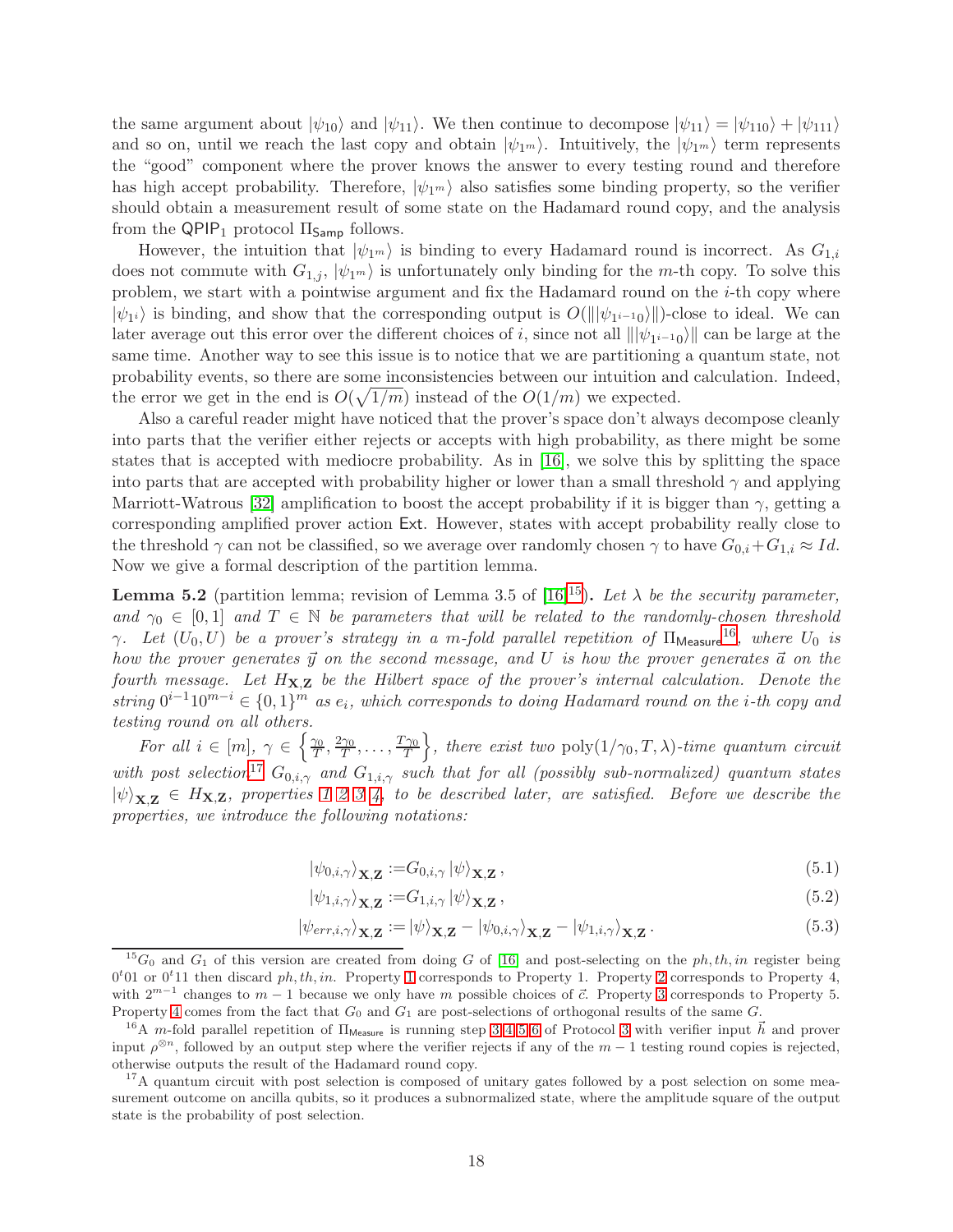Note that  $G_{0,i,\gamma}$  and  $G_{1,i,\gamma}$  has failure probabilities, and this is reflected by the fact that  $|\psi_{0,i,\gamma}\rangle_{\mathbf{X},\mathbf{Z}}$ and  $|\psi_{1,i,\gamma}\rangle_{\mathbf{X},\mathbf{Z}}$  are sub-normalized.  $G_{0,i,\gamma}$  and  $G_{1,i,\gamma}$  depend on  $(U_0, U)$  and  $\vec{pk}, \vec{y}$ .

<span id="page-18-0"></span>The following properties are satisfied for all  $i \in [m]$ :

1.

$$
\mathop{\mathbb{E}}_\gamma \|\, |\psi_{err,i,\gamma}\rangle_{\mathbf{X},\mathbf{Z}}\|^2 \leq \frac{6}{T} + \mathrm{negl}(\lambda),
$$

where the averaged is over uniformly sampled  $\gamma$ . This also implies

$$
\mathbb{E}_{\gamma} \|\|\psi_{err,i,\gamma}\rangle_{\mathbf{X},\mathbf{Z}}\| \le \sqrt{\frac{6}{T}} + \text{negl}(\lambda)
$$
\n(5.4)

by Cauchy's inequality.

<span id="page-18-1"></span>2. For all  $\vec{pk}$ ,  $\vec{y}$ ,  $\gamma$ , and  $j \neq i$ , we have

$$
\left\| P_{acc,i} \circ U \frac{|e_j\rangle_{\mathbf{C}} |\psi_{0,i,\gamma}\rangle_{\mathbf{X},\mathbf{Z}}}{\| |\psi_{0,i,\gamma}\rangle_{\mathbf{X},\mathbf{Z}} \|} \right\|^2 \leq (m-1)\gamma_0 + \operatorname{negl}(\lambda), \tag{5.5}
$$

where  $P_{acc,i}$  are projector to the states that *i*-th testing round accepts with  $pk_i, y_i$ , including the last measurement the prover did before sending  $\vec{a}$ . This means that  $|\psi_{0,i,\gamma}\rangle$  is rejected by the i-th testing round with high probability.

<span id="page-18-2"></span>3. For all  $\vec{pk}$ ,  $\vec{y}$ ,  $\gamma$ , and  $j \neq i$ , there exists an efficient quantum algorithm Ext<sub>i</sub> such that

$$
\left\| P_{acc,i} \circ \text{Ext}_{i} \left( \frac{|e_{j} \rangle_{\mathbf{C}} |\psi_{1,i,\gamma} \rangle_{\mathbf{X},\mathbf{Z}}}{\| |\psi_{1,i,\gamma} \rangle_{\mathbf{X},\mathbf{Z}} \|} \right) \right\|^{2} = 1 - \text{negl}(\lambda). \tag{5.6}
$$

This will imply that  $|\psi_{1,i,\gamma}\rangle$  is binding to the *i*-th Hadamard round.

<span id="page-18-3"></span>4. For all  $\gamma$ ,

$$
\left\| |\psi_{0,i,\gamma} \rangle_{\mathbf{X},\mathbf{Z}} \right\|^2 + \left\| |\psi_{1,i,\gamma} \rangle_{\mathbf{X},\mathbf{Z}} \right\|^2 \le \left\| |\psi \rangle_{\mathbf{X},\mathbf{Z}} \right\|^2. \tag{5.7}
$$

Note that in property [3,](#page-18-2) we are using  $\textsf{Ext}_i$  instead of U because we use amplitude amplification to boost the success probability.

We now decompose the prover's internal state by using Lemma [5.2](#page-17-3) iteratively. Let  $|\psi\rangle$  be the state the prover holds before he receives  $\vec{c}$ ; we denote the corresponding Hilbert space as  $H_{\mathbf{X},\mathbf{Z}}$ . For all  $k \in [m], d \in \{0,1\}^k$ ,  $\gamma = (\gamma_1, \ldots, \gamma_k)$  where each  $\gamma_j \in \{\frac{\gamma_0}{T}, \frac{2\gamma_0}{T}\}$  $\frac{T\gamma_0}{T}, \ldots, \frac{T\gamma_0}{T}$  $\frac{\gamma_0}{T}$ , and  $|\psi\rangle \in H_{\mathbf{X},\mathbf{Z}},$ define

$$
|\psi_{d,\gamma}\rangle := G_{d_k,k,\gamma_k}\dots G_{d_2,2,\gamma_2} G_{d_1,1,\gamma_1} |\psi\rangle.
$$

For all  $i \in [m]$ , we then decompose  $|\psi\rangle$  into

<span id="page-18-4"></span>
$$
|\psi\rangle = \sum_{j=0}^{i-1} |\psi_{1^j 0, \gamma}\rangle + |\psi_{1^i, \gamma}\rangle + \sum_{j=1}^i |\psi_{err, j, \gamma}\rangle
$$
 (5.8)

by using Equations [\(5.1\)](#page-17-4) to [\(5.3\)](#page-17-5) repeatedly, where  $|\psi_{err,i,\gamma}\rangle$  denotes the error state from decomposing  $|\psi_{1^{i-1},\gamma}\rangle$ .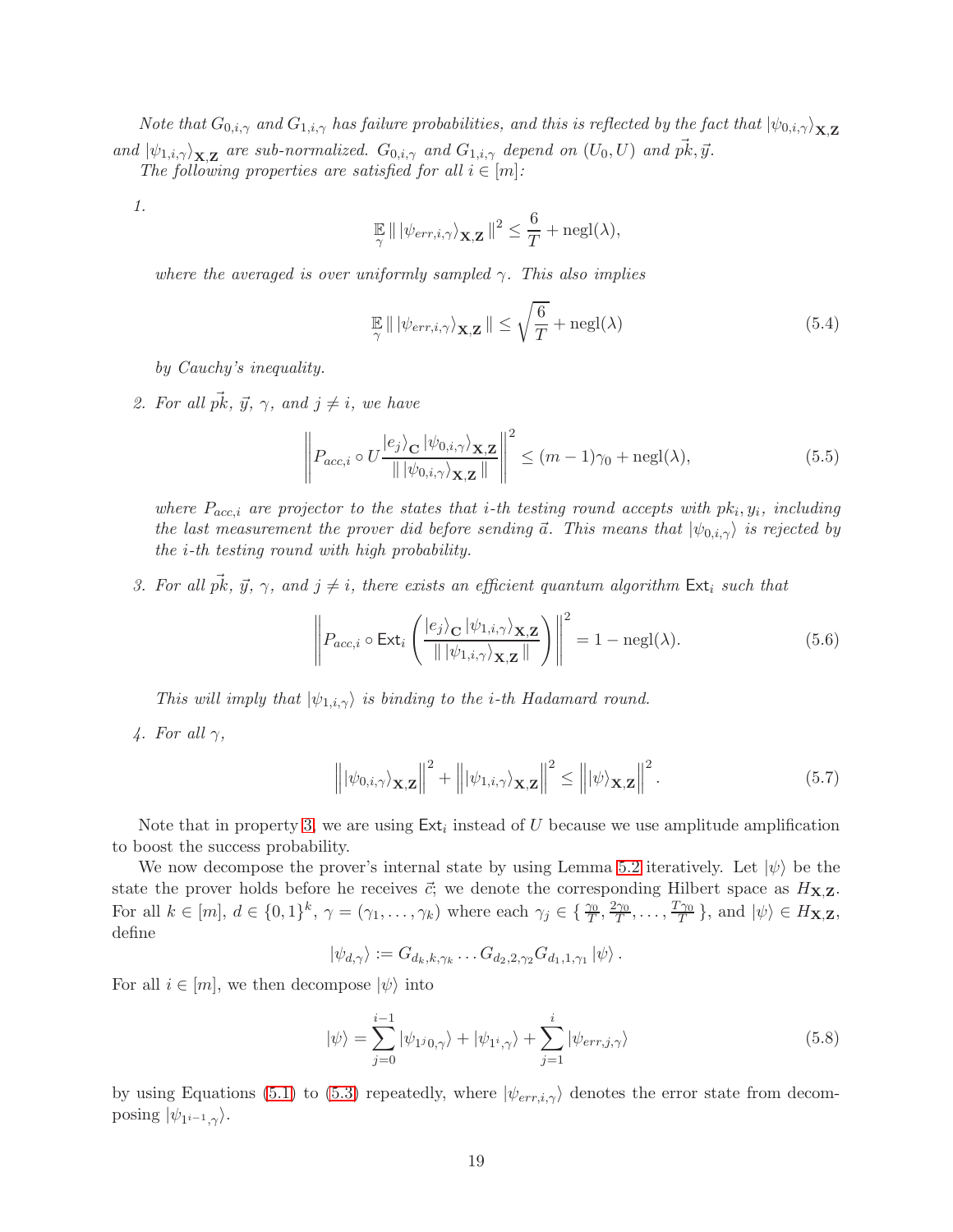We denote the projector in  $H_{\mathbf{X},\mathbf{Z}}$  corresponding to outputting string z when doing Hadamard on *i*-th copy as  $P_{acc,-i,z}$ . Note that  $P_{acc,-i,z}$  also depends on  $\vec{pk}, \vec{y}$ , and  $(sk_i, h_i)$  since it includes the measurement the prover did before sending  $\vec{a}$ , verifier's checking on  $(m - 1)$  copies of testing rounds, and the verifier's final computation from  $(sk_i, h_i, y_i, a_i)$ .  $P_{acc,-i,z}$  is a projector because it only involves the standard basis measurements to get  $a$  and classical post-processing of the verifiers. Also note that  $P_{acc,-i,z}P_{acc,-i,z'} = 0$  for all  $z \neq z'$ , and  $\sum_{z} P_{acc,-i,z} = \prod_{j \neq i} P_{acc,j} \leq Id$ .

We denote the string  $0^{i-1}10^{m-i} \in \{0,1\}^m$  as  $e_i$ . The output string corresponding to  $|\psi\rangle \in H_{\mathbf{X},\mathbf{Z}}$ when  $c = e_i$  is then

<span id="page-19-0"></span>
$$
z_i := \mathop{\mathbb{E}}\limits_{p k, y} \sum\limits_{z} \| P_{acc, -i, z} U \, |e_i, \psi \rangle \|^2 \, |z\rangle \langle z|,\tag{5.9}
$$

where  $|e_i, \psi\rangle = |e_i\rangle_{\mathbf{C}} |\psi\rangle_{\mathbf{X},\mathbf{Z}}$  and U is the unitary the prover applies on the last round. Note that we have averaged over  $\vec{pk}, \vec{y}$  where as previously everything has fixed  $\vec{pk}$  and  $\vec{y}$ .

<span id="page-19-3"></span>By Property [2](#page-18-1) of Lemma [5.2,](#page-17-3) it clearly follows that

Corollary 1. For all  $\gamma \in \{\frac{\gamma_0}{T}, \frac{2\gamma_0}{T}\}$  $\frac{T\gamma_0}{T},\ldots,\frac{T\gamma_0}{T}$  $\frac{\gamma_0}{T}$ , and all  $i, j \in [m]$  such that  $j < i - 1$ , we have

$$
\left\| \sum_{z} P_{acc, -i, z} U \left| e_i, \psi_{1^j 0, \gamma} \right| \right\|^2 \le (m - 1)\gamma_0 + \operatorname{negl}(n).
$$

Now we define

$$
z_{good,i} = \mathop{\mathbb{E}}\limits_{\gamma, pk, y} \sum_{z} ||P_{acc, -i, z} U| e_i, \psi_{1^{i-1}1, \gamma} ||^2 |z\rangle\langle z|
$$
 (5.10)

<span id="page-19-2"></span>as the output corresponding to a component that would pass the i-th testing rounds. We will show that it is  $O(||\psi_{1^{i-1}0}||)$ -close to  $z_i$ . Before doing so, we present a technical lemma.

**Lemma 5.3.** For any state  $|\psi\rangle$ ,  $|\phi\rangle$  and projectors  $\{P_z\}$  such that  $P_zP_{z'}=0$  for all  $z\neq z'$ , we have

$$
\sum_{z} |\langle \psi | P_z | \phi \rangle| \leq \sqrt{\left\| \sum_{z} P_z \left| \psi \right\rangle \right\|^2} \sqrt{\left\| \sum_{z} P_z \left| \phi \right\rangle \right\|^2}.
$$

Proof.

$$
\sum_{z} |\langle \psi | P_z | \phi \rangle| = \sum_{z} |\langle \psi | P_z P_z | \phi \rangle|
$$
  
\n
$$
\leq \sum_{z} ||\langle \psi | P_z || || P_z | \phi \rangle||
$$
  
\n
$$
\leq \sqrt{\sum_{z} ||P_z | \psi \rangle ||^2} \sqrt{\sum_{z} ||P_z | \phi \rangle ||^2}
$$
  
\n
$$
\leq \sqrt{\left\| \sum_{z} P_z | \psi \rangle \right\| ^2} \sqrt{\left\| \sum_{z} P_z | \phi \rangle \right\| ^2},
$$

where we used Cauchy's inequality on the second and third line and  $P_z P_{z'} = 0$  on the fourth line.  $\Box$ 

<span id="page-19-1"></span>**Corollary 2.** For any state  $|\psi\rangle$ ,  $|\phi\rangle$  and projectors  $\{P_z\}$  such that  $\sum_z P_z \leq Id$  and  $P_zP_{z'} = 0$  for all  $z \neq z'$ , we have

$$
\sum_{z} |\langle \psi | P_z | \phi \rangle| \le ||\psi|| \, ||\phi|| \, .
$$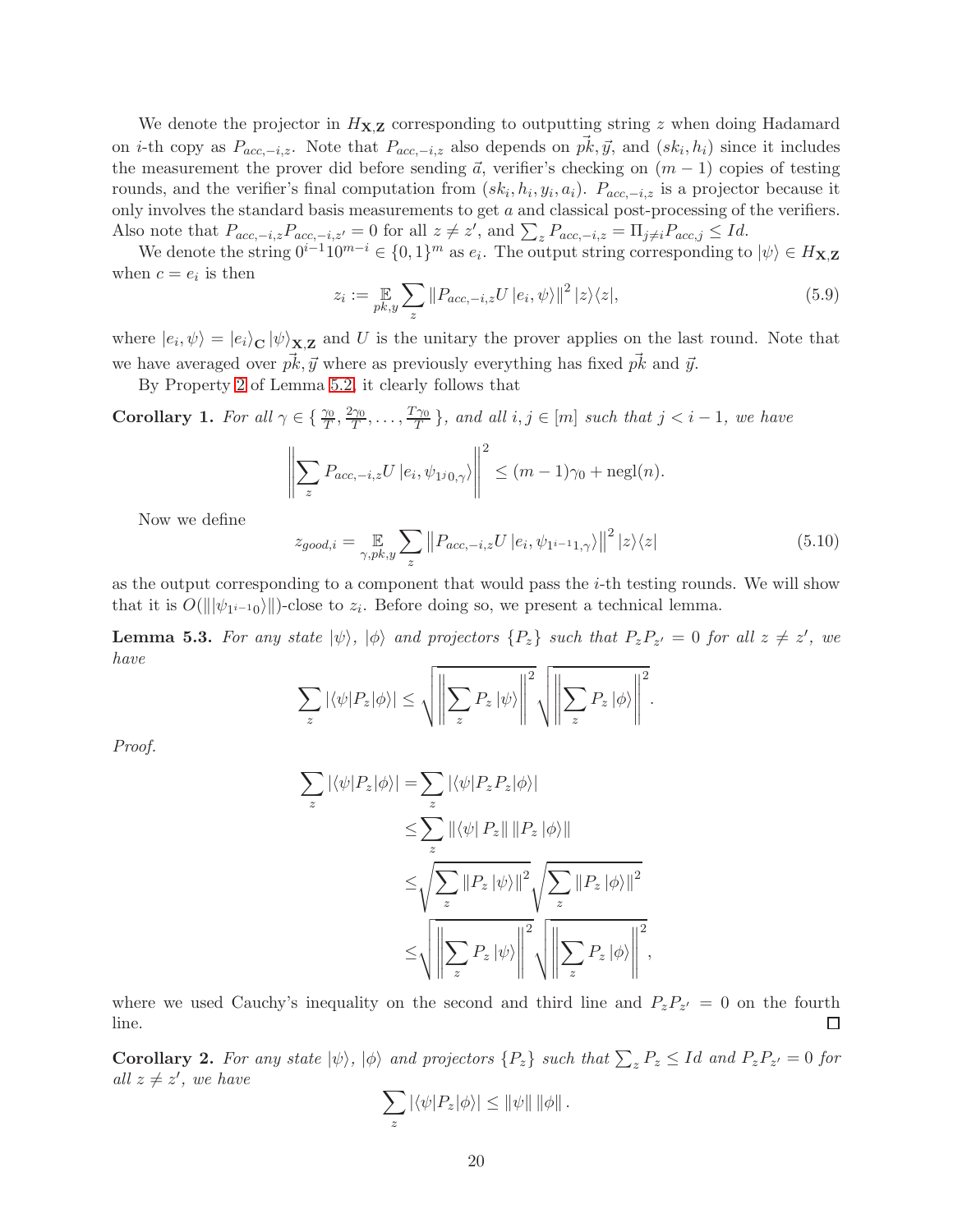Now we can estimate  $z_i$  using  $z_{good,i}$ , with errors on the orders of  $\|\psi_{1^{i-1}0}\|$ . This error might not be small in general, but we can average it out later by considering uniformly random  $i \in [m]$ . The analysis is tedious but straightforward; we simply expand  $z_i$  and bound the terms that are not  $z_{good,i}.$ 

#### <span id="page-20-0"></span>Lemma 5.4.

tr
$$
|z_i - z_{good,i}| \leq \mathbb{E}_{pk,y,\gamma} \left[ |||\psi_{1^{i-1}0,\gamma}\rangle||^2 + 2 |||\psi_{1^{i-1}0,\gamma}\rangle|| \right]
$$
  
+  $O\left(\frac{m^2}{\sqrt{T}} + m\sqrt{(m-1)\gamma_0}\right)$ .

Lemma [5.4.](#page-20-0) We take expectation of Equation [\(5.8\)](#page-18-4) over  $\gamma$ 

$$
|\psi\rangle = \mathop{\mathbb{E}}_{\gamma}\left[\sum_{j=0}^{i-1} |\psi_{1^j 0, \gamma}\rangle + |\psi_{1^i, \gamma}\rangle + \sum_{j=1}^{i} |\psi_{err, j, \gamma}\rangle\right],
$$

and expand  $z_i$  from Equation [\(5.9\)](#page-19-0) as

$$
z_{i} = z_{good,i} + \underset{pk,y,\gamma}{\mathbb{E}} \sum_{z} \left[ \sum_{k=0}^{i-1} \langle \psi_{1^{k}0,\gamma} | U^{\dagger} P_{acc,-i,z} U \sum_{j=0}^{i-1} | \psi_{1^{j}0,\gamma} \rangle \right.
$$
  
+ 
$$
\sum_{k=0}^{i-1} \langle \psi_{1^{k}0,\gamma} | U^{\dagger} P_{acc,-i,z} U | \psi_{1^{i},\gamma} \rangle + \sum_{k=0}^{i-1} \langle \psi_{1^{k}0,\gamma} | U^{\dagger} P_{acc,-i,z} U \sum_{j=1}^{i} | \psi_{err,j,\gamma} \rangle
$$
  
+ 
$$
\langle \psi_{1^{i},\gamma} | U^{\dagger} P_{acc,-i,z} U \sum_{j=0}^{i-1} | \psi_{1^{j}0,\gamma} \rangle + \langle \psi_{1^{i},\gamma} | U^{\dagger} P_{acc,-i,z} U \sum_{j=1}^{i} | \psi_{err,j,\gamma} \rangle
$$
  
+ 
$$
\sum_{k=1}^{i} \langle \psi_{err,k,\gamma} | U^{\dagger} P_{acc,-i,z} U \sum_{j=0}^{i-1} | \psi_{1^{j}0,\gamma} \rangle + \sum_{k=1}^{i} \langle \psi_{err,k,\gamma} | U^{\dagger} P_{acc,-i,z} U | \psi_{1^{i},\gamma} \rangle
$$
  
+ 
$$
\sum_{k=1}^{i} \langle \psi_{err,k,\gamma} | U^{\dagger} P_{acc,-i,z} U \sum_{j=1}^{i} | \psi_{err,j,\gamma} \rangle \right] | z \rangle \langle z |,
$$

where we omitted writing out  $e_i$ . Therefore we have

$$
\operatorname{tr}|z_{i}-z_{good,i}| \leq \mathop{\mathbb{E}}_{pk,y,\gamma} \sum_{z} \left[ \sum_{k=0}^{i-1} \sum_{j=0}^{i-1} \left| \langle \psi_{1^{k}0,\gamma} | U^{\dagger} P_{acc,-i,z} U | \psi_{1^{j}0,\gamma} \rangle \right| \right. \\
\left. + 2 \sum_{k=0}^{i-1} \left| \langle \psi_{1^{k}0,\gamma} | U^{\dagger} P_{acc,-i,z} U | \psi_{1^{i},\gamma} \rangle \right| \right. \\
\left. + 2 \sum_{k=0}^{i-1} \sum_{j=1}^{i} \left| \langle \psi_{1^{k}0,\gamma} | U^{\dagger} P_{acc,-i,z} U | \psi_{err,j,\gamma} \rangle \right| \right. \\
\left. + 2 \sum_{j=1}^{i} \left| \langle \psi_{1^{i},\gamma} | U^{\dagger} P_{acc,-i,z} U | \psi_{err,j,\gamma} \rangle \right| \right. \\
\left. + \sum_{k=1}^{i} \sum_{j=1}^{i} \left| \langle \psi_{err,k,\gamma} | U^{\dagger} P_{acc,-i,z} U | \psi_{err,j,\gamma} \rangle \right| \right]
$$

1  $\mathbf{I}$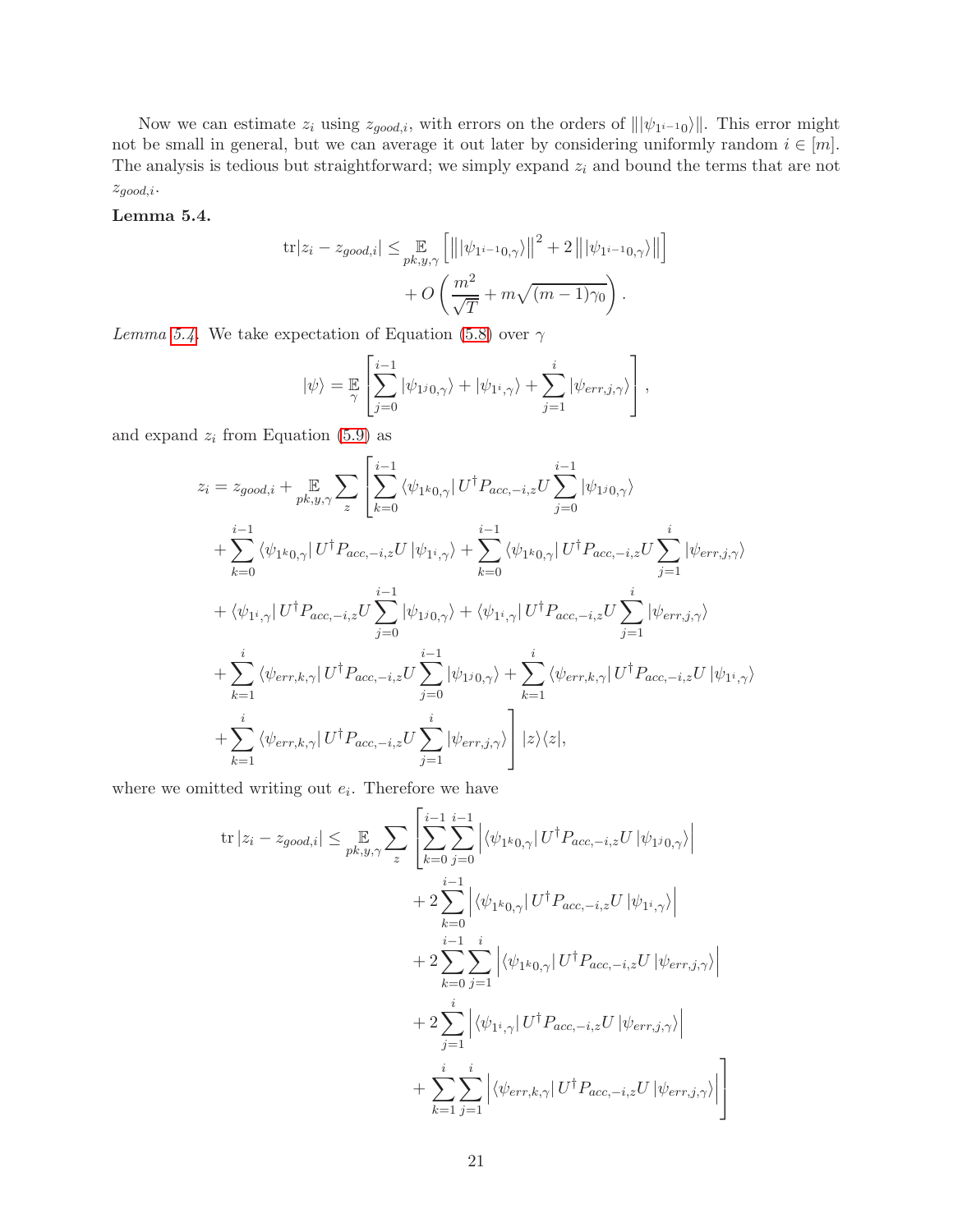by the triangle inequality. The last three error terms sum to  $O\left(\frac{m^2}{\sqrt{T}}\right)$  by Corollary [2](#page-19-1) and property [1](#page-18-0) of Lemma [5.2.](#page-17-3) As for the first two terms, by Lemma [5.3](#page-19-2) and Corollary [1,](#page-19-3) we see that

$$
\sum_{z} \sum_{k=0}^{i-1} \sum_{j=0}^{i-1} |\langle \psi_{1^k 0, \gamma} | U^{\dagger} P_{acc, -i, z} U | \psi_{1^j 0, \gamma} \rangle|
$$
  
\n
$$
\leq \sum_{z} |\langle \psi_{1^{i-1} 0, \gamma} | U^{\dagger} P_{acc, -i, z} U | \psi_{1^{i-1} 0, \gamma} \rangle| + O (m^2 (m - 1) \gamma_0)
$$
  
\n
$$
\leq || |\psi_{1^{i-1} 0, \gamma} \rangle ||^2 + O (m^2 (m - 1) \gamma_0)
$$

and similarly

$$
\sum_{z} \sum_{k=0}^{i-1} |\langle \psi_{1^k 0, \gamma} | U^{\dagger} P_{acc, -i, z} U | \psi_{1^i, \gamma} \rangle|
$$
  
\n
$$
\leq \sum_{z} |\langle \psi_{1^{i-1} 0, \gamma} | U^{\dagger} P_{acc, -i, z} U | \psi_{1^i, \gamma} \rangle| + O\left(m\sqrt{(m-1)\gamma_0}\right)
$$
  
\n
$$
\leq |||\psi_{1^i, \gamma}\rangle|| + O\left(m\sqrt{(m-1)\gamma_0}\right).
$$

 $\Box$ 

<span id="page-21-0"></span>Now let  $z_{true}$ , as a mixed state, be the correct sample of the SampBQP instance  $D_x$ , and let  $z_{ideal,i} = \text{tr}(z_{good,i}) z_{true}.$  We show that  $z_{ideal,i}$  is close to  $z_{good,i}.$ 

**Lemma 5.5.**  $z_{good,i}$  is  $O(\epsilon)$ -computationally indistinguishable to  $z_{ideal,i}$ , where  $\epsilon \in \mathbb{R}$  is the accuracy parameter picked earlier in  $\Pi_{\text{Final}}$ .

Lemma [5.5.](#page-21-0) For every  $i \in [m]$  and every prover strategy  $(U_0, U)$  for  $\Pi_{\text{Final}}$ , consider the following composite strategy,  $\Pi_{\text{comp},i}$ , as a prover for  $\Pi_{\text{int}}$ . Note that a prover only interacts with the verifier in Step [3](#page-14-2) of  $\Pi_{int}$  where  $\Pi_{Measure}$  is run, so we describe a prover's action in terms of the four rounds of communication in  $\Pi_{\text{Measure}}$ .

 $\Pi_{\text{comp,i}}$  tries to run  $U_0$  by taking the verifier's input as the input to the *i*-th copy of  $\Pi_{\text{Measure}}$ in  $\Pi_{\text{Final}}$  and simulating other  $m-1$  copies by himself. The prover then picks a uniformly random  $\gamma$  and tries to generate  $|\psi_{1^{i-1}1,\gamma}\rangle$  by applying  $G_{i,1,\gamma}G_{i-1,1,\gamma}\cdots G_{2,1,\gamma}G_{1,1,\gamma}$ . This can be efficiently done because of Lemma [5.2](#page-17-3) and our choice of  $\gamma_0$  and T in Theorem [5.2.](#page-22-0) If the prover fails to generate  $|\psi_{1^{i-1}1,\gamma}\rangle$ , he throws out everything and aborts by sending  $\perp$  back. On the fourth round, If it's a testing round the prover reply with the *i*-th register of  $\mathsf{Ext}_i\left(\frac{|e_j\rangle_{\mathbf{C}}|\psi_{1,i,\gamma}\rangle_{\mathbf{X},\mathbf{Z}}}{\|\|\psi_1\|_{\mathbf{X}}\|_{\mathbf{Z}}\|}$  $\left\Vert \left|\psi_{1}\right\rangle _{\mathbf{X},\mathbf{Z}}\right\Vert$ ), where  $\mathsf{Ext}_i$  is specified in property [3](#page-18-2) of Lemma [5.2.](#page-17-3) If it's the Hadamard round the prover runs  $U$  and checks whether every copy except the i-th copy would be accepted. If all  $m-1$  copies are accepted, he replies with the *i*-th copy, otherwise reply  $\perp$ .

Denote the result we would get in the Hadamard round by  $z_{composite,i}$ . By construction, when  $G_{i,1,\gamma} \ldots G_{1,1,\gamma}$  succeeded, the corresponding output would be  $z_{good,i}$ . Also note that this is the only case where the verifier won't reject, so  $z_{composite,i} = z_{good,i}$ .

In the testing round, by property [3](#page-18-2) of Lemma [5.2,](#page-17-3) the above strategy is accepted with probability 1 – negl(n) when the prover didn't abort. Since the prover's strategy is also efficient, by<br>Theorem 5.1,  $z_{composite}$  is  $O(\epsilon)$ -computationally indistinguishable to  $z_{ideal}$ . Theorem [5.1,](#page-15-0)  $z_{composite,i}$  is  $O(\epsilon)$ -computationally indistinguishable to  $z_{ideal,i}$ .

Now we try to put together all  $i \in [m]$ . First let

$$
z = \frac{1}{m} \sum_{i} z_i = \frac{1}{m} \sum_{i} \sum_{z} |z\rangle\langle z| \cdot \langle e_i, \psi | U^{\dagger} P_{acc, -i, z} U | e_i, \psi \rangle,
$$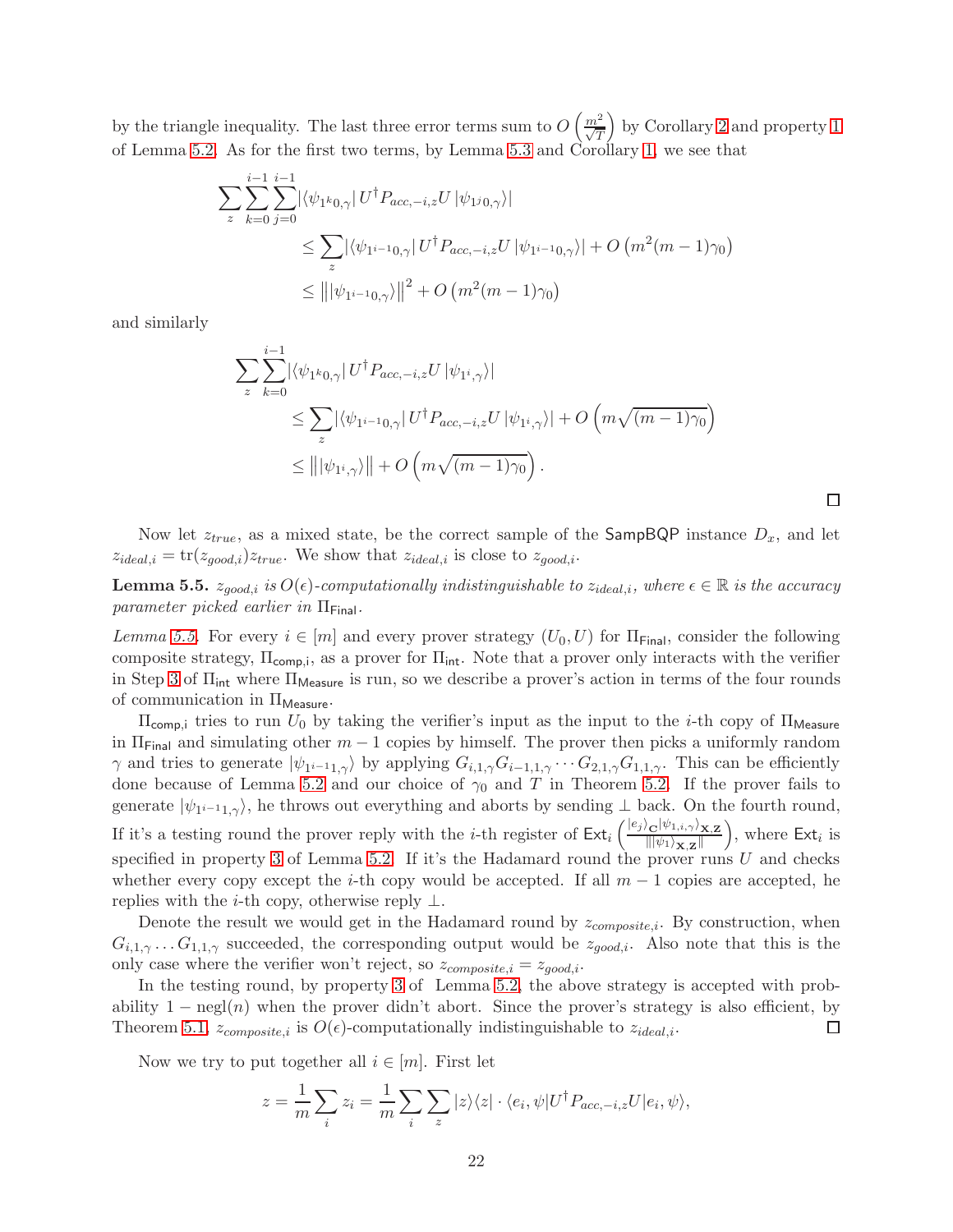which is the output distribution of  $\Pi$ <sub>Final</sub>. We also define the following accordingly:

$$
z_{good} := \frac{1}{m} \sum_{i} z_{good,i},
$$
  

$$
z_{ideal} := \frac{1}{m} \sum_{i} z_{ideal,i}.
$$

<span id="page-22-0"></span>Notice that  $z_{ideal}$  is some ideal output distribution, which might not have the same accept probability as z.

Theorem 5.2. Under the QLWE assumption, Π<sub>Final</sub> is a protocol for the SampBQP problem  $(D_x)_{x \in \{0,1\}^*}$  with negligible completeness error and is computationally sound.<sup>[18](#page-22-1)</sup>

Proof. Completeness is trivial. In the following we prove the soundness.

By Property [4](#page-18-3) of Lemma [5.2,](#page-17-3) we have

<span id="page-22-2"></span>
$$
\|\psi\rangle\|^2 \geq \|\psi_{0,\gamma}\rangle\|^2 + \|\psi_{1,\gamma}\rangle\|^2
$$
  
\n
$$
\geq \|\psi_{0,\gamma}\rangle\|^2 + \|\psi_{10,\gamma}\rangle\|^2 + \|\psi_{11,\gamma}\rangle\|^2
$$
  
\n
$$
\geq \|\psi_{0,\gamma}\rangle\|^2 + \|\psi_{10,\gamma}\rangle\|^2 + \|\psi_{110,\gamma}\rangle\|^2 + \cdots
$$
  
\n
$$
+ \|\psi_{1^{m-1}0,\gamma}\rangle\|^2 + \|\psi_{1^{m-1}1,\gamma}\rangle\|^2.
$$
 (5.11)

We have

<span id="page-22-3"></span>
$$
\begin{split} \n\text{tr}\left|z-z_{good}\right| &= \text{tr}\left|\frac{1}{m}\sum_{i}(z_{i}-z_{good,i})\right| \\ \n&\leq & \frac{1}{m}\sum_{i}\text{tr}\left|(z_{i}-z_{good,i})\right| \\ \n&\leq & \frac{1}{m}\sum_{i}\left[\mathop{\mathbb{E}}_{pk,y,\gamma}\left[\left|\left|\left|\psi_{1^{i-1}0,\gamma}\right\rangle\right|\right|^{2}+2\left|\left|\left|\psi_{1^{i-1}0,\gamma}\right\rangle\right|\right|\right] \\ \n&+ O\left(\frac{m^{2}}{\sqrt{T}}+m\sqrt{(m-1)\gamma_{0}}\right)\right] \\ \n&\leq & \frac{1}{m}+2\frac{1}{\sqrt{m}}+O\left(\frac{m^{2}}{\sqrt{T}}+m\sqrt{(m-1)\gamma_{0}}\right) \\ \n&= & O\left(\frac{1}{\sqrt{m}}+\frac{m^{2}}{\sqrt{T}}+m\sqrt{(m-1)\gamma_{0}}\right), \n\end{split} \tag{5.12}
$$

where we used triangle inequality on the second line, Lemma [5.4](#page-20-0) on the third line, Equation [5.11](#page-22-2) and Cauchy's inequality on the fourth line. Set  $m = O(1/\epsilon^2)$ ,  $T = O(1/\epsilon^2)$ ,  $\gamma_0 = \epsilon^8$ . Combining Lemma [5.5](#page-21-0) and Equation [\(5.12\)](#page-22-3) by triangle inequality, we have z is  $O(\epsilon)$ -computationally indistinguishable to  $z_{ideal}$ . Therefore,  $(d, z)$   $O(\epsilon)$ -computationally indistinguishable to  $(d, z_{ideal})$ .  $\Box$ 

Theorem [1.1](#page-2-1) follows as a corollary.

<span id="page-22-1"></span><sup>&</sup>lt;sup>18</sup>The soundness and completeness of a **SampBQP** protocol is defined in Definition [3.3](#page-10-1)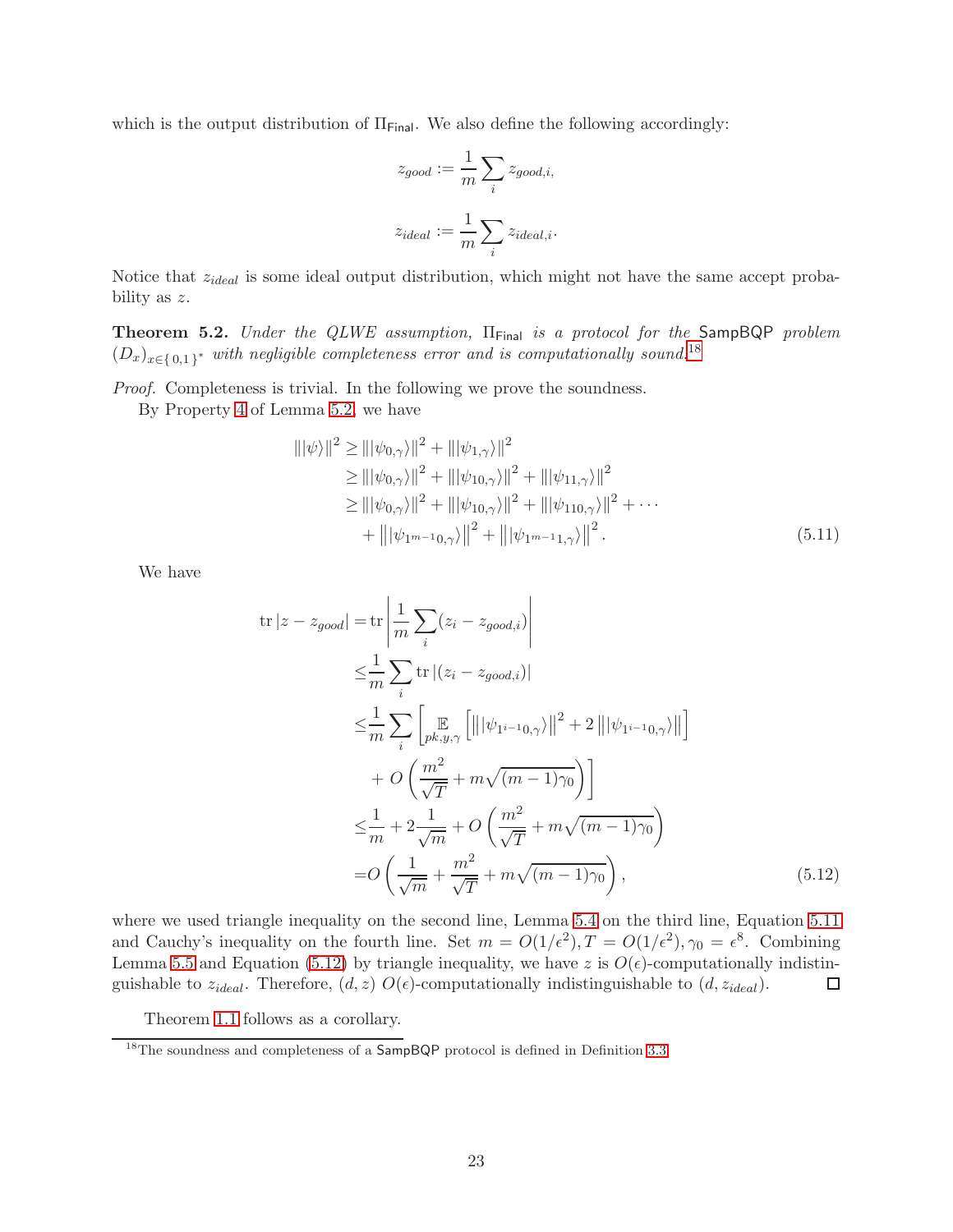# <span id="page-23-0"></span>6 Generic Blindness Protocol Compiler for  $\mathsf{QPIP}_0$

In this section, we present a generic protocol compiler that compiles any  $\mathsf{QPIP}_0$  protocol  $\Pi = (P, V)$ (with an arbitrary number of rounds) to a protocol  $\Pi_{\text{blind}} = (P_{\text{blind}}, V_{\text{blind}})$  that achieve blindness while preserving the completeness, soundness, and round complexity. At a high-level, the idea is simple: we simply run the original protocol under a quantum homomorphic encryption QHE with the verifier's key. Intuitively, this allows the prover to compute his next message under encryption without learning the underlying verifier's message, and hence achieves blindness while preserving the properties of the original protocol.

However, several issues need to be taking care to make the idea work. First, since the verifier is classical, we need the quantum homomorphic encryption scheme QHE to be *classical friendly* as defined in Definition [2.11.](#page-9-0) Namely, the key generation algorithm and the encryption algorithm for classical messages should be classical, and when the underlying message is classical, the ciphertext (potentially from homomorphic evaluation) and the decryption algorithm should be classical as well. Fortunately, the quantum homomorphic encryption scheme of Mahadev [\[30\]](#page-28-12) and Brakerski [\[13\]](#page-27-7) are classical friendly. Moreover, Brakerski's scheme requires a weaker QLWE assumption, where the modulus is polynomial instead of super-polynomial.

A more subtle issue is to preserve the soundness. Intuitively, the soundness holds since the execution of  $\Pi_{\text{blind}}$  simulates the execution of  $\Pi$ , and hence the soundness of  $\Pi$  implies the soundness of  $\Pi_{\text{blind}}$ . However, to see the subtle issue, let us consider the following naive compiler that uses a single key: In  $\Pi_{\text{blind}}$ , the verifier V initially generates a pair QHE key  $(pk, sk)$ , sends pk and encrypted input QHE.Enc( $pk, x$ ) to P. Then they run  $\Pi$  under encryption with this key, where both of them use homomorphic evaluation to compute their next message.

There are two reasons that the compiled protocol  $\Pi_{\text{blind}}$  may not be sound (or even not blind). First, in general, the QHE scheme may not have *circuit privacy*; namely, the homomorphic evaluation may leak information about the circuit being evaluated. Since the verifier computes his next message using homomorphic evaluation, a cheating prover  $P_{\text{blind}}^*$  seeing the homomorphically evaluated ciphertext of the verifier's message may learn information about the verifier's next message circuit, which may contain information about the secret input x or help  $P_{\text{blind}}^*$  to break the soundness. Second,  $P_{\text{blind}}^*$  may send invalid ciphertexts to V, so the execution of  $\Pi_{\text{blind}}$  may not simulate a valid execution of Π.

To resolve the issue, we let the verifier switch to a fresh new key for each round of the protocol. For example, when the prover  $P_{\text{blind}}$  returns the ciphertext of his first message, the verifier  $V_{\text{blind}}$ decrypts the ciphertext, computes his next message (in the clear), and then encrypt it using a fresh key  $pk'$  and sends it to  $P_{\text{blind}}$ . Note that a fresh key pair is necessary here to ensure blindness, as decrypting uses information from the secret key. Since the verifier  $V_{\text{blind}}$  only sends fresh ciphertexts to  $P_{\text{blind}}$ , this avoids the issue of circuit privacy. Additionally, to allow  $P_{\text{blind}}$  to homomorphically evaluate its next message,  $V_{\text{blind}}$  needs to encrypt the previous secret key sk under the new public key  $pk'$  and send it along with  $pk'$  to  $P_{\text{blind}}$ . This allows the prover to homomorphically convert ciphertexts under key  $pk$  to ciphertexts under key  $pk'$ . By doing so, we show that for any cheating prover  $P_{\text{blind}}^*$ , the interaction  $(P_{\text{blind}}^*, V_{\text{blind}})$  indeed simulates a valid interaction of  $(P^*, V)$  for some cheating  $P^*$ , and hence the soundness of  $\Pi$  implies the soundness of the compiled protocol. Finally, for the issue of the prover sending invalid ciphertexts, we note that this is not an issue if the decryption never fails, which can be achieved by simply let the decryption algorithm output a default dummy message (e.g., 0) when it fails.

We note that the idea of running the protocol under homomorphic encryptions is used in [\[17\]](#page-27-13) in a classical setting, but for a different purpose of making the protocol "computationally simulatable" in their context.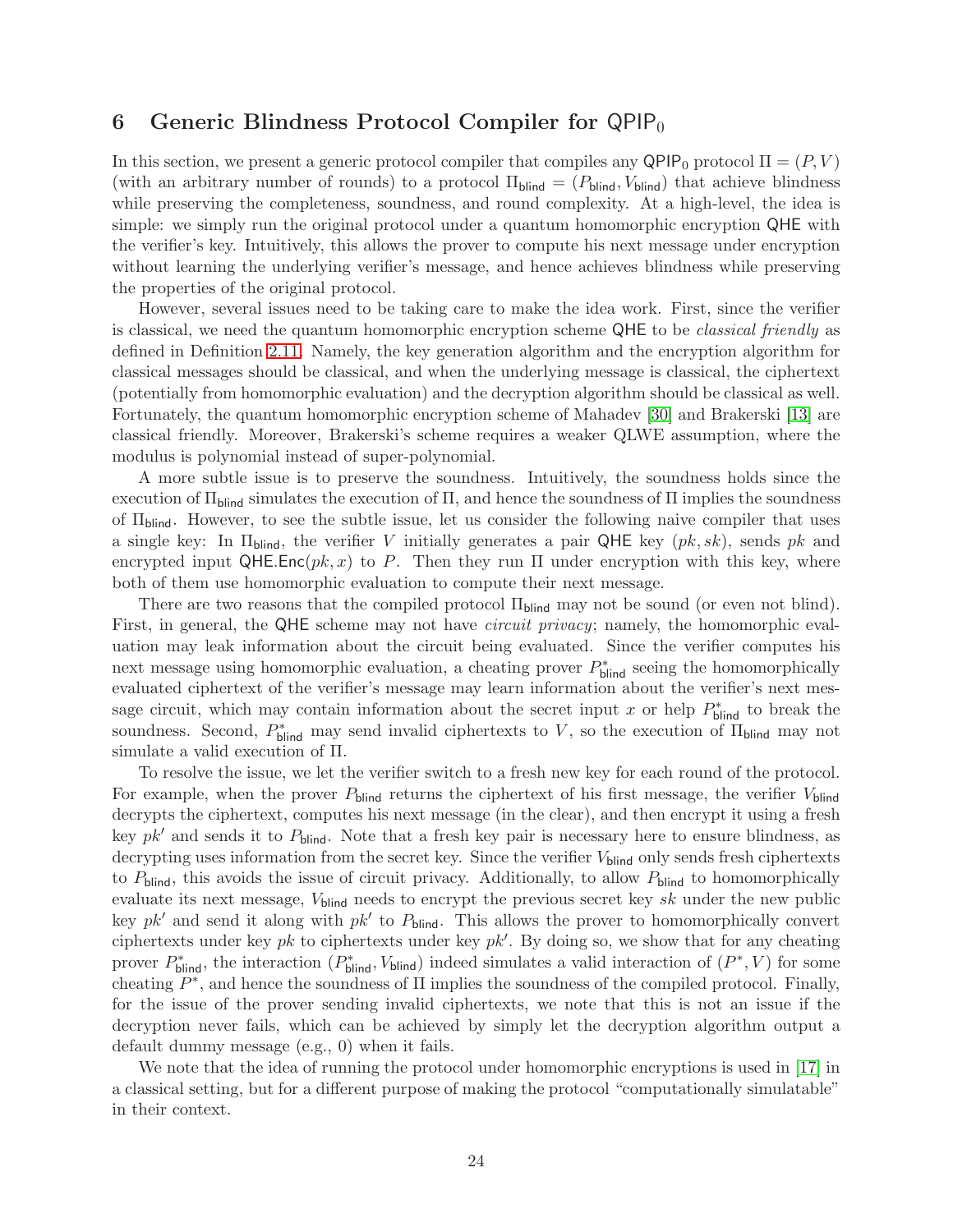We proceed to present our compiler. We start by introducing the notation of a  $\mathsf{QPIP}_0$  protocol Π as follows.

## **Protocol 4 QPIP**<sub>0</sub> protocol  $\Pi = (P, V)(x)$  where only the verifier receives outputs

Common inputs $19$ :

- Security parameter  $1^{\lambda}$  where  $\lambda \in \mathbb{N}$
- A classical input  $x \in \{0, 1\}^{\text{poly}(\lambda)}$

### Protocol:

- 1. *V* generates  $(v_1, st_{V,1}) \leftarrow \mathcal{V}_1(1^{\lambda}, x)$  and sends  $v_1$  to the prover.
- 2. P generates  $(p_1, st_{P,1}) \leftarrow \mathcal{P}_1(1^{\lambda}, v_1, x)$  and sends  $p_1$  to the verifier.
- 3. for  $t = 2, ..., T$ :
	- (a) V generates  $(v_t, st_{V,t}) \leftarrow \mathcal{V}_t(p_{t-1}, st_{V,t-1})$  and sends  $v_t$  to the prover.
	- (b) P generates  $(p_t, st_{P,t}) \leftarrow \mathcal{P}_t(v_t, st_{P,t-1})$  and sends  $p_t$  to the verifier.
- 4. V computes its output  $o \leftarrow \mathcal{V}_{out}(p_T, st_{V,T}).$

We compile the above protocol to achieve blindness as follows. For notation, when there are many sets of QHE keys in play at the same time, we use  $\hat{x}^{(i)}$  to denote x encrypted under  $pk_i$ .

**Protocol 5** Blind QPIP<sub>0</sub> protocol  $\Pi_{\text{blind}} = (P_{\text{blind}}, V_{\text{blind}}(x))$  corresponding to  $\Pi_0$ 

### Inputs:

- Common input: Security parameter  $1^{\lambda}$  where  $\lambda \in \mathbb{N}$
- Verifier's input:  $x \in \{0,1\}^{\text{poly}(\lambda)}$

#### Ingredients:

• Let  $L$  be the maximum circuit depth of  $\mathcal{P}_t$ .

#### Protocol:

- 1. V<sub>blind</sub> generates  $(v_1, st_{V,1}) \leftarrow \mathcal{V}_1(1^{\lambda}, x)$ . Then it generates  $(pk_1, sk_1) \leftarrow \mathsf{QHE}$ . Keygen $(1^{\lambda}, 1^L)$ , and encrypts  $\hat{x}^{(1)} \leftarrow \mathsf{QHE}.\mathsf{Enc}(pk_1, x)$  and  $\hat{v}_1^{(1)} \leftarrow \mathsf{QHE}.\mathsf{Enc}(pk_1, v_1)$ . It sends  $pk_1$ ,  $\hat{x}^{(1)}$ , and  $\widehat{v}_1^{(1)}$  $i_1^{(1)}$  to the prover.
- 2.  $P_{\text{blind}}$  generates  $(\widehat{p}_1^{(1)})$  $\widehat{st}^{(1)}_{P,1}, \widehat{st}^{(1)}_{P,1}$  $(P_{P,1}^{(1)}) \leftarrow \mathcal{P}_{\text{blind},1}(1^{\lambda}, \widehat{v}_1^{(1)})$  $(1^{\{1\}}, \hat{x}^{(1)})$  by evaluating  $(\hat{p}_1^{(1)})$  $\hat{t}_1^{(1)}, \hat{st}_{P,1}^{(1)}$  $(P_{P,1}^{(1)}) \leftarrow \mathsf{QHE}.\mathsf{Eval}(pk, \mathcal{P}_1,$ QHE.Enc $(pk_1, 1^\lambda), \widehat{v}_1^{(1)}$  $(1^{\{1\}}, \hat{x}^{(1)})$ . It sends  $\hat{p}_1^{(1)}$  $1^{(1)}$  to the verifier.
- 3. for  $t = 2, ..., T$ :

<span id="page-24-0"></span><sup>&</sup>lt;sup>19</sup>For the sake of simplicity, we omit accuracy parameter  $\epsilon$  where it exists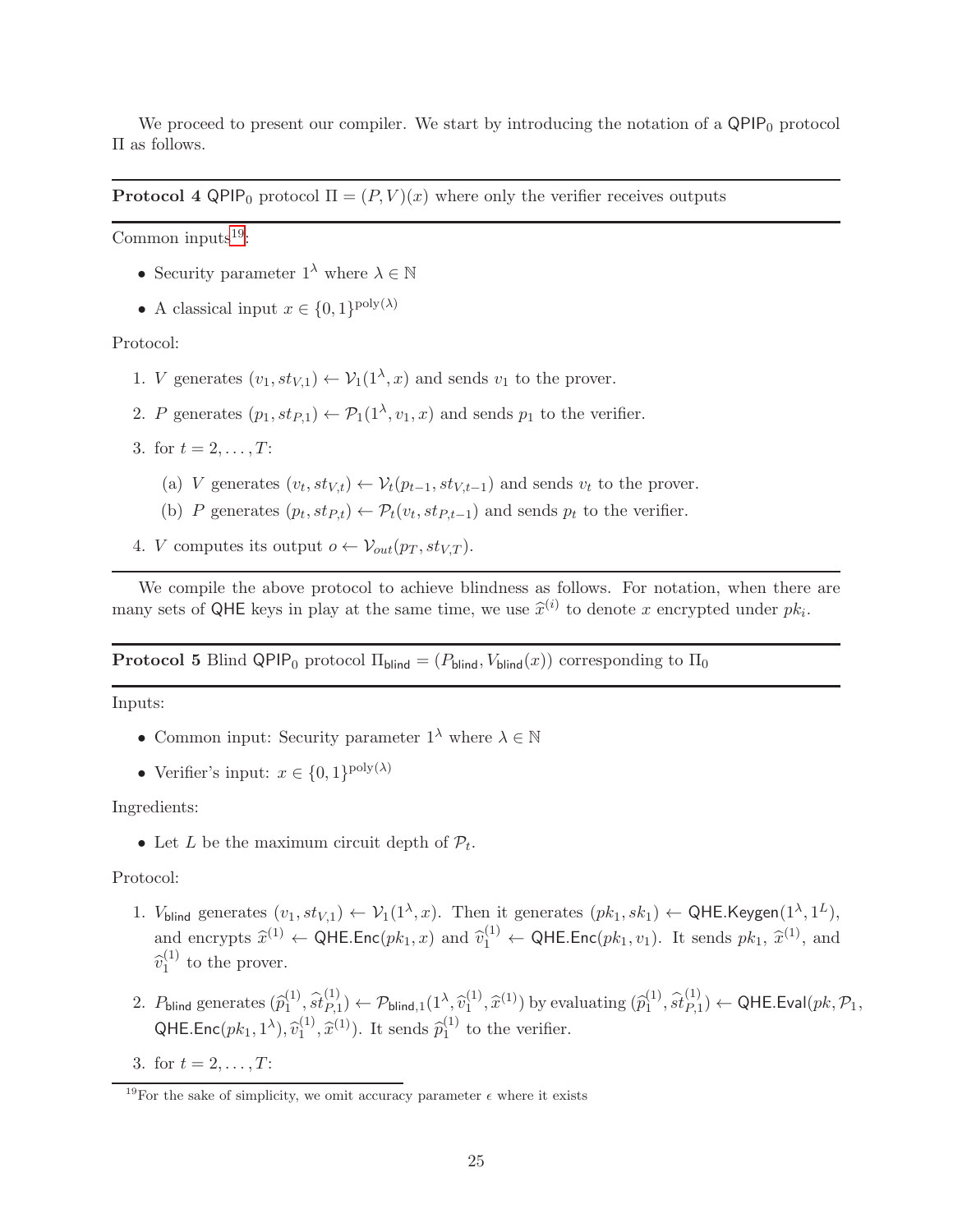- (a)  $V_{\text{blind}}$  decrypts the prover's last message by  $p_{t-1} \leftarrow \text{QHE}.\text{Dec}(sk_{t-1}, \hat{p}_{t-1}^{(t-1)})$  $_{t-1}^{(t-1)}$ ), then generates  $(v_t, st_{V,t}) \leftarrow \mathcal{V}_t(p_{t-1}, st_{V,t-1})$ . Then it generates  $(pk_t, sk_t) \leftarrow \mathsf{QHE}.\mathsf{Keygen}(1^\lambda, 1^L),$ and produces encryptions  $\hat{v}_t^{(t)} \leftarrow \mathsf{QHE}.\mathsf{Enc}(pk_t, v_t)$  and  $\widehat{sk}_{t-1}^{(t)} \leftarrow \mathsf{QHE}.\mathsf{Enc}(pk_t, sk_{t-1})$ . It sends  $pk_t$ ,  $\hat{v}_t^{(t)}$  $t_t^{(t)}$ , and  $\widehat{sk}_{t-1}^{(t)}$  to the prover.
- (b)  $P_{\text{blind}}$  generates  $(\hat{p}_t^{(t)})$  $\widehat{st}_{P,t}^{(t)},\widehat{st}_{P,t}^{(t)}\rangle\leftarrow \mathcal{P}_{\mathsf{blind},t}(\widehat{v}_{t}^{(t)})$  $t^{(t)}, \widehat{sk}_{t-1}^{(t)}, \widehat{st}_{P,t-1}^{(t-1)}$  $(P, t-1)$  by first switching its encryption key; that is, it encrypts its state under the new key by  $\widehat{st}^{(t-1,t)}_{P,t-1} \leftarrow \mathsf{QHE}.\mathsf{Enc}(pk_t, \widehat{st}^{(t-1)}_{P,t-1})$  $\binom{t-1}{P,t-1},$ then homomorphically decrypts the old encryption by  $\widehat{st}^{(t)}_{P,t-1} \leftarrow \mathsf{QHE}.\mathsf{Eval}(pk_t,\mathsf{QHE}.\mathsf{Dec},\mathsf{QHE}.\mathsf{Dec})$  $\widehat{sk}_{t-1}^{(t)}, \widehat{st}_{P,t-1}^{(t-1,t)}$  $P_{t-1}^{(k-1,0)}$ . Then it applies the next-message function homomorphically, generating  $(\widehat{p}_t^{(t)}$  $(t^{(t)}_t, \widehat{st}_{P,t}^{(t)}) \leftarrow \mathsf{QHE}.\mathsf{Eval}(pk_t, \mathcal{P}_t, \widehat{v}_t^{(t)})$  $_{t}^{\left( t\right) },\widehat{st}_{P,\tau }^{\left( t\right) }$  $\hat{p}_{t+1}^{(t)}$ ). It sends  $\hat{p}_t^{(t)}$  back to the verifier.
- 4. V<sub>blind</sub> decrypts the prover's final message by  $p_T \leftarrow \mathsf{QHE}.\mathsf{Dec}(sk_T, \hat{p}_T^{(T)})$  $(T')$ . It then computes its output  $o \leftarrow \mathcal{V}_{out}(p_T, st_{V,T}).$

By the correctness of QHE, the completeness error of Πblind is negligibly close to that of Π. In particular, note that the level parameter  $L$  is sufficient for the honest prover which has a bounded complexity. For the soundness property, we show the following lemma, which implies that  $\Pi_{\text{blind}}$ preserves the soundness of  $\Pi_0$ .

**Theorem 6.1.** For all cheating BQP provers  $P_{\text{blind}}^*$ , there exists a cheating BQP prover  $P^*$  s.t. for all  $\lambda$  and inputs  $x \in \{0,1\}^{\text{poly}(\lambda)}$ , the output distributions of  $(P_{\text{blind}}^*, V_{\text{blind}}(x))$  and  $(P^*, V)(x)$  are identical.

*Proof.* We define  $P^*$  as follows.

For the first rounds, it generates  $(pk_1, sk_1) \leftarrow \mathsf{QHE}.\mathsf{Keygen}(1^\lambda, 1^L),$  then produces the encryptions  $\hat{x}^{(1)} \leftarrow \text{QHE}.\text{Enc}(pk_1, x)$  and  $\hat{v}_1^{(1)} \leftarrow \text{QHE}.\text{Enc}(pk_1, v_1).$  It then runs  $(\hat{p}_1^{(1)} \cdot \hat{p}_2^{(1)})$  $\hat{st}^{(1)}_{P,1}, \hat{st}^{(1)}_{P,1}$  $P_{1}^{(1)}$   $\leftarrow$  $\mathcal{P}_{\mathsf{blind},1}(1^\lambda,\widehat{v}_1^{(1)})$  $\hat{p}_1^{(1)}, \hat{x}^{(1)}$ ). Finally, it decrypts  $p_1 \leftarrow \mathsf{QHE}$ . Dec $(sk_1, \hat{p}_1^{(1)}$  $\binom{1}{1}$  and sends it back to the verifier, and keeps  $\widehat{st}_{P,1}^{(1)}$  and  $sk_1$ .

For the other rounds, it generates  $(pk_t, sk_t) \leftarrow \mathsf{QHE}.\mathsf{Keygen}(1^\lambda, 1^L),$  and produces ciphertexts  $\widehat{v}_t^{(t)} \leftarrow \mathsf{QHE}.\mathsf{Enc}(pk_t, v_t)$  and  $\widehat{sk}_{t-1}^{(t)} \leftarrow \mathsf{QHE}.\mathsf{Enc}(pk_t, sk_{t-1})$ . It then runs  $(\widehat{p}_t^{(t)})$  $(t^t, \widehat{st}_{P,t}^{(t)}) \leftarrow \mathcal{P}_{\mathsf{blind},t}(\widehat{v}_t^{(t)})$  $t^{(\iota)},$  $\widehat{sk}_{t-1}^{(t)}, \widehat{st}_{P,t-1}^{(t-1)}$  $\frac{(t-1)}{P_{t}t-1}$ ). Finally, it decrypts  $p_t$  ← QHE.Dec( $sk_t, \hat{p}_t^{(1)}$  $t<sup>(1)</sup>$  and sends it back to the verifier, and keeps  $\widehat{st}_{P,t}^{(t)}$  and  $sk_t$ .

By construction, the experiments  $(P^*_{\text{blind}}, V_{\text{blind}}(x))$  and  $(P^*, V)(x)$  are identical.

 $\Box$ 

Finally, we show the blindness of  $\Pi_{\text{blind}}$  through a standard hybrid argument where the  $sk_i$ 's are "erased" one by one, starting from  $sk_T$ . Once  $sk_1$  is eventually erased, QHE.Enc( $pk_1, x$ ) and  $QHEE C(pk_1, 0)$  become indistinguishable due to the IND-CPA security of  $QHEE$ . and we complete the proof. We now fill in the mathmatical details of this argument.

#### **Theorem 6.2.** Under the QLWE assumption with polynomial modulus,  $\Pi_{\text{blind}}$  is blind.

*Proof.* We show that for all cheating BQP provers  $P^*$ ,  $\lambda \in \mathbb{N}$ ,  $x \in \{0,1\}^n$ ,  $P^*$  cannot distinguish  $(P^*, V_{\text{blind}}(x))(1^{\lambda})$  from  $(P^*, V_{\text{blind}}(0^n))(1^{\lambda})$  with noticeable probability in  $\lambda$ . We use a hybrid argument; let  $Hyb_{T+1}^x = (P^*, V_{\text{blind}}(x))(1^{\lambda})$  and  $Hyb_{T+1}^0 = (P^*, V_{\text{blind}}(0^n))(1^{\lambda})$ . For  $2 \le t < T+1$ , define Hyb $_t^x$  to be the same as Hyb $_{t+1}^x$ , except when  $V_{\text{blind}}$  should send  $\hat{v}_t^{(t)}$  $\widehat{t}^{(t)}$  and  $\widehat{sk}_{t-1}^{(t)}$ , it instead sends encryptions of 0 under  $pk_t$ . We define  $Hyb_1^x$  to be the same as  $Hyb_2^x$  except the verifier sends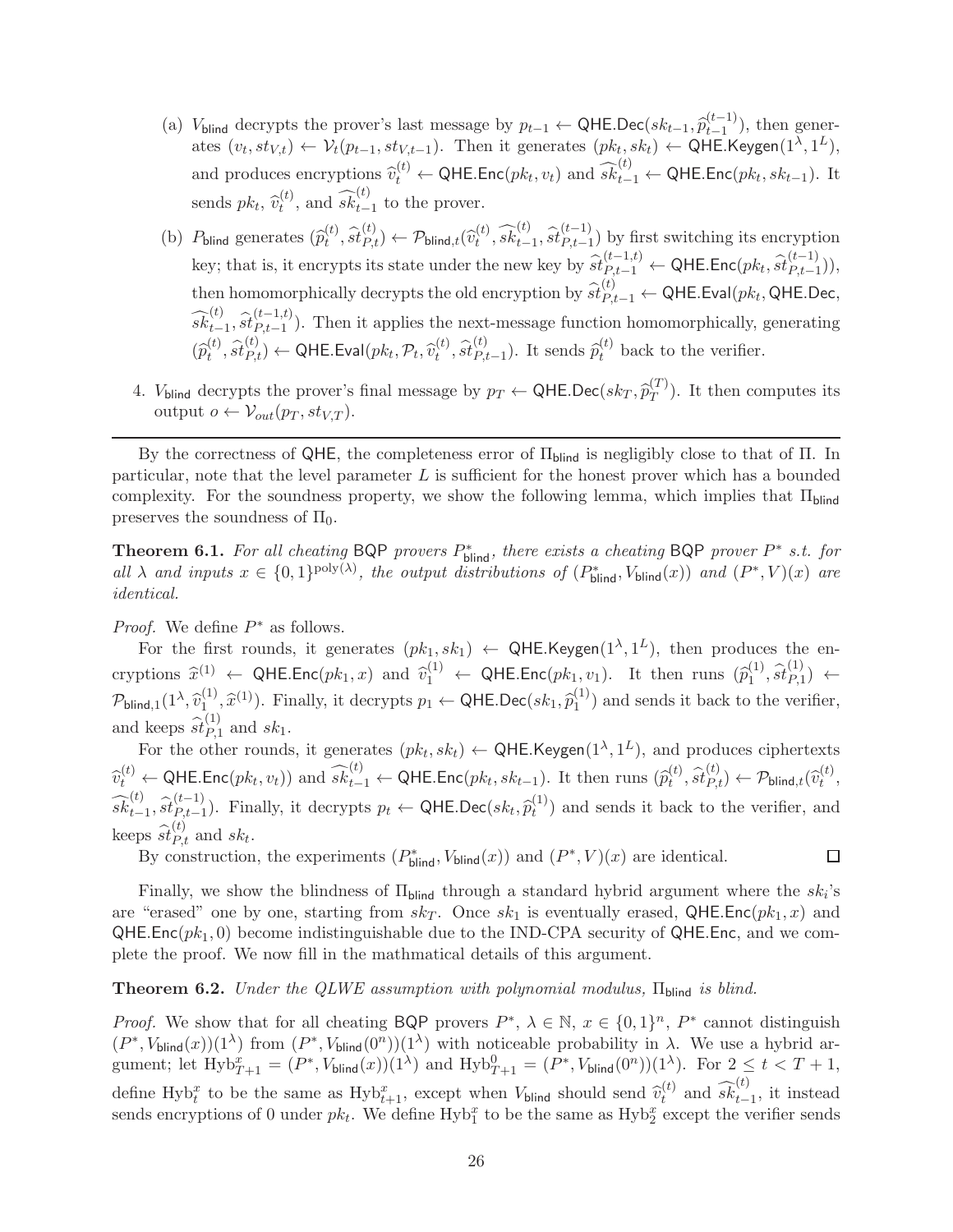encryptions of 0 under  $pk_1$  in place of  $\hat{x}^{(1)}$  and  $\hat{v}^{(1)}_1$  $1<sup>(1)</sup>$ . We define Hyb<sub>t</sub><sup>0</sup> similarly. Note that Hyb<sub>1</sub><sup>x</sup> and  $Hyb<sub>1</sub><sup>0</sup>$  are identical.

For all t, from the perspective of the prover, as it receives no information on  $sk_t$ ,  $Hyb_{t+1}^x$  is computationally indistinguishable from  $Hyb_t^x$  due to the CPA security of QHE under  $pk_t$ . By a standard hybrid argument, we observe that  $Hyb_1^x$  is computationally indistinguishable with  $Hyb_1^x+1$ . We use the same argument for the computational indistinguishability between  $Hyb_1^0$  and  $Hyb_{T+1}^0$ . We conclude that  $P^*$  cannot distinguish between  $Hyb_{T+1}^x$  and  $Hyb_{T+1}^0$ , therefore  $\Pi_{\text{blind}}$  is blind.

Applying our compiler to the parallel repetition of Mahadev's protocol for BQP from [\[8,](#page-26-2) [16\]](#page-27-4) and our  $\text{QPIP}_0$  protocol  $\Pi_{\text{Final}}$  from Protocol [3](#page-16-5) for SampBQP yields the first constant-round blind  $QPIP_0$  protocol for BQP and SampBQP, respectively.

**Theorem 6.3.** Under the QLWE assumption, there exists a blind, four-message  $QPIP_0$  protocol for all languages in BQP with negligible completeness and soundness errors.

**Theorem 6.4.** Under the QLWE assumption, there exists a blind, four-message QPIP<sub>0</sub> protocol for all sampling problems in SampBQP with negligible completeness error and computational soundness.

# Acknowledgments

The authors would like to thank Tomoyuki Morimae for his valuable feedback that helped improve the paper and for pointing out the related works [\[27,](#page-28-9) [40\]](#page-28-10). We are also thankful to anonymous reviewers for various useful comments.

# <span id="page-26-0"></span>References

- <span id="page-26-4"></span>[1] Scott Aaronson. The aaronson \$25.00 prize. *[http://www.scottaaronson.com/ blog/ ?p=284](http://www.scottaaronson.com/blog/?p=284)* .
- [2] Scott Aaronson. The equivalence of sampling and searching. Theory of Computing Systems, 55(2):281–298, 2013.
- <span id="page-26-3"></span>[3] Scott Aaronson and Alex Arkhipov. The computational complexity of linear optics. In Proceedings of the Forty-Third Annual ACM Symposium on Theory of Computing, STOC '11, page 333–342, New York, NY, USA, 2011. Association for Computing Machinery.
- <span id="page-26-1"></span>[4] Dorit Aharonov. A simple proof that toffoli and hadamard are quantum universal, 2003.
- <span id="page-26-5"></span>[5] Dorit Aharonov, Michael Ben-Or, Elad Eban, and Urmila Mahadev. Interactive proofs for quantum computations. arXiv, 1704.04487, 2017.
- [6] Dorit Aharonov, Wim Van Dam, Julia Kempe, Zeph Landau, Seth Lloyd, and Oded Regev. Adiabatic quantum computation is equivalent to standard quantum computation. SIAM Review, 50(4):755–787, 2008.
- <span id="page-26-6"></span><span id="page-26-2"></span>[7] G. Alagic, Y. Dulek, C. Schaffner, and F. Speelman. Quantum fully homomorphic encryption with verification. 2017.
- [8] Gorjan Alagic, Andrew M Childs, Alex B Grilo, and Shih-Han Hung. Non-interactive classical verification of quantum computation. In Theory of Cryptography Conference, pages 153–180. Springer, 2020.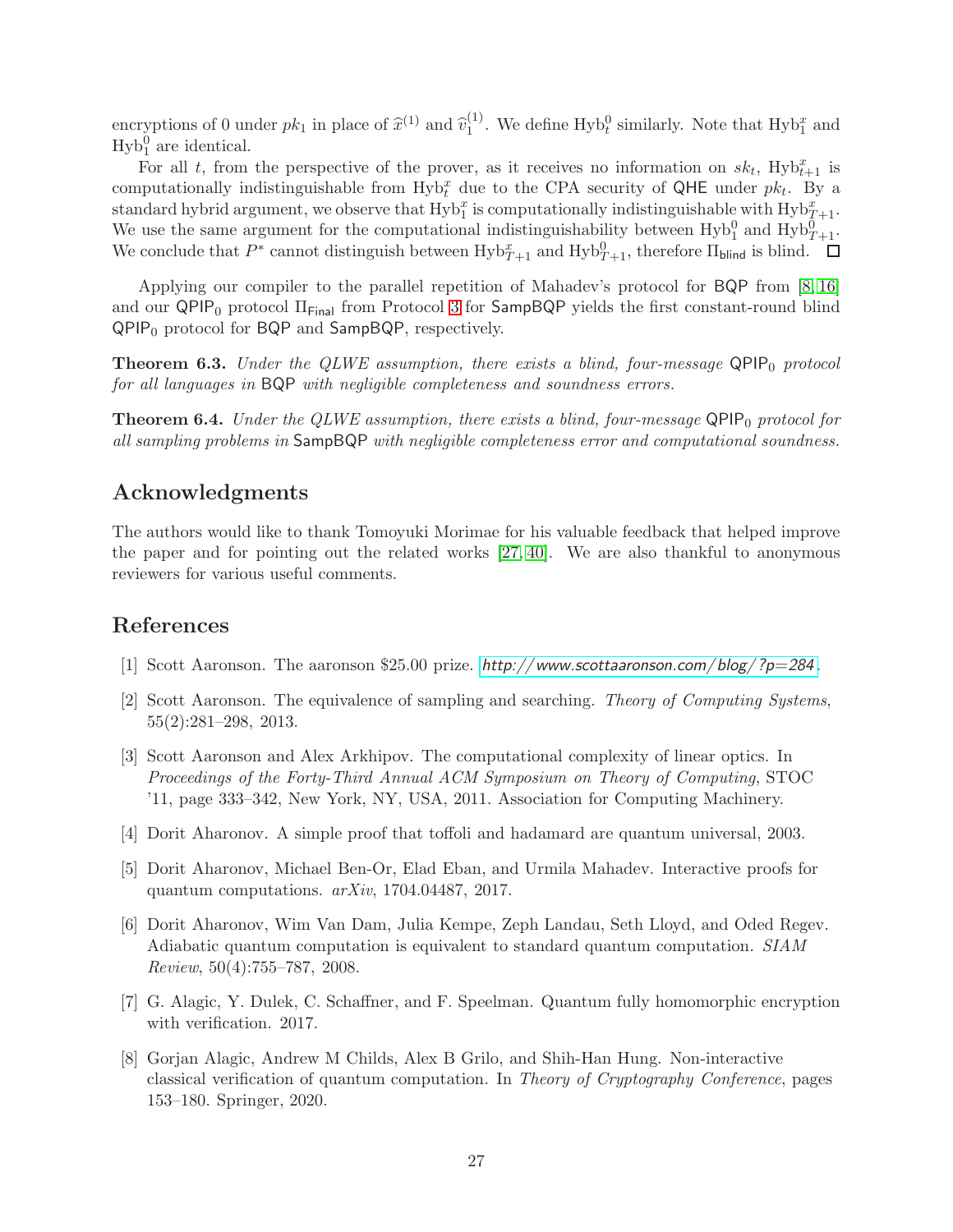- <span id="page-27-10"></span><span id="page-27-5"></span>[9] Frank Arute, Kunal Arya, Ryan Babbush, et al., and John M. Martinis. Quantum supremacy using a programmable superconducting processor. Nature, 574(7779):505–510, 2019.
- <span id="page-27-6"></span>[10] James Bartusek. Secure quantum computation with classical communication. 2021.
- [11] Mihir Bellare, Russell Impagliazzo, and Moni Naor. Does parallel repetition lower the error in computationally sound protocols? In 38th Annual Symposium on Foundations of Computer Science, FOCS '97, Miami Beach, Florida, USA, October 19-22, 1997, pages 374–383, 1997.
- <span id="page-27-12"></span><span id="page-27-7"></span>[12] Jacob D. Biamonte and Peter J. Love. Realizable hamiltonians for universal adiabatic quantum computers. Phys. Rev. A, 78:012352, Jul 2008.
- <span id="page-27-14"></span>[13] Zvika Brakerski. Quantum fhe (almost) as secure as classical. Lecture Notes in Computer Science Advances in Cryptology – CRYPTO 2018, page 67–95, 2018.
- [14] Fernando G. S. L. Brandão and Aram W. Harrow. Quantum de finetti theorems under local measurements with applications. Communications in Mathematical Physics, 353(2):469–506, Jul 2017.
- <span id="page-27-4"></span><span id="page-27-0"></span>[15] A. Broadbent, J. Fitzsimons, and E. Kashefi. Universal blind quantum computation. In 2009 50th Annual IEEE Symposium on Foundations of Computer Science, pages 517–526, 2009.
- [16] Nai-Hui Chia, Kai-Min Chung, and Takashi Yamakawa. Classical verification of quantum computations with efficient verifier. In Theory of Cryptography Conference, pages 181–206. Springer, 2020.
- <span id="page-27-13"></span><span id="page-27-3"></span>[17] Kai-Min Chung. Efficient Parallel Repetition Theorems with Applications to Security Amplification. PhD thesis, Harvard University, 2011.
- [18] Andrea Coladangelo, Alex B. Grilo, Stacey Jeffery, and Thomas Vidick. Verifier-on-a-leash: New schemes for verifiable delegated quantum computation, with quasilinear resources. In Yuval Ishai and Vincent Rijmen, editors, Advances in Cryptology – EUROCRYPT 2019, pages 247–277, Cham, 2019. Springer International Publishing.
- <span id="page-27-8"></span>[19] Claude Cr´epeau, Daniel Gottesman, and Adam Smith. Secure multi-party quantum computation. In Proceedings of the thiry-fourth annual ACM symposium on Theory of computing - STOC 02. ACM Press, 2002.
- <span id="page-27-9"></span>[20] Frédéric Dupuis, Jesper Buus Nielsen, and Louis Salvail. Actively secure two-party evaluation of any quantum operation. In Annual Cryptology Conference, pages 794–811. Springer, 2012.
- <span id="page-27-1"></span>[21] Joseph F. Fitzsimons, Michal Hajdušek, and Tomoyuki Morimae. Post hoc verification of quantum computation. Phys. Rev. Lett., 120:040501, Jan 2018.
- <span id="page-27-2"></span>[22] Joseph F. Fitzsimons and Elham Kashefi. Unconditionally verifiable blind quantum computation. Phys. Rev. A, 96:012303, Jul 2017.
- <span id="page-27-11"></span>[23] Craig Gentry, Shai Halevi, Mariana Raykova, and Daniel Wichs. Outsourcing private RAM computation. In 55th IEEE Annual Symposium on Foundations of Computer Science, FOCS 2014, Philadelphia, PA, USA, October 18-21, 2014, pages 404–413. IEEE Computer Society, 2014.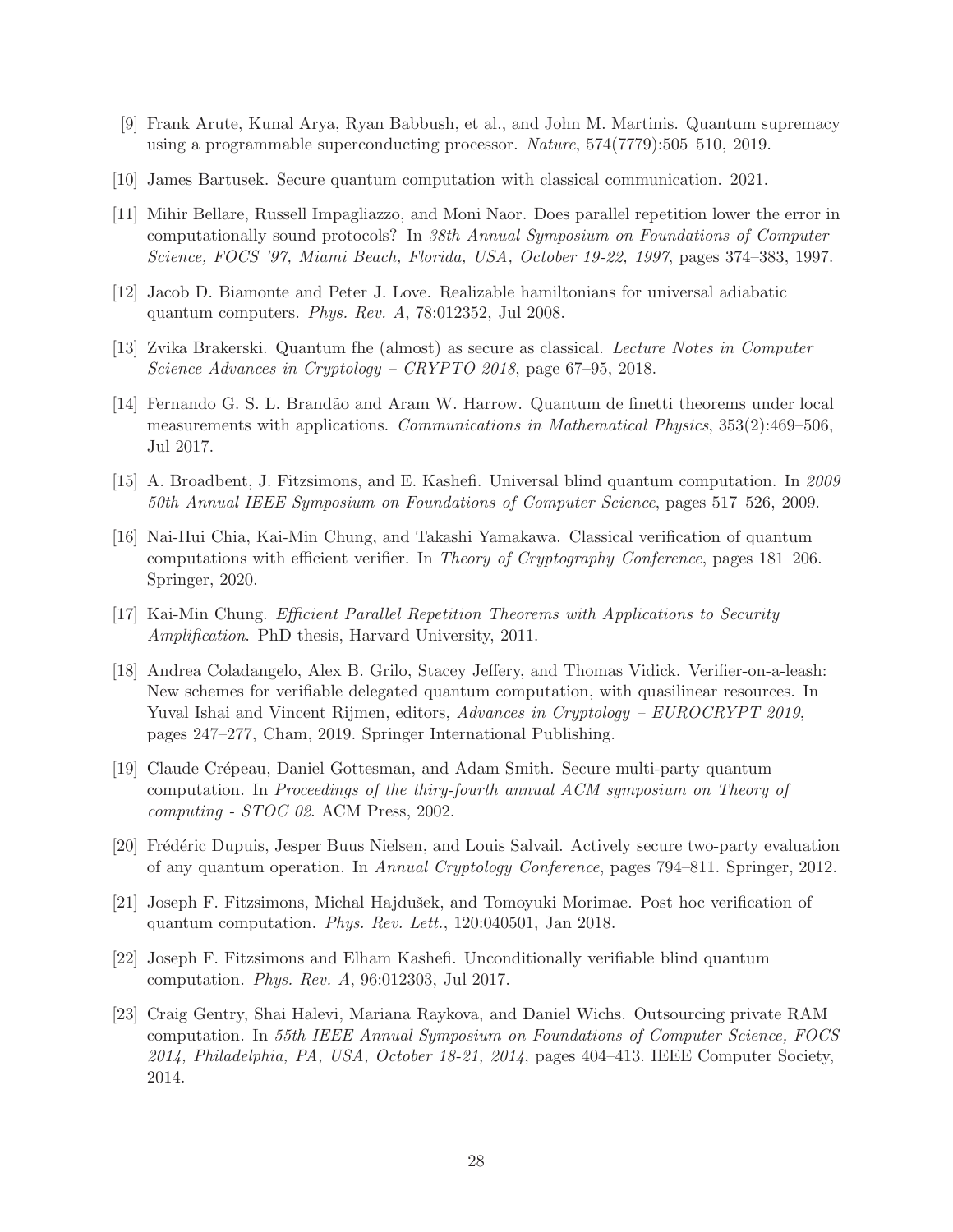- <span id="page-28-0"></span>[24] Alexandru Gheorghiu, Elham Kashefi, and Petros Wallden. Robustness and device independence of verifiable blind quantum computing. New Journal of Physics, 17(8):083040, aug 2015.
- <span id="page-28-5"></span><span id="page-28-1"></span>[25] Alexandru Gheorghiu and Thomas Vidick. Computationally-secure and composable remote state preparation. In FOCS, pages 1024–1033, 2019.
- [26] Michal Hajdušek, Carlos A. Pérez-Delgado, and Joseph F. Fitzsimons. Device-Independent Verifiable Blind Quantum Computation. arXiv e-prints, page arXiv:1502.02563, February 2015.
- <span id="page-28-14"></span><span id="page-28-9"></span>[27] Masahito Hayashi and Tomoyuki Morimae. Verifiable measurement-only blind quantum computing with stabilizer testing. Physical review letters, 115(22):220502, 2015.
- [28] Julia Kempe, Alexei Kitaev, and Oded Regev. The complexity of the local hamiltonian problem. SIAM Journal on Computing, 35(5):1070–1097, 2006.
- <span id="page-28-13"></span><span id="page-28-12"></span>[29] A.Y. Kitaev, A. Shen, and M.N. Vyalyi. Classical and Quantum Computation. Graduate studies in mathematics. American Mathematical Society, 2002.
- [30] Urmila Mahadev. Classical homomorphic encryption for quantum circuits. 2018 IEEE 59th Annual Symposium on Foundations of Computer Science (FOCS), 2018.
- <span id="page-28-15"></span><span id="page-28-3"></span>[31] Urmila Mahadev. Classical verification of quantum computations. 2018 IEEE 59th Annual Symposium on Foundations of Computer Science (FOCS), 2018.
- <span id="page-28-8"></span>[32] Chris Marriott and John Watrous. Quantum arthur–merlin games. computational complexity, 14(2):122–152, 2005.
- <span id="page-28-11"></span>[33] Tomoyuki Morimae, Daniel Nagaj, and Norbert Schuch. Quantum proofs can be verified using only single-qubit measurements. Phys. Rev. A, 93:022326, Feb 2016.
- [34] Krzysztof Pietrzak and Douglas Wikström. Parallel repetition of computationally sound protocols revisited. J. Cryptol., 25(1):116–135, 2012.
- <span id="page-28-4"></span>[35] Oded Regev. On lattices, learning with errors, random linear codes, and cryptography. J. ACM, 56(6):34:1–34:40, 2009.
- <span id="page-28-2"></span>[36] Ben W Reichardt, Falk Unger, and Umesh Vazirani. Classical command of quantum systems. Nature, 496(7746):456, 2013.
- <span id="page-28-7"></span>[37] Dan Shepherd and Michael J. Bremner. Temporally unstructured quantum computation. In Proc. R. Soc. A., volume 465, pages 1413–1439, 2009.
- <span id="page-28-16"></span>[38] Yaoyun Shi. Both toffoli and controlled-not need little help to do universal quantum computing. Quantum Info. Comput., 3(1):84–92, January 2003.
- <span id="page-28-6"></span>[39] P. W. Shor. Algorithms for quantum computation: discrete logarithms and factoring. In Proceedings 35th Annual Symposium on Foundations of Computer Science, pages 124–134, 1994.
- <span id="page-28-10"></span>[40] Yuki Takeuchi and Tomoyuki Morimae. Verification of many-qubit states. Physical Review X, 8(2):021060, 2018.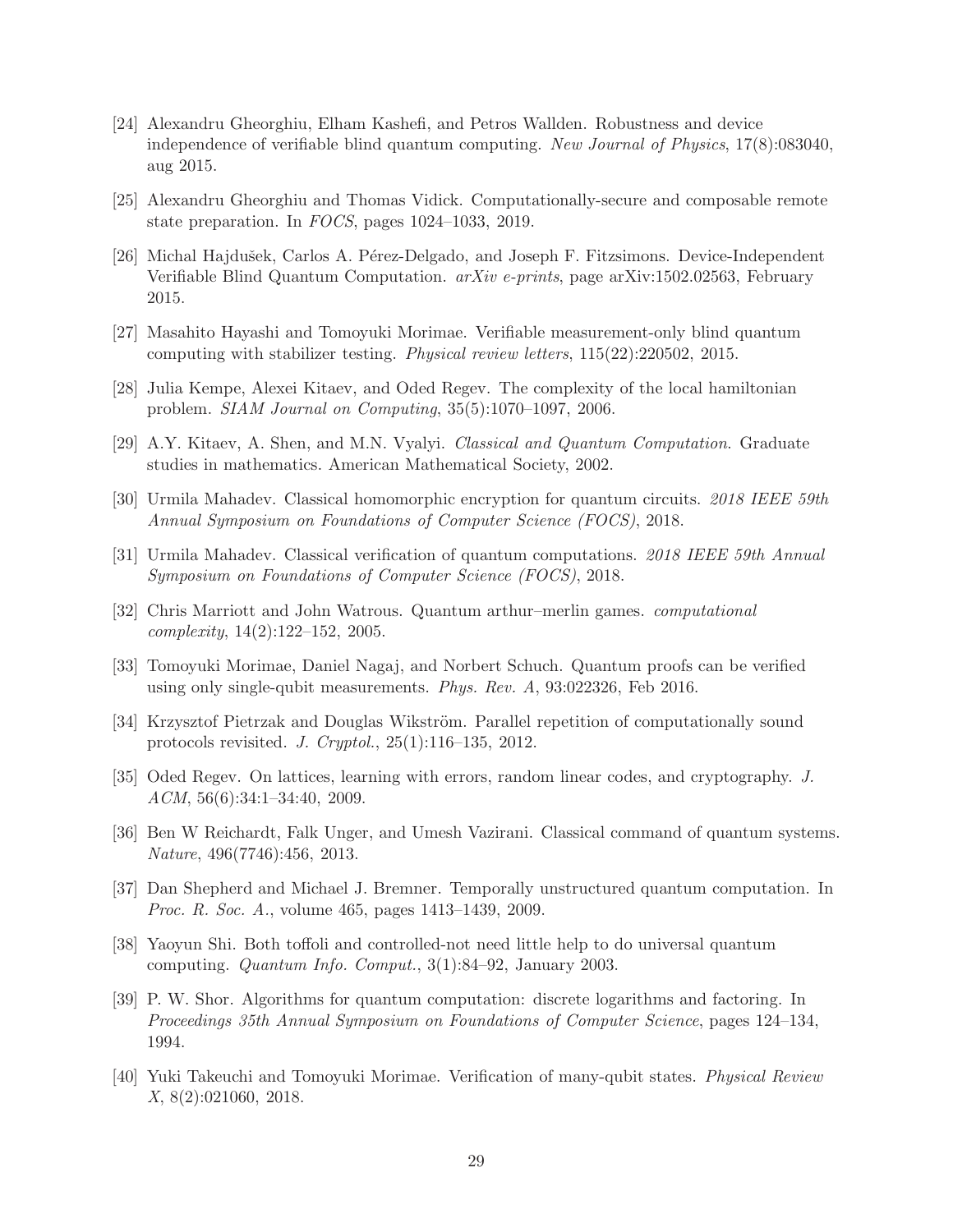# <span id="page-29-0"></span>Appendix A Construction of the  $QPIP_1$  Protocol for SampBQP

## A.1 Reducing SampBQP to the X-Z Local Hamiltonian

Recall the definition of the history state which serves as a transcript of the circuit evolution [\[29\]](#page-28-13):

**Definition A.1** (History-state). Given any quantum circuit  $C = U_T \dots U_1$  of T elementary gates and input  $x \in \{0,1\}^n$ , the history-state  $|\psi_{C(x)}^{\text{hist}}\rangle$  is defined by

$$
|\psi_{C(x)}^{\text{hist}}\rangle \equiv \frac{1}{\sqrt{T}} \sum_{t=0}^{T-1} U_t \dots U_1 |x,0\rangle \otimes |\hat{t}\rangle, \qquad (A.1)
$$

where the first register of n-qubit refers to the input, the second of m-qubit refers to the work space  $(poly(n), w.l.o.g. \leq T \text{ size})$  which is initialized to  $|0\rangle$ , and the last refers to the clock space which encodes the time information. Note that  $\hat{t}$  could be some representation of  $t=0,\ldots, T-1$ .

We define the X-Z local Hamiltonian of interest as follows:

**Definition A.2** (k-local X-Z Hamiltonian). For any n-qubit system, the set of k-local X-Z terms, denoted by  $\text{LH}_{\text{XZ}}^k$ , contains Hermitian matrices that apply non-trivially on at most k qubits as a product of Pauli X and Z terms. Namely,

$$
LH_{XZ}^k = \{h_1 \otimes h_2 \otimes \ldots \otimes h_n : \forall i \in [n], h_i \in \{I, X, Z\}, and, |\{i : h_i = X \text{ or } Z\}| \le k.\}.
$$
 (A.2)

A k-local X-Z Hamiltonian H is a linear combination of terms from  $LH_{XZ}^k$ . Namely,

$$
H = \sum_{i} \alpha_i H_i, \quad \forall i, \alpha_i \in R, H_i \in \mathcal{L}H_{\mathcal{XZ}}^k.
$$
 (A.3)

As our starting point, we will include the existing result of constructing X-Z local Hamitonians for general BQP computation. First, we note the fact Toffoli and Hadamard gates form a universal gate set for quantum computation [4, [38\]](#page-28-16). It is easy to see that both Toffoli and Hadamard gates can be represented as linear combinations of terms from  $LH_{XZ}$ . For example,

(Hadamard) 
$$
H \equiv \frac{1}{\sqrt{2}} \begin{pmatrix} 1 & 1 \ 1 & -1 \end{pmatrix} = \frac{1}{\sqrt{2}} (X + Z).
$$
 (A.4)

The Toffoli gate maps bits  $(a, b, c)$  to  $(a, b, c \oplus (a \text{ and } b))$ , which can be decomposed as  $|11\rangle \langle 11| \otimes$  $X + (I - |11\rangle \langle 11|) \otimes I$  where  $|11\rangle \langle 11| = \frac{1}{4}$  $\frac{1}{4}(I \otimes I + Z \otimes Z - I \otimes Z - Z \otimes I).$ 

We will follow the unary clock register design from Kitaev's original 5-local Hamiltonian con-struction [\[29\]](#page-28-13). Namely, valid unary clock states  $(T\text{-qubit})$  are  $|00...0\rangle$ ,  $|10...0\rangle$ ,  $|110...0\rangle$ , etc, which span the ground energy space of the following local Hamiltonian:

$$
H_{\text{clock}} = \sum_{t=1}^{T-1} |01\rangle\langle01|_{t,t+1},\tag{A.5}
$$

where  $|01\rangle\langle01|_{t,t+1}$  stands for a projection on the tth and  $(t + 1)$ th qubit in the clock register. It is observed in [\[12\]](#page-27-12) that  $H_{\text{clock}}$  can be reformulated as a linear combination of terms from  $\text{LH}_{\text{XZ}}$  as follows,

<span id="page-29-1"></span>
$$
H_{\text{clock}} = \frac{1}{4}(Z_1 - Z_T) + \frac{1}{4} \sum_{t=1}^{T-1} (I - Z_t \otimes Z_{t+1}),
$$
\n(A.6)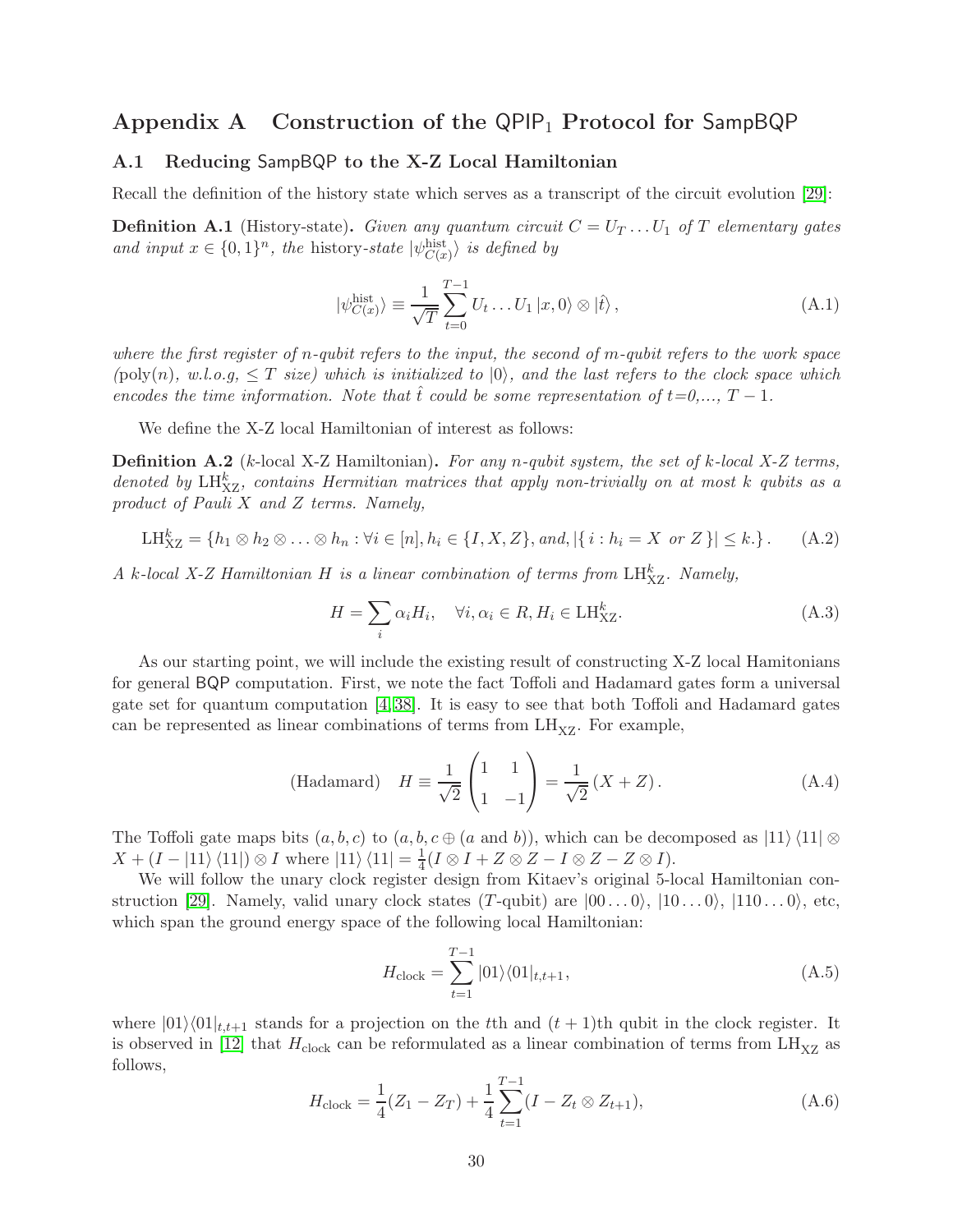where  $Z_t$  refers to Pauli Z operated on the tth qubit in the clock register.

One can achieve so similarly for  $H_{\text{in}}$  and  $H_{\text{prop}}$ . For the input condition, we want to make sure  $x = (x_1, \ldots, x_n) \in \{0, 1\}^n$  is in the input space and the workspace is initialized to  $|0\rangle$  for all qubits at the time 0. Namely, one can set  $H_{\text{in}}$  to be

$$
H_{\rm in} = \sum_{i=1}^{n} (I - |x_i\rangle\langle x_i|_i) \otimes |0\rangle\langle 0|_1 + \sum_{i=1}^{m} |1\rangle\langle 1|_{n+i} \otimes |0\rangle\langle 0|_1, \tag{A.7}
$$

where the last part  $|0\rangle\langle0|_1$  applies on to the first qubit in the clock register. One can rewrite  $H_{\text{in}}$  as

<span id="page-30-1"></span>
$$
H_{\rm in} = \frac{1}{4} \sum_{i=1}^{n} (I - (-1)^{x_i} Z_i) \otimes (I + Z_1) + \frac{1}{4} \sum_{i=1}^{m} (I - Z_{n+i}) \otimes (I + Z_1).
$$
 (A.8)

For the propagation of the quantum state through the circuit, one uses the  $H_{\text{prop}}$  as follows:

<span id="page-30-2"></span>
$$
H_{\text{prop}} = \sum_{t=1}^{T} H_{\text{prop}}^{t},\tag{A.9}
$$

where

$$
H_{\text{prop}}^{t} = \frac{1}{2} I \otimes | \hat{t} \rangle \langle \hat{t} | + \frac{1}{2} I \otimes | \hat{t} - 1 \rangle \langle \hat{t} - 1 | - \frac{1}{2} U_{t} \otimes | \hat{t} \rangle \langle \hat{t} - 1 | - \frac{1}{2} U_{t}^{\dagger} \otimes | \hat{t} - 1 \rangle \langle \hat{t} |.
$$
 (A.10)

Note that  $|\hat{t}\rangle \langle \hat{t-1}| = |110\rangle \langle 100|_{(t-1,t,t+1)}$  and similarly for  $|\hat{t-1}\rangle \langle \hat{t}|$ . Note that  $U_t^{\dagger} = U_t$ , since our gates are either Hadamard or Toffoli. It is observed in [\[12\]](#page-27-12) that

$$
H_{\text{prop}}^{t} = \frac{I}{4} \otimes (I - Z_{t-1}) \otimes (I + Z_{t+1}) - \frac{U_t}{4} \otimes (I - Z_{t-1}) \otimes X_t \otimes (I + Z_{t+1}), \forall t = 2, ..., T - 1, (A.11)
$$

and

$$
H_{\text{prop}}^1 = \frac{1}{2}(I + Z_2) - U_1 \otimes \frac{1}{2}(X_1 + X_1 \otimes Z_2), \tag{A.12}
$$

$$
H_{\text{prop}}^T = \frac{1}{2}(I - Z_{t-1}) - U_T \otimes \frac{1}{2}(X_T - Z_{T-1} \otimes X_T). \tag{A.13}
$$

Combining with the fact that each  $U_t$  can be written as a linear combination of terms from  $LH_{XZ}$ , we conclude that  $H_{\text{clock}}$ ,  $H_{\text{in}}$ ,  $H_{\text{prop}}$  are 6-local X-Z Hamiltonian.

We will employ the perturbation technique to amplify the spectral gap of  $H_{\text{clock}} + H_{\text{in}} + H_{\text{prop}}$ . Let  $\lambda(H)$  denote the ground energy of any Hamiltonian H. The projection lemma from [\[28\]](#page-28-14) approximates  $\lambda (H_1 + H_2)$  in terms of  $\lambda \left(H_1\vert_{\ker H_2}\right)$ ), where ker  $H_2$  denotes the *kernel* space of  $H_2$ .

<span id="page-30-0"></span>**Lemma A.1** (Lemma 1 in [\[28\]](#page-28-14)). Let  $H = H_1 + H_2$  be the sum of two Hamiltonians operating on Hilbert space  $\mathcal{H} = \mathcal{S} + \mathcal{S}^{\perp}$ . The Hamiltonian  $H_2$  is such that S is a zero eigenspace and the eigenvectors in  $S^{\perp}$  have eigenvalues at least  $J > 2||H_1||$ . Then,

$$
\lambda\left(H_1\big|_{\mathcal{S}}\right) - \frac{\|H_1\|^2}{J-2\|H_1\|} \leq \lambda(H) \leq \lambda\left(H_1\big|_{\mathcal{S}}\right).
$$

<span id="page-30-3"></span>We will use the following simple reformulation instead.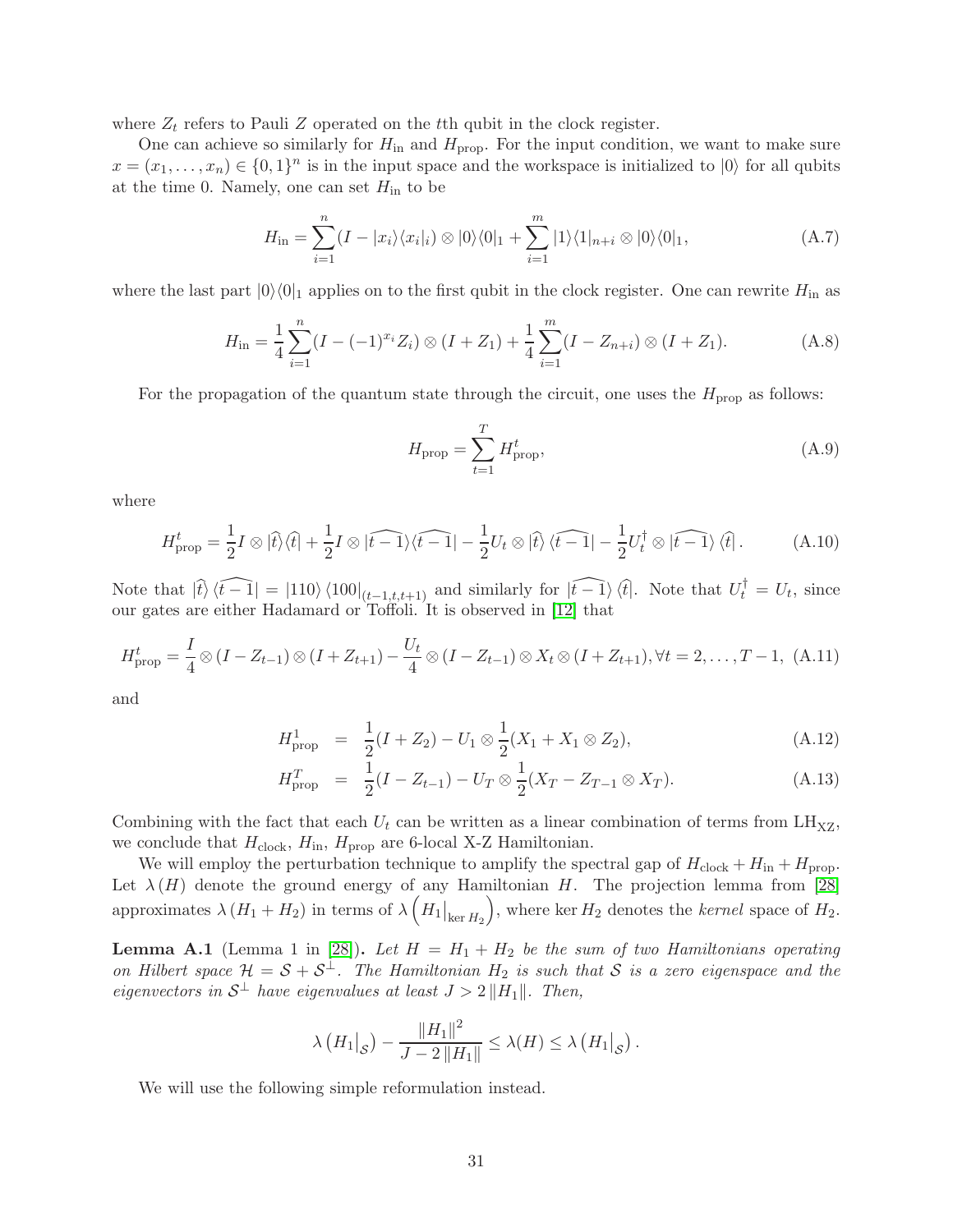**Lemma A.2.** Let  $H_1, H_2$  be local Hamiltonians where  $H_2 \geq 0$ . Let  $K = \text{ker } H_2$  and

$$
J = \frac{8\left\|H_1\right\|^2 + 2\left\|H_1\right\|}{\lambda \left(H_2\right|_{K^\perp})},
$$

then we have

$$
\lambda(H_1 + JH_2) \ge \lambda\left(H_1\big|_K\right) - \frac{1}{8}.
$$

*Proof.* Apply Lemma [A.1](#page-30-0) to  $H = H_1 + JH_2$ . Note that the least non zero eigenvalue of  $JH_2$  is greater than  $2||H_1||$ .  $\Box$ 

<span id="page-31-0"></span>**Theorem A.1.** Given any quantum circuit  $C = U_T \dots U_1$  of T elementary gates and input  $x \in$  $\{0,1\}^n$ , one can construct a 6-local X-Z Hamiltonian  $H_{C(x)}$  in polynomial time such that

- (1)  $H_{C(x)} = \sum_i \alpha_i H_i$  where each  $H_i \in \text{LH}_{XZ}^6$  and  $|\alpha_i| \in O(T^9)$ . Moreover, there are at most  $O(T)$  non-zero terms.
- (2)  $H_{C(x)}$  has  $|\psi_{C(x)}^{\text{hist}}\rangle$  as the unique ground state with eigenvalue 0 and has a spectral gap at least 3  $\frac{3}{4}$ . Namely, for any state  $|\phi\rangle$  that is orthogonal to  $|\psi_{C(x)}^{\text{hist}}\rangle$ , we have  $\langle\phi|H_{C(x)}|\phi\rangle\geq\frac{3}{4}$ .

*Proof.* We will use the above construction  $H_{\text{clock}}$  (eq. [\(A.6\)](#page-29-1)),  $H_{\text{in}}$  (eq. [\(A.8\)](#page-30-1)),  $H_{\text{prop}}$  (eq. [\(A.9\)](#page-30-2)) as our starting point, which are already 6-local X-Z Hamiltonian constructable in polynomial time. However,  $H_{old} = H_{in} + H_{clock} + H_{prop}$  does not have the desired spectral gap. To that end, our construction will be a weighted sum of  $H_{\text{in}}$ ,  $H_{\text{clock}}$ , and  $H_{\text{prop}}$  as follows,

$$
Hnew = Hin + JclockHclock + JpropHprop,
$$
\n(A.14)

where  $J_{\text{clock}}$  and  $J_{\text{prop}}$  will be obtained using Lemma [A.2.](#page-30-3)

Let  $K_{\text{in}} = \ker H_{\text{in}}$ ,  $K_{\text{clock}} = \ker H_{\text{clock}}$ , and  $K_{\text{prop}} = \ker H_{\text{prop}}$ . It is known from e.g., [\[29\]](#page-28-13), that

$$
K_{\text{in}} \cap K_{\text{clock}} \cap K_{\text{prop}} = \text{span}\{ \mid \psi_{C(x)}^{\text{hist}} \rangle \}.
$$

Thus  $|\psi_{C(x)}^{\text{hist}}\rangle$  remains in the ground space of  $H_{\text{new}}$ . Let S denote its orthogonal space. Namely,  $S = \text{(span} \{ | \psi_{C(x)} \rangle \} )^{\perp}$ . Denote by  $H_{\text{in}} |_{S}$  the restriction of  $H_{\text{in}}$  on space S and similarly for others.

Consider  $H_{\text{in}} + J_{\text{clock}} H_{\text{clock}}$  first. According to lemma [A.2,](#page-30-3) by choosing

$$
J_{\text{clock}} = \frac{8 \left\| H_{\text{in}} \right|_{S} \left\|^2 + 2 \left\| H_{\text{in}} \right|_{S} \right\|}{\lambda \left( H_{\text{clock}} \right|_{S \cap K_{\text{clock}}^{\perp}} \right)} = O(T^2),
$$

where we use the fact  $||H_{\rm in}|_S|| \leq T$  and  $\lambda \left(H_{\rm clock} \big|_{S \cap K_{\rm clock}^\perp} \right]$  $\Big) \geq \lambda \left( H_{\rm clock} \big|_{K_{\rm clock}^\perp} \Big)$  $= 1$ , we have

$$
\lambda \left( H_{\text{in}} \big|_{S} + J_{\text{clock}} H_{\text{clock}} \big|_{S} \right) \ge \lambda \left( H_{\text{in}} \big|_{S \cap K_{\text{clock}}} \right) - \frac{1}{8}.
$$

Consider further adding  $J_{\text{prop}}H_{\text{prop}}$  term. By choosing

$$
J_{\text{prop}} = \frac{O(||H_{\text{in}}||_{S} + J_{\text{clock}}H_{\text{clock}}||_{S}||^{2})}{\lambda \left( H_{\text{prop}}|_{S \cap K_{\text{prop}}^{\perp}} \right)} = O(T^{8}),
$$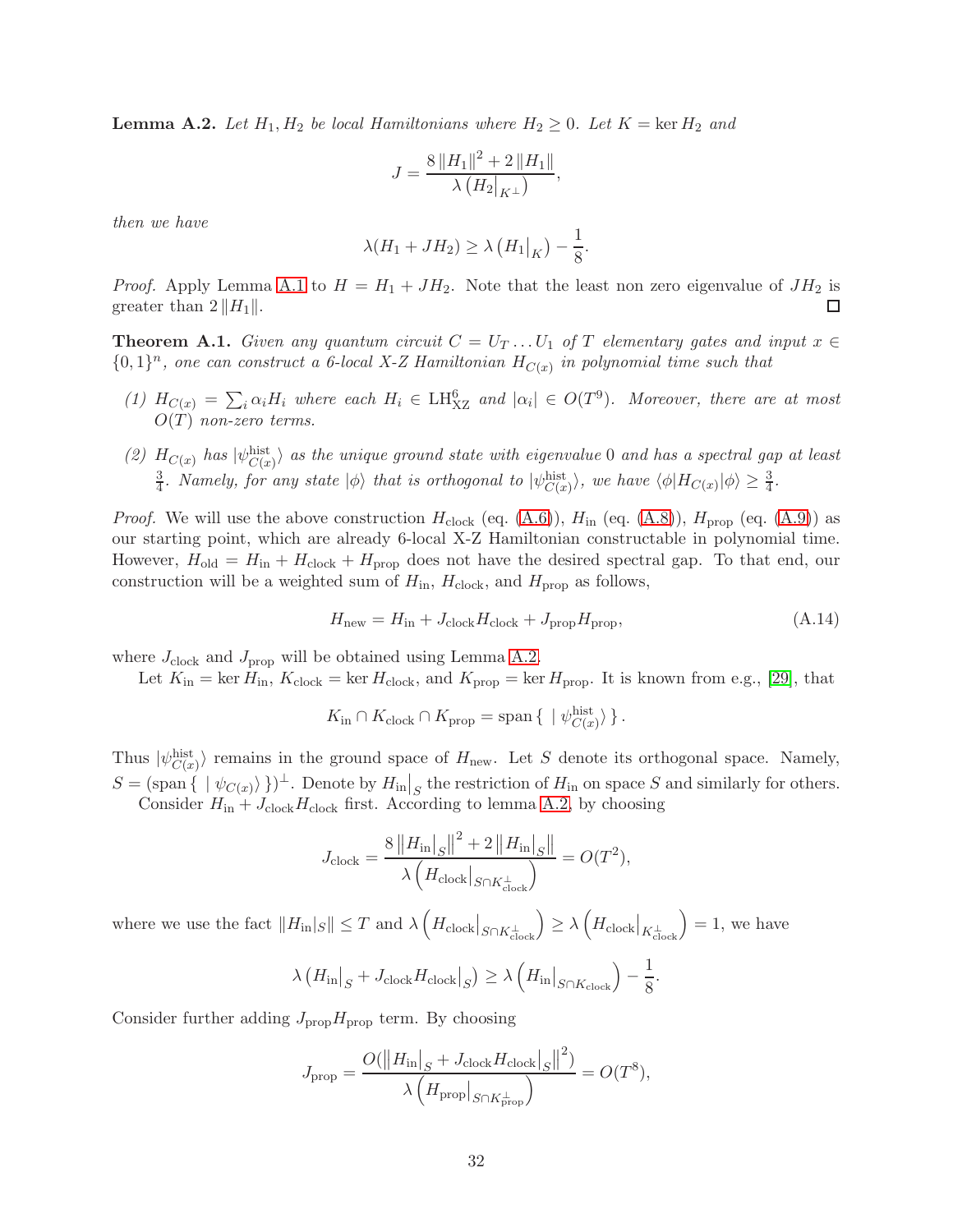where we use the fact  $\lambda\left(H_{\text{prop}}\big|_{S\cap K_{\text{prop}}^{\perp}}\right) \geq \lambda\left(H_{\text{prop}}\big|_{K_{\text{prop}}^{\perp}}\right) = \Omega(T^{-2})$  [\[29\]](#page-28-13), we have

$$
\lambda \left( H_{\text{in}} \big|_{S} + J_{\text{clock}} H_{\text{clock}} \big|_{S} + J_{\text{prop}} H_{\text{prop}} \big|_{S} \right) \ge \lambda \left( H_{\text{in}} \big|_{S \cap K_{\text{clock}} \cap K_{\text{prop}}} \right) - \frac{1}{4}.
$$

A simple observation here is that  $S \cap K_{\text{clock}} \cap K_{\text{prop}}$  is the span of history states with different inputs or different initialization of the work space. Namely,  $\lambda \left( H_{\text{in}} \big|_{S \cap K_{\text{clock}} \cap K_{\text{prop}}} \right) \geq 1$ . Thus,

$$
\lambda ((H_{\text{in}} + J_{\text{clock}} H_{\text{clock}} + J_{\text{prop}} H_{\text{prop}})|_S) \ge 1 - \frac{1}{4} = \frac{3}{4}.
$$

Given that  $|\psi_{C(x)}^{\text{hist}}\rangle$  is the ground state of  $H_{\text{new}}$  with eigenvalue 0, and any orthogonal state to  $|\psi_{C(x)}^{\text{hist}}\rangle$  has eigenvalue at least  $\lambda(H_{\text{new}}) \geq 3/4$ , the spectral gap of  $H_{\text{new}}$  at at least 3/4.

Note that  $H_{\text{new}}$  is a 6-local X-Z Hamiltonian by construction. It suffices to check the bound of  $|\alpha_i|$  and the number of terms. The former is one more than the order of  $J_{\rm prop}$  since each  $H_{\rm prop}^t$ contributes  $\frac{1}{4}$  to the I term, creating an extra factor of T. The latter is by counting the number of terms from  $H_{\text{in}}$ ,  $H_{\text{clock}}$ ,  $H_{\text{prop}}$ , each of which is bounded by  $O(T)$ . □

Remark. We believe that the specific parameter dependence above can be tightened by a more careful analysis. However, as our focus is on the feasibility, we keep the above slightly loose analysis which might be more intuitive.

### <span id="page-32-0"></span>A.2 Delegation Protocol for  $QPIP_1$  client

In this subsection, we construct a one-message  $QPIP_1$  delegation protocol for SampBQP. By definition of  $\mathsf{QPIP}_1$ , we assume the client has limited quantum power, e.g., performing single qubit X or Z measurement one by one. Intuitively, one should expect the one-message from the server to the client is something like the history state so that the client can measure to sample.

At a high-level, the design of such protocols should consist of at least two components: (1) the first component should test whether the message is indeed a valid history state; (2) the second component should simulate the last step of any SampBQP computation by measuring the final state in the computational basis.

Our construction of X-Z local Hamiltonian  $H$  from Theorem [A.1](#page-31-0) will help serve the first purpose. In particular, we adopt a variant of the energy verification protocol for local Hamiltonian (e.g.,  $[21,33]$  $[21,33]$ ) to certify the energy of H with only X or Z measurements. Moreover, because of the large spectral gap, when the energy is small, the underlying state must also be close to the history state. Precisely, consider the following protocol  $V_{\text{Ham}}$ :

<span id="page-32-1"></span>**Protocol 6** Energy verification for X-Z local Hamiltonian  $V_{\text{Ham}}$ 

Given a k-local X-Z Hamiltonian  $H = \sum_i \alpha_i H_i$  (i.e.,  $\forall i, H_i \in \text{LH}_{XZ}^k$ ) and any state  $|\phi\rangle$ .

- Let  $p_i = |\alpha_i| / \sum_i |\alpha_i|$  for each *i*. Sample *i*<sup>\*</sup> according to  $p_{i}$ \*.
- Pick  $H_{i^*}$  which acts non-trivially on at most k qubits of  $|\phi\rangle$ . Measure the corresponding single-qubit Pauli X or Z operator. Record the list of the results  $x_j = \pm 1$  for  $j = 1, \ldots k$ .
- Let  $r = x_1 x_2 \cdots x_k$ . The protocol accepts if r and  $\alpha_{i^*}$  have different signs, i.e.,  $sgn(\alpha_{i^*})r = -1$ . Otherwise, the protocol rejects.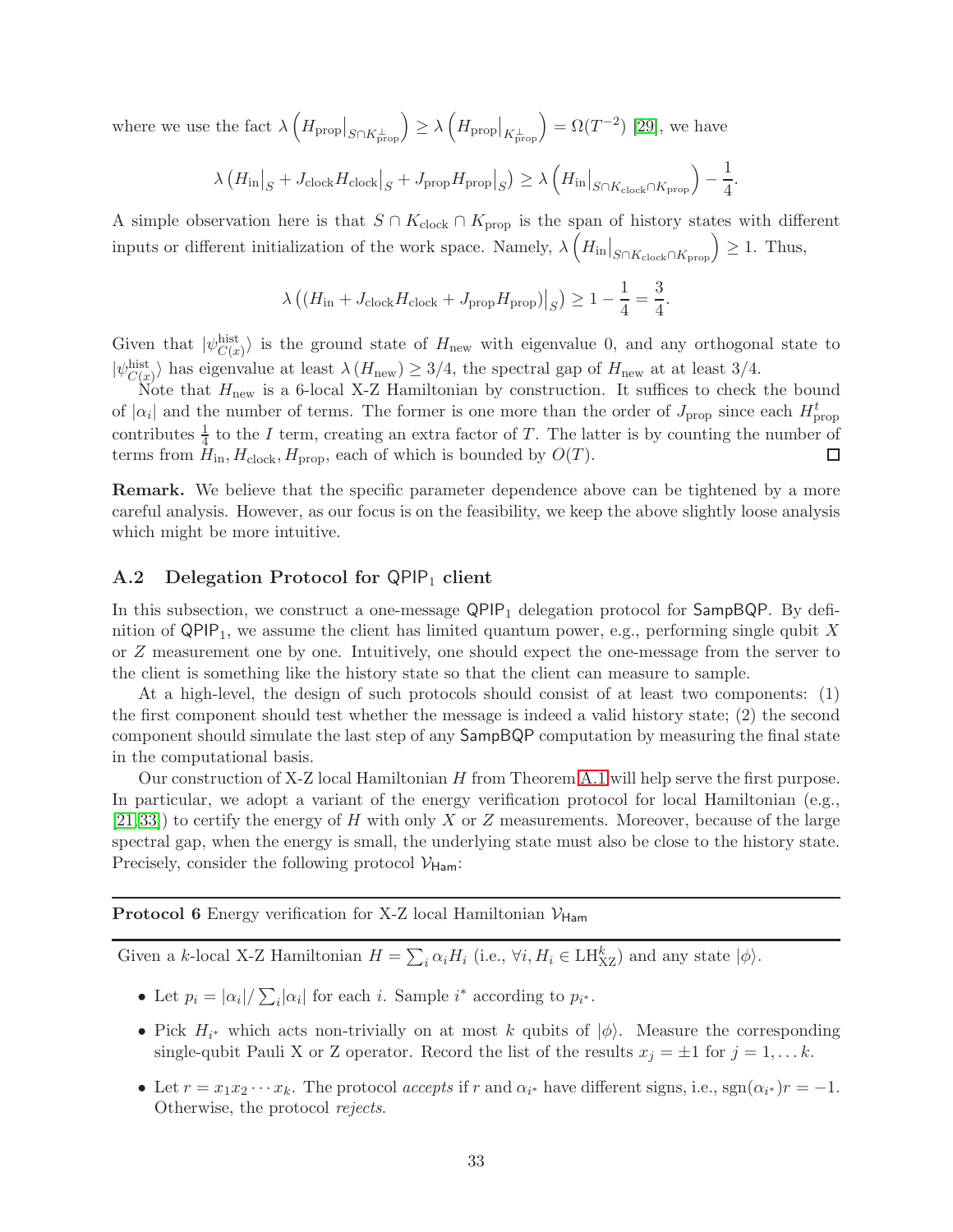<span id="page-33-0"></span>**Lemma A.3** ([33]). For any k-local X-Z Hamiltonian  $H = \sum_i \alpha_i H_i$  and any state  $|\phi\rangle$ , the protocol  $V_{\text{Ham}}$  in Protocol [6](#page-32-1) accepts with probability

$$
\text{Prob}[\mathcal{V}_{\text{Ham}} \text{ accepts } |\psi\rangle] = \frac{1}{2} - \frac{1}{2 \sum_{i} |\alpha_{i}|} \langle \phi | H | \phi \rangle. \tag{A.15}
$$

,

<span id="page-33-2"></span>**Theorem A.2.** Given any quantum circuit C and input x, consider using  $H_{C(x)}$  from Theorem [A.1](#page-31-0) in Protocol [6](#page-32-1) ( $V_{\text{Ham}}$ ). For any state  $\rho$ , and  $0 < \epsilon < 1$ , if  $V_{\text{Ham}}$  accepts  $\rho$  with probability

$$
\text{Prob}[\mathcal{V}_{\text{Ham}} \text{ accepts } \rho] \ge \frac{1}{2} - \frac{\epsilon}{2 \sum_i |\alpha_i|}
$$

then the trace distance between  $\rho$  and  $|\psi_{C(x)}^{\text{hist}}\rangle$  is at most  $\frac{2}{\sqrt{x}}$ 3  $\sqrt{\epsilon}$ .

*Proof.* Consider the pure state case  $\rho = |\phi\rangle\langle\phi|$  first. By Lemma [A.3](#page-33-0) and our assumption, we have  $\langle \phi | H | \phi \rangle \leq \epsilon$ . Decompose  $|\phi\rangle = \alpha |\psi_{C(x)}^{\text{hist}}\rangle + \beta |\psi_{C(x)}^{\text{hist}}\rangle^{\perp}$ . Note that  $|\psi_{C(x)}^{\text{hist}}\rangle$  is an eigenvector  $H_{C(x)}$  of eigenvalue 0 and all other eigenvalues are at least 3/4. Thus, we have  $|\alpha|^2 \geq 1 - \frac{4}{3}$  $rac{4}{3}\epsilon$ . Thus,

$$
\left\| |\psi^{\rm hist}_{C(x)}\rangle \langle \psi^{\rm hist}_{C(x)}| - |\phi\rangle \langle \phi| \right\|_{\rm tr} = \sqrt{1 - |\langle \psi^{\rm hist}_{C(x)}| \phi \rangle|^2} \le \frac{2}{\sqrt{3}} \sqrt{\epsilon}.
$$

For any mixed state  $\rho = \sum_i p_i |\phi_i\rangle\langle\phi_i|$ , by the triangle inequality, we have

$$
\left\| |\psi^{\rm hist}_{C(x)}\rangle \langle \psi^{\rm hist}_{C(x)}| - \rho \right\|_{\rm tr} \le \sum_i p_i \left\| |\psi^{\rm hist}_{C(x)}\rangle \langle \psi^{\rm hist}_{C(x)}| - |\phi_i\rangle \langle \phi_i| \right\|_{\rm tr} \le \sum_i p_i \frac{2}{\sqrt{3}} \sqrt{\epsilon} = \frac{2}{\sqrt{3}} \sqrt{\epsilon}.
$$

To serve the second purpose, one needs to combine the test and the output on multiple copies of the history states, where we construct the following cut-and-choose protocol. The challenge comes from the fact that a cheating prover might send something rather than copies of the history state. In particular, the prover can entangle between different copies in order to cheat. In the case of certifying a BQP computation, the goal is to verify the ground energy of any local Hamiltonian. A cheating strategy with potential entanglement won't create any witness state with an energy lower than the actual ground energy. Thus, this kind of attack won't work for BQP computation.

<span id="page-33-1"></span>However, in the context of SampBQP, one needs to certify the ground energy (known to be zero in this case) and to output a good copy. While the statistical test as before can be used to certify the ground energy, it has less control on the shape of the output copy. In fact, the prover can always prepare a bad copy along with many good copies as a plain attack. This attack will succeed when the bad copy is chosen to output, the probability of which is non-negligible in terms of the total number of copies assuming some symmetry of the protocol. The potential entanglement among different copies could further complicate the analysis. We employ the quantum de Finetti's theorem to address this technical challenge. Specifically, given any permutation-invariant k-register state, it is known that the reduced state on many subsets of  $k$ -register will be close to a separable state. This helps establish some sort of independence between different copies in the analysis. To serve our purpose, we adopt the following version of quantum de Finetti's theorem from [\[14\]](#page-27-14) where the error depends nicely on the number of qubits, rather than the dimension of quantum systems.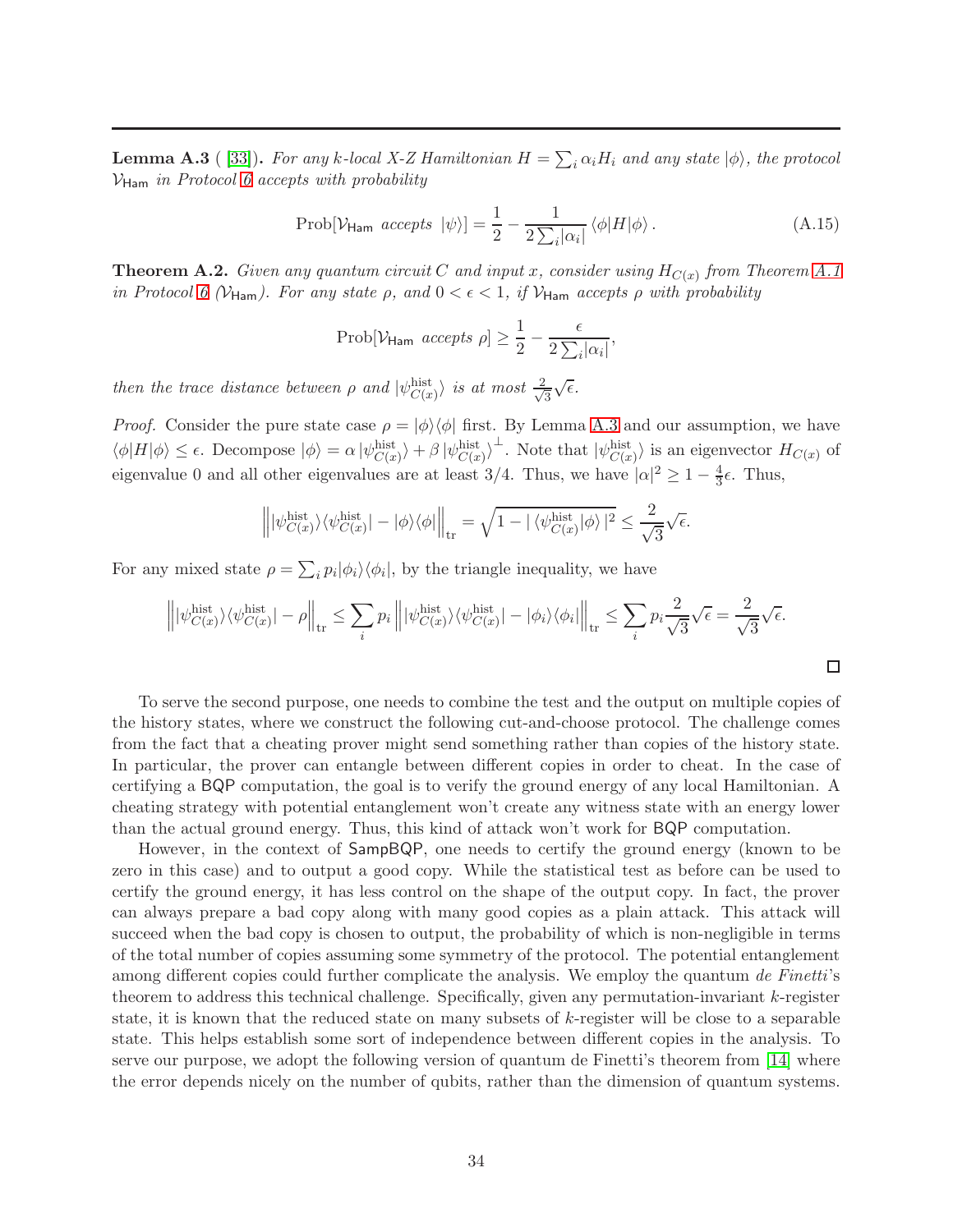**Theorem A.3** ([14]). Let  $\rho^{A_1...A_k}$  be a permutation-invariant state on registers  $A_1, \ldots, A_k$  where each register contains s qubits. For any  $0 \leq l \leq k$ , there exists states  $\{ \rho_i \}$  and  $\{ p_i \} \subset \mathbb{R}$  such that

$$
\max_{\Lambda_1,\dots,\Lambda_l} \left\| (\Lambda_1 \otimes \dots \otimes \Lambda_l) \left( \rho^{A_1 \dots A_l} - \sum_i p_i \rho_i^{A_1} \otimes \dots \otimes \rho_i^{A_l} \right) \right\|_1 \leq \sqrt{\frac{2l^2s}{k-l}}
$$

where  $\Lambda_i$  are quantum-classical channels.

<span id="page-34-0"></span>**Protocol 7** QPIP<sub>1</sub> protocol  $\Pi_{\mathsf{Samp}} = (P_{\mathsf{Samp}}, V_{\mathsf{Samp}})$  for the  $\mathsf{SampBQP}$  problem  $(D_x)_{x \in \{0,1\}^*}$ 

Inputs:

- Security parameter  $1^{\lambda}$  where  $\lambda \in \mathbb{N}$
- Accuracy parameter  $1^{1/\epsilon}$  where  $\epsilon \in (0,1)$
- Classical input  $x \in \{0,1\}^n$  to the SampBQP instance

#### Ingredients:

- Let C be a quantum circuit consisting of only Hadamard and Toffoli gates, which on input  $x$ samples from some  $C_x$  such that  $||C_x - D_x||_{TV} \leq \epsilon$ .
- Let  $T$  be the number of gates in  $C$ .
- Let  $C'$  be  $C$  padded with  $\frac{6T}{\epsilon}$  identity gates at the end.
- Let  $H_{C'(x)} = \sum_i \alpha_i H_i$  be the X-Z local Hamiltonian instance associated with the computation of  $C'(x)$  from Theorem [A.1.](#page-31-0)
- Let  $|\psi_{C'(x)}^{\text{hist}}\rangle$  be the ground state of  $H_{C'(x)}$ .
- Let  $s \leq 3T + \frac{6T}{\epsilon}$  $\frac{dT}{\epsilon}$  be the number of qubits in  $|\psi_{C'(x)}^{\text{hist}}\rangle$ .
- Let  $V_{\text{Ham}}$  be the verification algorithm for  $H_{C'(x)}$  as defined in Protocol [6.](#page-32-1)

#### <span id="page-34-2"></span>Protocol:

- 1. The honest prover prepares  $M = 649 \frac{T^{41} \lambda^2}{\epsilon^{51}}$  $\frac{41\lambda^2}{\epsilon^{51}}$  copies of  $|\psi_{C'(x)}^{\text{hist}}\rangle$  and sends all of them to the verifier qubit-by-qubit.
- <span id="page-34-1"></span>2. The verifier samples  $I \subset [M]$  s.t.  $|I| = m$  where  $m = \frac{T^{20} \lambda}{\epsilon^{24}}$  $\frac{e^{20}\lambda}{e^{24}}$ , and  $k \stackrel{\$}{\leftarrow} [M] \setminus I$ . For *i* from 1 to M, it chooses what to do to the *i*-th copy,  $\rho_i$ , as follows:
	- (a) If  $i \in I$ , run  $y_i \leftarrow \mathcal{V}_{\text{Ham}}(\rho_i)$ .
	- (b) Else if  $i = k$ , measure the data register of  $\rho_i$  under the computational (i.e., Z) basis and save the outcome as z.
	- (c) Else, discard  $\rho_i$ .

Let  $Y = \sum_{i \in I} y_i$ . If  $Y > \frac{m}{2} - \kappa m$  where  $\kappa = \frac{1}{19}$ 192  $\epsilon^2$  $\frac{\epsilon^2}{\sum_i |\alpha_i|}$ , then the verifier outputs (Acc, z). Else, it outputs  $(Rej, \perp)$ .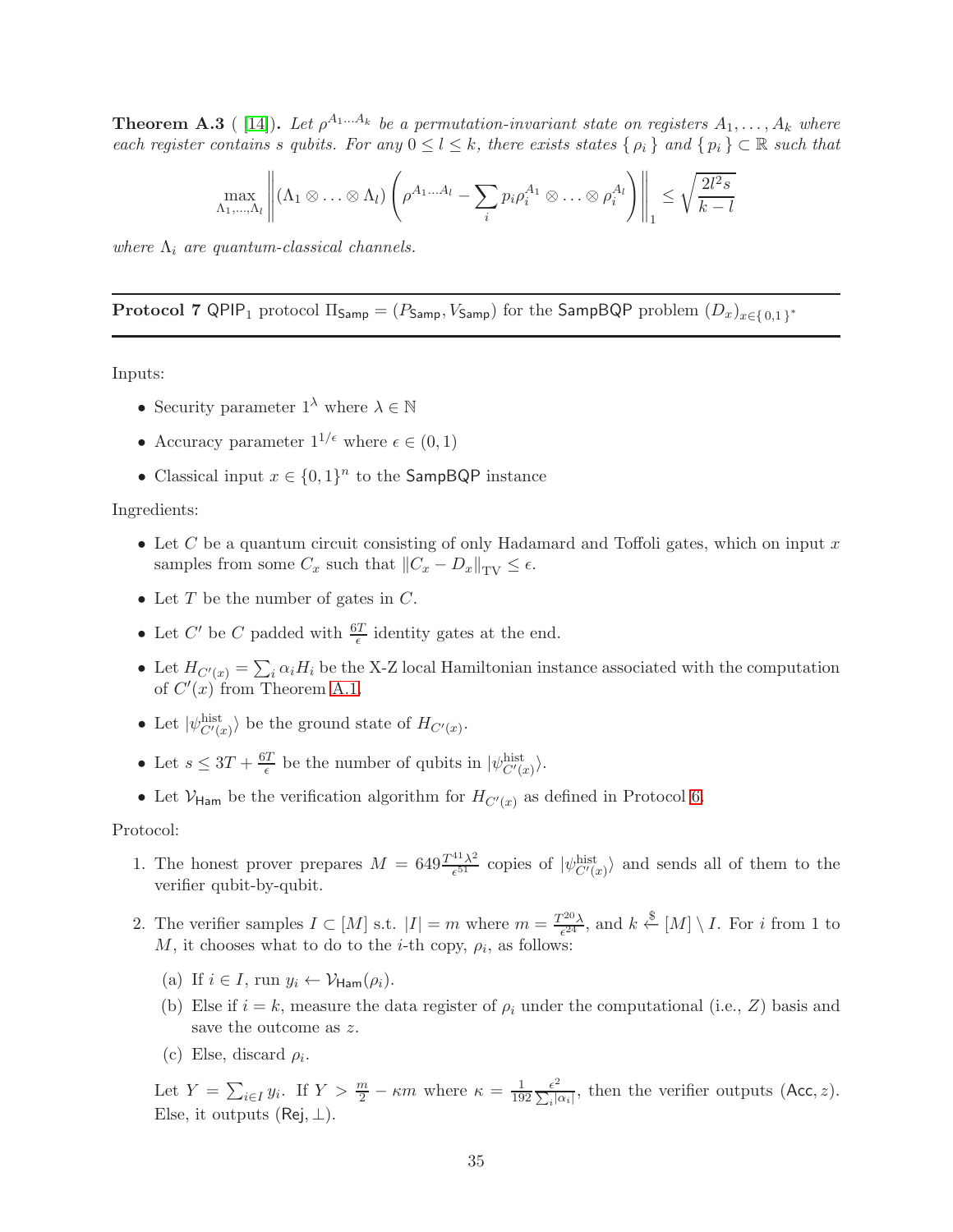Note that  $V_{\text{Samp}}$  only needs to apply X and Z measurements, and is classical otherwise. It is simple to check that  $V_{\text{Samp}}$  runs in  $\text{poly}(n, \lambda, \frac{1}{\epsilon})$  time. We now show its completeness and soundness.

*Theorem [4.1.](#page-12-2)* For completeness, notice  $y_i$  are i.i.d. Bernoulli trials with success probability  $\frac{1}{2}$ . So we can apply Chernoff bound to get

$$
\Pr\left[Y > \frac{m}{2} - \epsilon m\right] \le \text{negl}(\lambda).
$$

So  $V_{\text{Samp}}$  has negligible probability to reject.

Now we show soundness. Suppose  $P_{\text{Samp}}^*$  is a cheating prover that, on inputs  $x, 1^{1/\epsilon}, 1^{\lambda}$ , sends some  $\sigma$  to the verifier.

The first step of our analysis is to use de Finetti's theorem. Randomly picking  $m + 1$  out of M registers is equivalent to first applying a random permutation then taking the first  $m+1$  registers. A random permutation, in turn, is a classical mix over all possible permutations:

$$
\sigma' = \frac{1}{|\text{Sym}(M)|} \sum_{\Pi \in \text{Sym}(M)} \Pi \sigma \Pi^{\dagger}.
$$

It is simple to check that  $\sigma'$  is permutation-invariant: fix  $\tilde{\Pi} \in \text{Sym}(M)$ , then

$$
\tilde{\Pi}\sigma'\tilde{\Pi}^{\dagger} = \frac{1}{|\text{Sym}(M)|} \sum_{\Pi \in \text{Sym}(M)} \tilde{\Pi}\Pi\sigma\Pi^{\dagger}\tilde{\Pi}^{\dagger} = \frac{1}{|\text{Sym}(M)|} \sum_{\tilde{\Pi} \in \text{Sym}(M)} \hat{\Pi}\sigma\hat{\Pi}^{\dagger} = \sigma',
$$

where the second equality is by relabeling  $\overline{\Pi} = \hat{\Pi}$ .

Now we apply de Finetti's theorem (Theorem [A.3\)](#page-33-1) to approximate our measurement result on σ' with the measurement result of a classical mix over  $(m + 1)$ -identical copies of some states  $τ_j$ . That is, there exists some  $\rho = \sum_j w_j \tau_j^{\otimes m+1}$  such that for all quantum-classical channels  $\Lambda_i$  acting on s-qubits:

$$
\left\|\Lambda_1\otimes\ldots\otimes\Lambda_{m+1}(\sigma'_{\leq m+1}-\rho)\right\|_1\leq\sqrt{\frac{2m^2s}{M-m}}\leq\frac{\epsilon}{6},
$$

where  $\sigma'_{\leq m+1}$  is the first  $m+1$  registers of  $\sigma'$ . In our context, for  $1 \leq i \leq m$ ,  $\Lambda_i$  corresponds to measurements chosen by  $V_{\text{Ham}}$ .  $\Lambda_{m+1}$  measures the data register under the standard basis.

We now analyze the verifier's output for each  $\tau_j$  in  $\rho = \sum_j w_j \tau_j^{\otimes m+1}$ . Let  $(d_j, z_j)$  be the verifier's output corresponding to  $\tau_j$ , and define  $z_{j,ideal}$  accordingly. We claim that  $\|(d_j, z_j) - (d_j, z_{j,ideal})\|_{TV}$  $2\epsilon$  $\frac{2\epsilon}{6}$ . Let  $p_j$  be the probability that  $\mathcal{V}_{\text{Ham}}(\tau_j) = \text{Acc}$ , and consider the following two cases.

First suppose  $p_j < \frac{1}{2} - 2\kappa$ , then a standard Chernoff bound argument can be applied show that this case has negligible acceptance probabilities. As a result,  $\|(d_j, z_j) - (d_j, z_{j, ideal})\|_{TV} = \text{negl}(\lambda)$ .

Now suppose  $p_j \geq \frac{1}{2} - 2\kappa$ . By Theorem [A.2](#page-33-2) we have

$$
\left\|\tau_j - \ket{\psi^{\rm hist}_{C'(x)}}\bra{\psi^{\rm hist}_{C'(x)}}\right\|_{\rm tr} \leq \frac{2}{\sqrt{3}}\sqrt{2\kappa\cdot 2\sum_i|\alpha_i|} = \frac{\epsilon}{6}.
$$

Observe that when  $d_j = \text{Acc}, z_j$  is the measurement results on  $\tau_j$ 's data register, which is  $\frac{\epsilon}{6}$ -close to that of  $|\psi_{C'(x)}\rangle$ . As the clock register is traced out from  $|\psi_{C'(x)}\rangle$ , the data register has at least  $1-\frac{\epsilon}{6}$  $\frac{\epsilon}{6}$  probability to contain  $C(x)$  due to the padding. So  $z_j$  is  $\frac{2\epsilon}{6}$ -close to  $z_{ideal}$  when  $d = Acc$ , which implies that  $(d_j, z_j)$  is  $\frac{2\epsilon}{6}$ -close to  $(d_j, z_{j, ideal})$ .